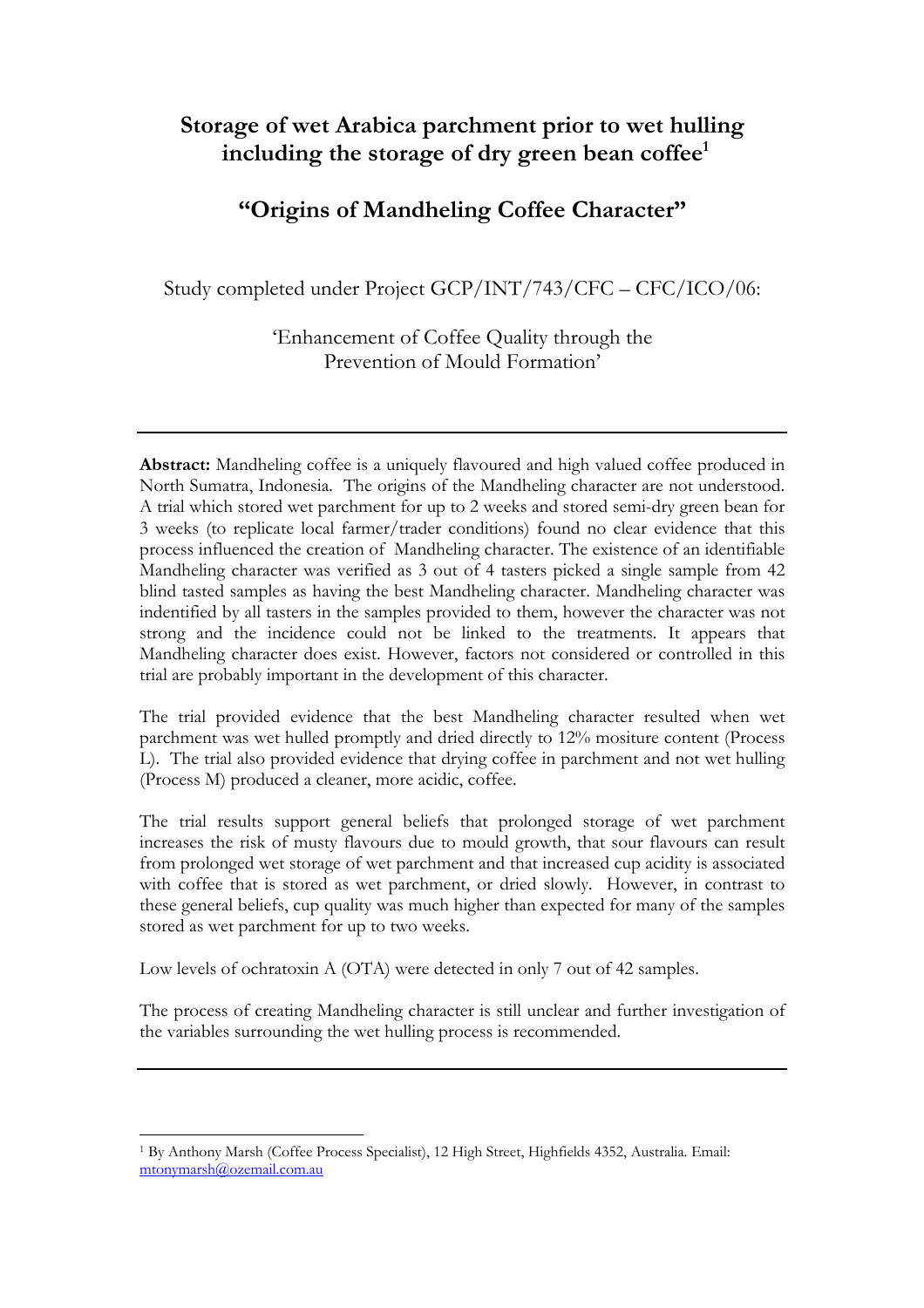## **1. SUMMARY**

### **Background:**

Mandheling coffee is renowned in the world of speciality coffee. Mandheling is the generic name for the range of coffees from Northern Sumatra, exported out of the port of Medan, which have a spicy flavour, complex, earthy body and low acidity. There is no clear understanding how this Mandheling character is derived. The character is likely to be complex relationship between the four key factors of: a) coffee variety, b) growing environment, c) farm management, and d) processing. The relative importance of each of these factors and the interactions between them in the formation of Mandheling character is unclear.

As the signature flavour of North Sumatran coffees, coffee with good Mandheling character commands a differential premium over the New York 'C' coffee price of between US\$ 1,000 to US\$ 2,000 per ton (approximately a 40% to 80% price premium on a New York 'C' price of US\$ 1.00/lb). Exports of this coffee have grown progressively from 12,000 tons in 1992, and the Indonesian Coffee Exporters Association (ICEA) estimates that 30,000 tons of coffee will be exported through the port of Medan during the 2004/2005 season, mostly under the banner of "Mandheling coffee". Most of this coffee derives from smallholder production, involving long processing and marketing chains stretching from the mountains of North Sumatra and Aceh to the Port of Medan. Rising demand for this internationally renowned speciality coffee has resulted in increasing quality and consistency issues.

## **Trial Methodology:**

It likely that the long marketing and processing chains, combined with the unique wet hulling process, may be a key factor in creating the Mandheling character. The unique wet processing of Mandheling coffee also makes it susceptible to mould infection and possible ochratoxin A (OTA) contamination.

A trial was conducted during the 2004/2005 season to test the ability of various processing techniques to produce the Mandheling character, while at the same time evaluating mould infection and OTA contamination. The trial produced 42 samples from 6 sources of coffee in North Sumatra Province. Seven different processes were applied to each of the 6 coffee sources. Six of the 7 processes aimed to replicate typical occurrences in the marketing chain from farm gate to export warehouse. Fresh, clean, wet parchment gathered from farmers in the 6 source areas was wet hulled after 1 day, 1 week and 2 weeks of wet parchment storage. Coffee from each of these 3 processes was then dried to 12% moisture content (m.c.) or held at 17% m.c. as semi-dry bean for 3 weeks before final drying to 12% m.c.

The seventh process applied to each source was a 'Control Process' where parchment was dried intact, in a process normally used for high quality Arabicas, to produce clean, acidic coffee.

Mould infection evaluations were completed on each of the 6 sources of wet parchment held for 1 day, 1 week and 2 weeks and for each of the 42 dry green bean samples. OTA analysis was conducted on of each of the 42 dry green bean samples.

All coffee that was wet hulled used a standard Indonesian made Kemajuan Huller. This huller is designed to hull dry parchment of 11-14% m.c., but is modified to hull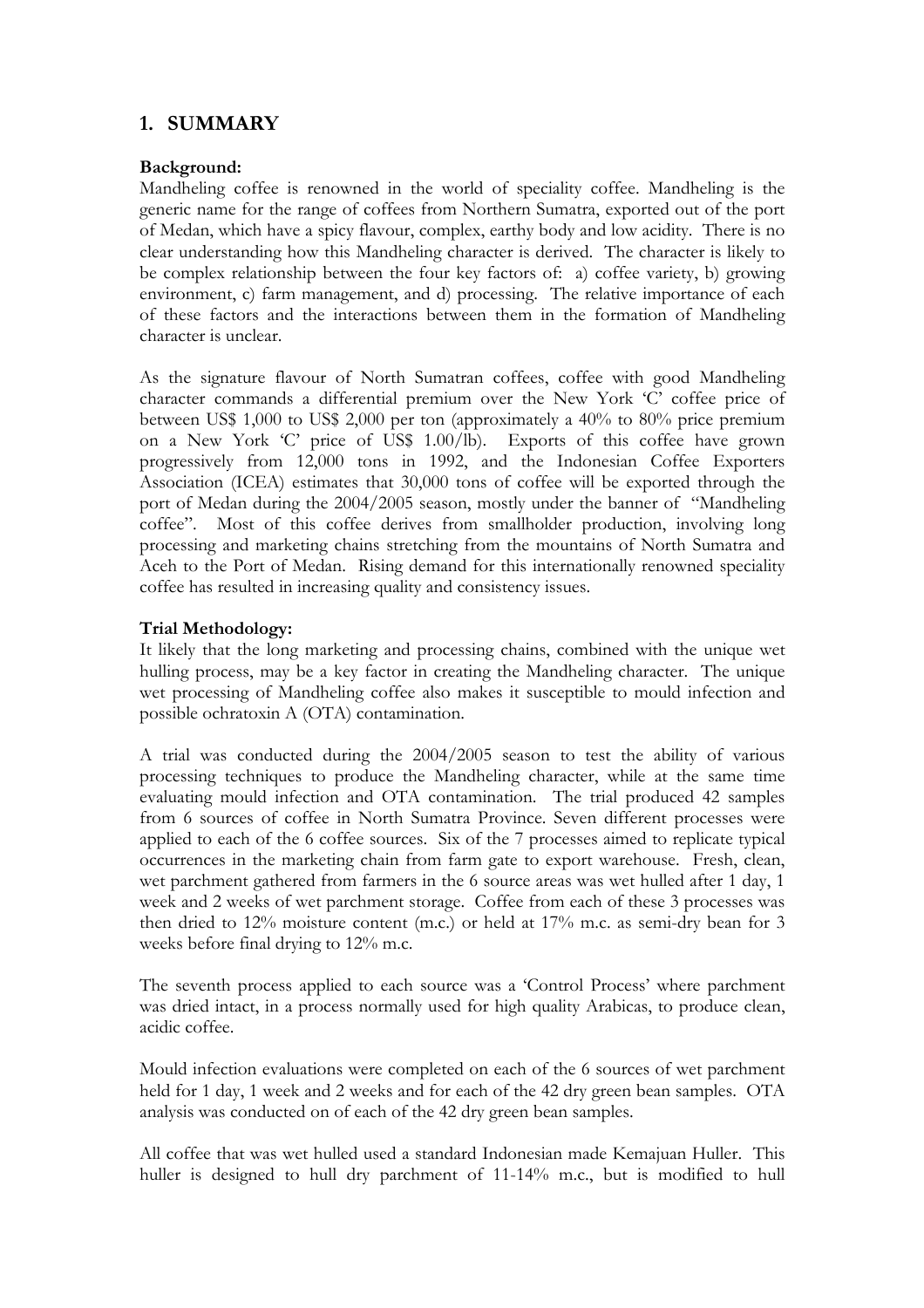parchment of 35-45% m.c. It is a typical 1000kg/hr 'screw' parchment huller design, which has the steel huller bar replaced with a rubber strip. It is also powered up from 15hp to 25hp, and speeded up from 600rpm to 750rpm.

The 42 numbered 300g dry green bean samples were sent for blind cup tasting and evaluation to 4 commercial coffee companies with considerable experience in North Sumatran coffees. Each company provided detailed results.

#### **Analysis:**

The trial but was unable to consistently replicate the 'Mandheling character' in any of the 7 process groups or the 6 source groups. Tasters commented that, in general, the range of coffee samples did not have normal Mandheling character or appearance, being too clean in the cup, with body not as complex and too green in colour. However, Mandheling character was identified in a number of samples. Sample No. 2 was identified by 3 out of the 4 tasters as having the best Mandheling character.

A number of the control process samples (Process M) of traditional drying of coffee in parchment (compared to the 6 other wet hulling of parchment treatments) were rated as having high acidity and cleanliness. However, once again there was inconsistency in the results as other tasters did not pick any difference in the Process M samples.

Process L, one day wet storage of parchment, fast wet hulling and fast drying of green bean, also appeared to give the highest likelihood of producing a Mandheling character. Samples in Process Group L included sample No 2, picked by 3 out of 4 tasters as the best Mandheling character, and sample No 9 selected by 2 out of 4 tasters as the second best Mandheling character

There were some wide variations between the 4 tasters' evaluations on what was considered high or low Mandheling character. Sample No 2 was identified by 3 tasters as the highest Mandheling character, but it was also identified by 1 taster as having the lowest Mandheling character. This may indicate that this flavour is unique and identifiable, but that there are different definitions for Mandheling character within the coffee industry.

A number of other samples were identified as having Mandheling character by each of the tasters but there seemed to be little correlation between Mandheling character and source, or Mandheling character and the processing techniques used. This would indicate that some other factors are involved in the process which creates the Mandheling character.

A detailed statistical analysis of all the cup taste results may show preferences or trends toward one process or one source for Mandheling character. This, however, has not been completed as none of the processes clearly gave a consistent Mandheling character.

Mould infection clearly increased with length of time of storage of wet parchment, which was to be expected. This was verified by the higher incidence of musty flavours in the final green bean of these samples. There did not appear to be any correlation between total fungal infection and specific fungal species infections and the samples which showed Mandheling character.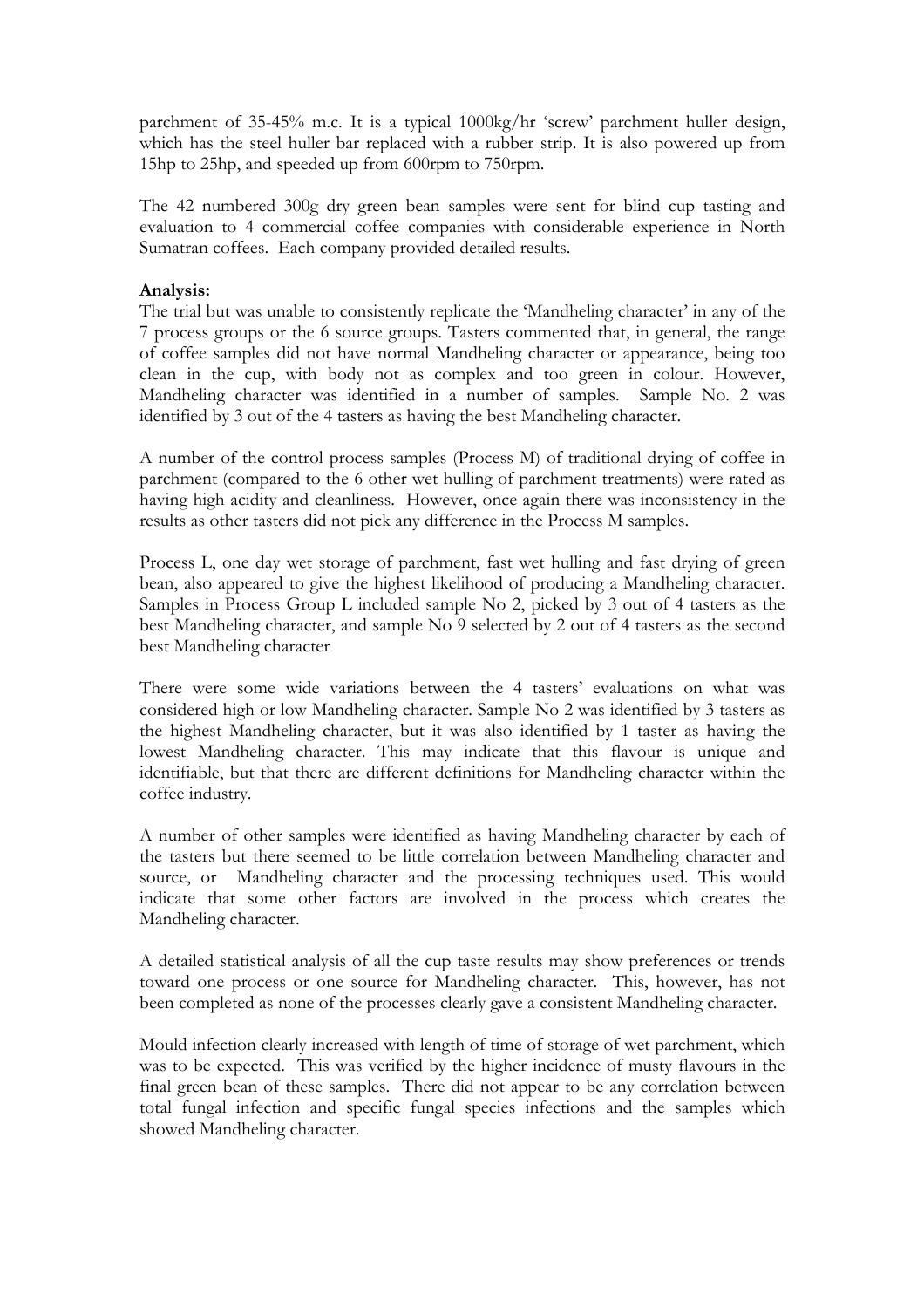Infection by ochre group fungi, which include the strong OTA producer *Aspergillus ochraceus,* was found to be present in 5 out of 6 wet parchment samples stored for two weeks. For all other storage periods, ochre group aspergilli were not detected in wet parchment. In the case of the green bean, low levels of ochre group infection were detected in several of the treatments.

Low levels of OTA (ranging from 0.07 – 2.24 ppb) were detected in 7 samples. Four of these corresponded to samples that had been prepared from parchment that had been stored at high moisture for 14 days.

#### **Conclusions:**

It appeared that holding coffee as wet parchment increased the risk of producing musty coffee. While some samples held as wet parchment for 1 or 2 weeks were rated as clean, others were identified as dirty/musty, and Mandheling character was also identified by some tasters in coffees treated in this manner. The wet storage of parchment for one or two weeks in the market chain before wet hulling, or the storage of semi-dry bean before final drying by exporter appears not to be the primary factor in creating Mandheling character.

It appears that rapid wet hulling of wet parchment after fermentation and washing gives the best chance of producing Mandheling character and reduces the risk of, a) musty flavours due to mould, b) sour flavours due to prolonged wet storage of wet parchment and, c) increased acidity associate with coffee that is stored as wet parchment or dried slowly. The unique process of 'wet hulling' would appear to be an integral part in this process. What part of the mechanism it plays is not clear.

Mandheling character is a very important economic component of the US\$ 70 million coffee industry of Aceh and North Sumatra. The Mandheling character may contribute up to US\$ 30 million value to this industry. Maintaining this quality and consistency is important to the continued growth and value of this industry. Greater understanding of the factors that produce the Mandheling character are needed, and further study is clearly warranted.

#### **2. BACKGROUND**

#### **History of Mandheling Coffee:**

Today a range of grades of Arabica coffee are exported via the port of Medan from the Provinces of North Sumatra and Aceh. These coffees are traded under a range of names and definitions which include Mandheling Grade 1, Grade 2 and Grade 3; Gayo Mountain Grade 1; Triple Picked Mandheling; and Lintung Grade 1, Grade 2 and Grade 3. These names have evolved over more than 200 years of coffee trading since Arabica coffee was first planted in Sumatra in the 1780s.

The Mandheling description appears to have originated from a Japanese coffee buyer who returned to Medan in 1969 seeking a coffee that he had tasted during his WWII service in Sumatra. Mandheling appears to be the home of the local coffee sellers he encountered during his wartime service. The name has stuck, and Mandheling has become a generic name for the low acid, complex body coffees produced in North Sumatra and Aceh. Many names are used now as coffee growing areas have expanded in Aceh and North Sumatra, but Sumatra/Mandheling is still commonly used.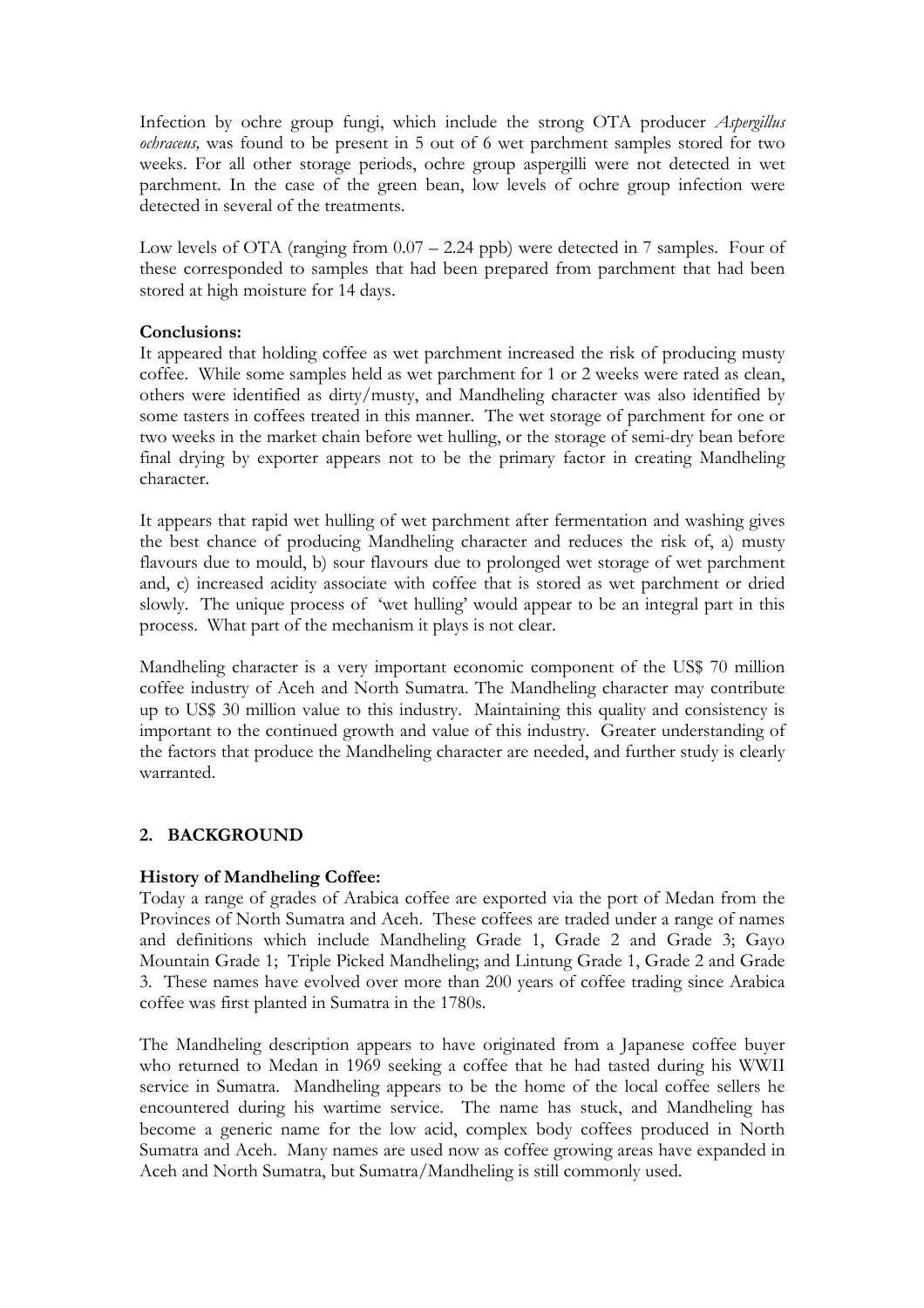## **Descriptions of Mandheling Character:**

To understand the unique character of the coffee from Northern Sumatra it is interesting to see a selection of the descriptions of the Sumatra/Mandheling character gleaned from the Internet and from personal communications with those involved in the industry. The following is a summary of some of the descriptions of the Sumatra/Mandheling coffees:

- "A heavy body coffee, without any acidity with full spicy flavour and a wonderful bouquet":
- "Considered one of the world's finest coffees, undoubtedly the most full-bodied coffee available. Low in acid, but rich and smooth";
- "Very full body, very concentrated flavour. Sweet, slightly earthy, herbal nuances with a gutsy richness";
- "The flavors are sweet and somewhat earthy with pronounced herbal nuances. The flavors and full body brought out by the roast make an exceptional cup. It's not the most refined or elegant coffee you can drink, but its gutsy and earthy richness is very seductive".
- "Sumatra has a full, syrupy body with virtually no acidity so the coffee's intensity lingers in your mouth. The concentrated spicy, herbal notes and earthy aroma are the telltale signatures of this well-loved coffee";
- "Sumatran's have a deeply and opulently sweet, bracing, bitter edge of spice, herb and nostril tingling cedar, astringent saltiness, low-toned tropical fruit, bananas, grapefruit, tamarind, cherryish".

#### **Wet Hulling Description:**

While it has been suggested that the Mandheling flavour may be a result of environment, coffee variety, management of the coffee, or use of organically growing systems, it is likely that the long marketing chain and the unique wet hulling process will have some key part to play in developing this flavour. An understanding of how the wet hulling process differs from the traditional process of hulling dry (11% to 14% m.c.) process is important.

Essentially the same huller/polisher is used for dry hulling and wet hulling. It is a screw huller of Dutch colonial design now manufactured by Kemajuan Industries based in Malang, Java. The huller has a nominal one ton per hour load for dry parchment, but for wet parchment the metal hulling rib is replaced with a rubber strip, the motor power is increased from 15 to 25 hp, and the speed of the huller is increased from 600rpm to 750rpm. Throughput is around 800kg of wet green bean per hour. Wet parchment is hulled at between 35 to 45% moisture content.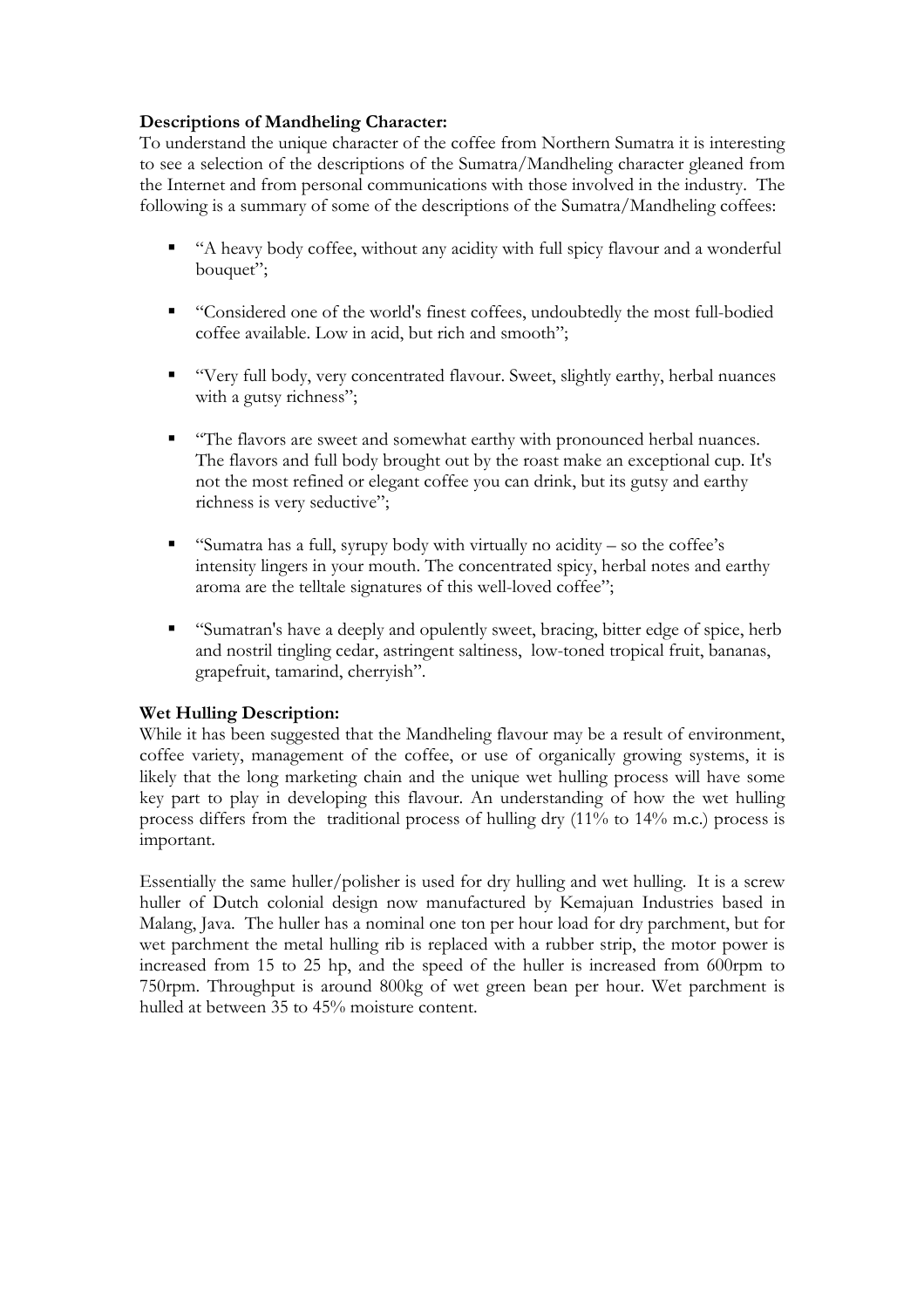## **3. TRIAL METHODOLOGY**

A full description of the Trial Protocol is provided in Annex 1, which details procedures and data collection. A brief summary of the trial and the samples generated are provided here:

## **Trial Methodology:**

Six lots of 600kg of wet parchment were bought directly from collectors, ensuring the coffee quality was as consistent (same day of pulping and location) as possible.

#### **The 6 sources of coffee were:**

| Source                                | Origin                                                                 |
|---------------------------------------|------------------------------------------------------------------------|
| $\operatorname{Lot} \mathrm I$<br>(A) | Parik Sabungan, Sub-district Siborong-borong, District North Tapanuli  |
| $\rm Lot~II$<br>в                     | Sipintu-pintu, Sub-district Siborong-borong, District North Tapanuli   |
| $_{\rm Lot\,III}$                     | Silando/Sianjur, Sub-district Siborong-borong, District North Tapanuli |
| Lot IV<br>I)                          | Tangga Batu, Sub-district Balige, District Toba Samosir                |
| $\operatorname{Lot}$ V<br>B           | Silangit, Sub-district Siborong-borong, District North Tapanuli        |
| Lot VI                                | Parsoburan, Sub-district Parsoburan, District Toba Samosir             |

## **Chronology of Activities:**

The chronology of coffee processing activities was as follows:

- Processed, by farmers, collected from farmers and prepared for drying:
	- à Harvest and pulping is **Day -1**, then ferment
	- $\overline{\phantom{a}}$  Wash and  $\frac{1}{2}$  day skin dry is **Day 0**
	- à Collect in the afternoon of **Day 0** and deliver to warehouse
	- $\Box$  Blend each parchment lot (A to F) in the warehouse morning of **Day 1**
- At **Day 1**: Take initial samples from each lot for coisture content,  $A_w$ , mould and OTA contamination:
	- à 40kg of each of these 6 lots will be dried as conventional parchment (**Process M**)
	- à 180kg of each of these 6 lots will be hulled wet **Day 1** (Fast process)
	- à Half the coffee from this batch will be dried to 17% m.c. (**Process K**)
	- <sup> $\Box$ **</sup>** Half of this batch will be dried to 12% m.c. (**Process L**)</sup>
	- $\Box$  The remaining 380kg will be kept in typical trader storage conditions
	- $\Box$  Temperature should be measured at the centre of the stored sacks each day
- At **1 week** of storage, 180kg of the 6 batches of coffee will be:
	- <sup> $\Box$ </sup> Sampled for m.c.,  $A_w$ , mould and OTA contamination
	- <sup>□</sup> Hulled wet and sun dried as green bean
	- à Half the coffee from this batch will be dried to 17% m.c. (**Process I**)
	- à Half of this batch will be dried to 12% m.c. (**Process J**)
- At 2 week of storage the remaining 200kg of the 6 batches of coffee will be:
	- $\Box$  Sampled for m.c., A<sub>w</sub>, mould and OTA contamination
	- <sup>□</sup> Hulled wet and sun dried as green bean
	- à Half the coffee from each batch will be dried to 17% m.c. (**Process G**)
	- à Half of each batch will be dried to 12% m.c. (**Process H**)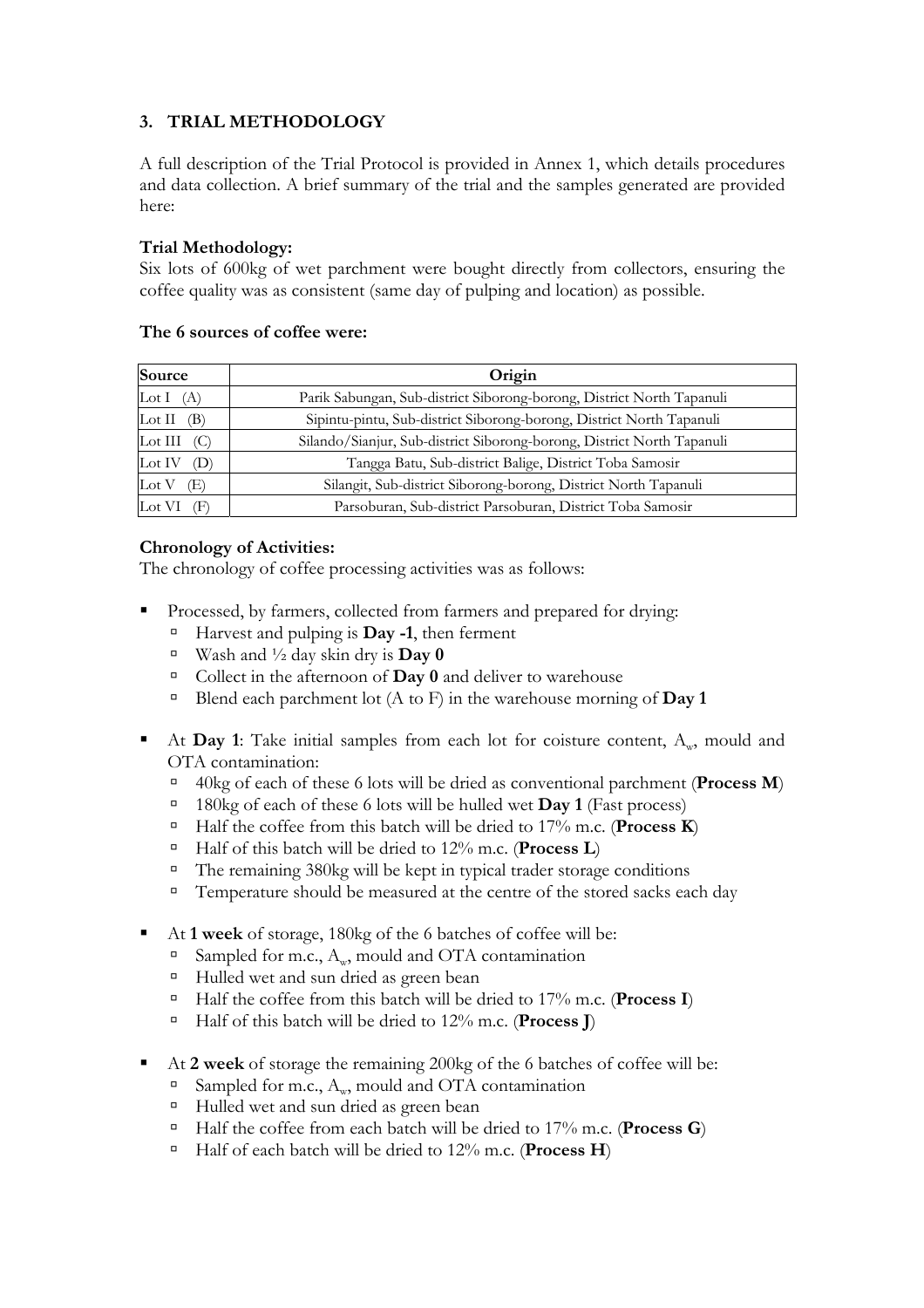- **Storage of dry coffee**: The 6 x 3 x 2 lots of green bean along with the 6 lots of previously dried parchment will be put into typical trader storage (42 samples):
	- $\frac{12\%}{\%}$  and 17% m.c. coffee will all be shipped to Jember for the storage component of the trial
	- $\degree$  17% m.c. coffee will be stored for approximately 3 weeks and then dried to 12% m.c., then stored with original 12% coffee
	- <sup> $\Box$ </sup> These 42 lots will be sampled at 1 month, 3 months and 6 months of storage
	- à The trial will be conducted at Siborong-borong in North Sumatra, and Jember in East Java

## **Coffee Samples Produced:**

42 coffee samples of approximately 15kg of green bean each were produced from 6 coffee sources using the 7 processes described in the methodology. As an example from Coffee Source A of 600kg of parchment, the following samples were produced:

- Sample No 1 Control: dried as parchment to 12% m.c. (Process M)
- Sample No 2 Wet hulled after Day 1, dried to 12% m.c. (Process L)
- Sample No 3 Wet hulled after Day 1, dried to 17%, stored for 3 weeks, then dried to 12% m.c. (Process K)
- Sample No 4 Stored as wet parchment till Day 7, wet hulled and dried to 12% m.c. (Process J)
- Sample No 5 Stored as wet parchment till Day 7, wet hulled, stored for 3 weeks then, dried to 12% m.c. (Process I)
- Sample No 6 Stored as wet parchment till Day 14, wet hulled and dried to 12% m.c. (Process H)
- Sample No 7 Stored as wet parchment till Day 14, wet hulled, stored for 3 weeks then, dried to 12% m.c. (Process G)

Similarly, 7 samples were produced from each of the other 5 sources:

- Sample 8 to 14 from Source B
- Sample 15 to 21 from Source C
- Sample 22 to 28 from Source D
- Sample 29 to 35 for Source E
- Sample 36 to 42 from Source F

## **4. ANALYSIS OF TRIAL RESULTS**

#### **Data Collected:**

A description of the trial protocol is contained in Annex 1. A range of data was collected during the trial. Data collected in the trial is included in a summarized form in Annex 3, Tables 1 to 8. Data included in these Tables is as follows:

| Cup tests                                                                      | Tables 1 to 4 |
|--------------------------------------------------------------------------------|---------------|
| Mycological analysis of green bean                                             | Table 8       |
| Mycological analysis of wet parchment                                          | Table 7       |
| General trial data temperature, $A_w$ and moisture of parchment during storage | Table 6       |
| Commencement of trial status, coffee sources & notes on storage of parchment   | Table 5       |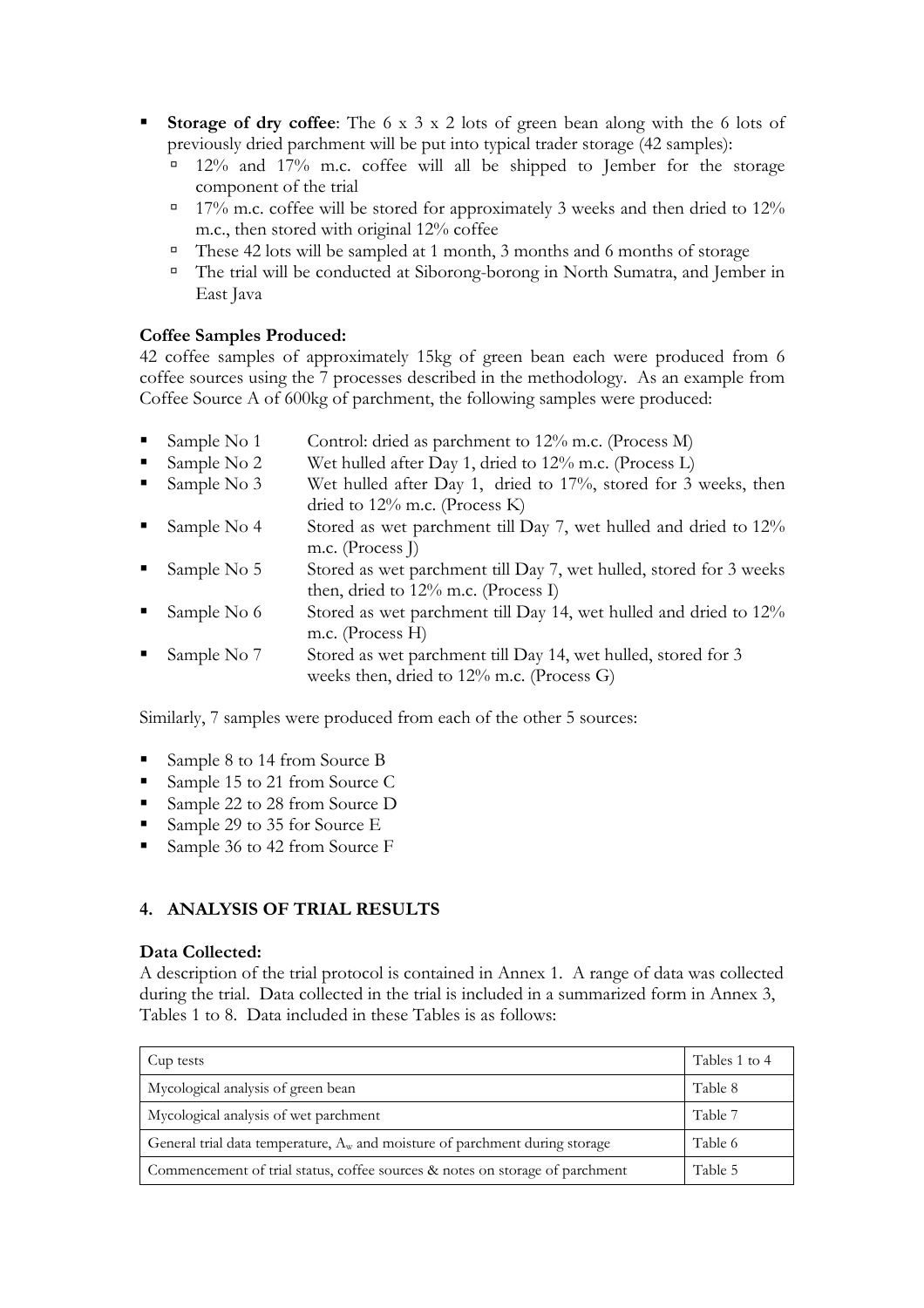## **Cup Tests - General Comments:**

- Four commercial coffee companies were sent 42 numbered samples. The tasters were not informed what treatments had been used. They were not aware that some were samples were specifically prepared to produce a clean, acidic coffee normally associated with full washed dry hulled process and not the wet hulled process.
- The results of the 4 companies have been presented as Taster 1 to Taster 4 in this report.
- Tasters were asked to rate each using 4 rating systems and report their findings on the Evaluation Form provided:
	- à **Mandheling character rating:** This is not a documented rating system and relied on taster's experience to rate the samples against their experience of Best to Worst (10 to 1) Mandheling Character.
	- <sup>**BCAA rating:** This is a well described rating system and relies on rating the</sup> intensity of 5 coffee components. The 5 components are scored individually from 10 to 1 (Fragrance, Acidity, Flavour, Body, Aftertaste). These scores are then totaled along with a final Cuppers Points  $(-5 \text{ to } +5)$ . 50 points are then added to give a score out of 100. The SCAA system used is for the general evaluation of Specialty coffee, and is not ideal for Mandheling as it is an intensity rating system. A good Mandheling should score low in acidity intensity. The most useful component of the SCAA system in this evaluation is the Cuppers Points as it is an overall evaluation of the coffee.
	- à **DP/TP rating:** The DP/TP (Dry Process/Triple Pick) is not defined as a specific character and the rating relied on the taster's experience to rate the samples against their experience of Best to Worst (10 to 1). It was an attempt to rate the samples against a common coffee type sought after by buyers of Sumatran coffee. Traditional Mandehlings are typically low acid, heavy bodied, with earthy character, while the DP/TP represent a sweeter, more acid, with lower defects and clean cupping coffees.
	- à **Verbal comments:** Most tasters gave verbal comments about each sample.

## **Cup Tasting Results (See Annex 3, Tables 1 to 4):**

 $\overline{a}$ 

- **A. Mandheling Character Rating:** Each of the 4 tasters rated the coffee from 1 to 10<sup>\*</sup>. There is clear a range of coffees present. One taster's scores ranged from 1 to 10, while another other only ranged between 3 and 5. The highest and lowest ratings of each taster were compared to determine if there was any agreement between tasters.
- **Taster 1:** 4 coffees were rated 8/10 and above, with sample 2 given the highest rating of 10/10. 6 coffees were given the lowest rating of 1/10.
- **Taster 2**: 3 coffees were rated above 8/10 and above, with sample 2 given the highest rating of 7/7 (converted to 10/10). 17 coffees were given the lowest rating of 1/7 (converted to 1.4/10).
- **Taster 3:** 3 coffees were rated above 6/10, with sample 2 receiving the highest score of 6.7/10.
- **Taster 4**: 4 coffees were all rated 5/10. 10 coffees were rated the lowest of 3/10.

<span id="page-7-0"></span><sup>∗</sup> Taster 2 original scores given as rating from 1 to 7 were converted to 1 to 10 for comparison.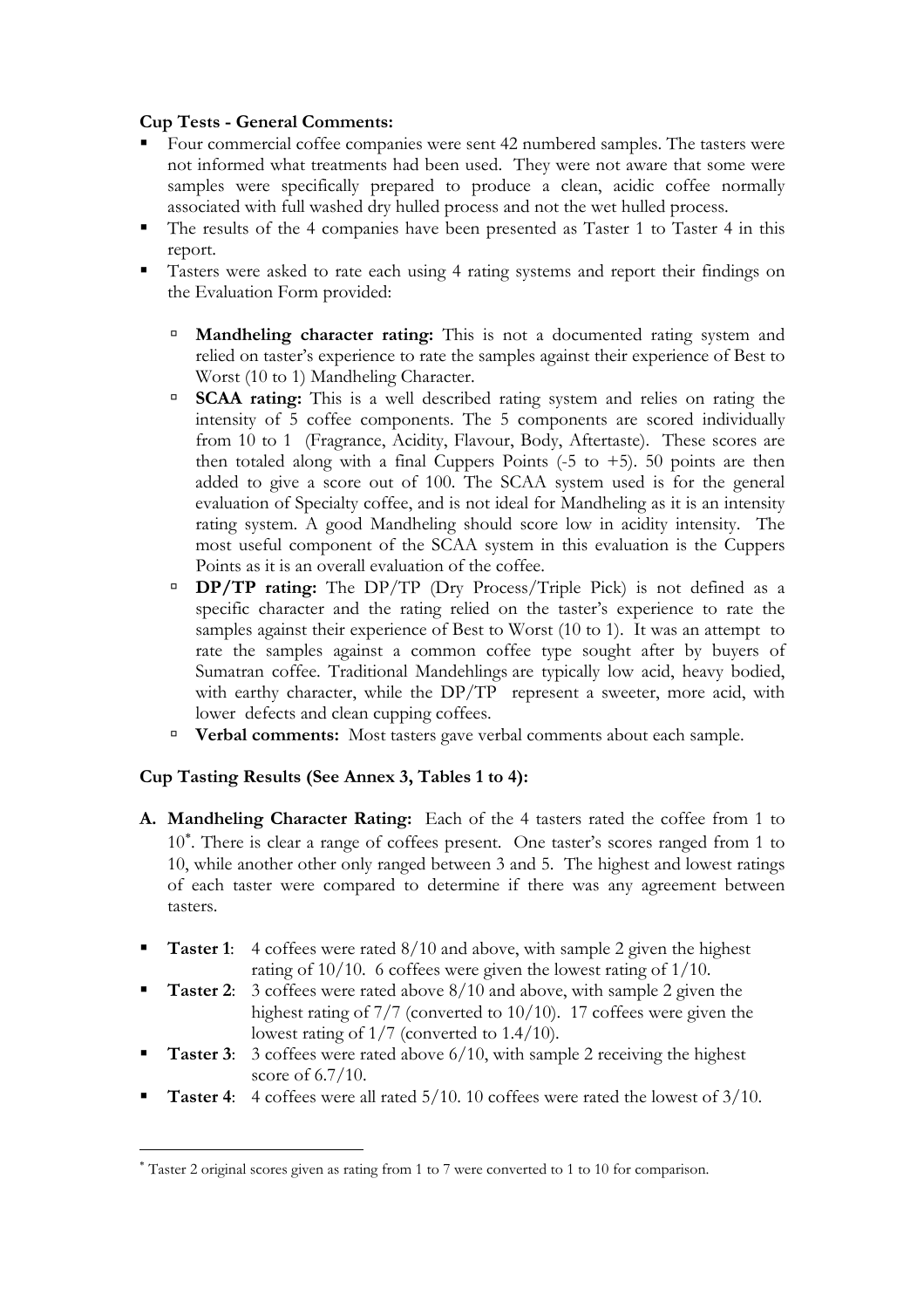| Taster 1  |           |         | Taster 2    |           | Taster 3               |             | Taster 4    |
|-----------|-----------|---------|-------------|-----------|------------------------|-------------|-------------|
| Highed    | Lowest    | Highest | Lowest      | Highest   | Lowest                 | Highest     | Lowest      |
| rated     | rated     | Rated   | Rated       | Rated     | Rated                  | Rated       | Rated       |
| Samples   | samples   | Samples | Samples     | Samples   | Samples                | Samples     | Samples     |
| 2(A, L)   | 1(A, M)   | 2(A, L) | 1(A, M)     | 2(A, L)   | 4(A, J)                | 21 (C, G)   | 1(A, M)     |
| 9(B, L)   | 4(A, J)   | 4(A, J) | 5(A, I)     | 22 (D, M) | $\overline{1}1$ (B, J) | 25(D, J)    | 2(A, L)     |
| 10(B, K)  | 6(A, H)   | 9(B,L)  | (A, G)      | 27(D, H)  | 25(D, J)               | 32(E, J)    | 3(A, K)     |
| 21 (C, G) | 8 (B, M)  |         | 12(B, I)    | 34 (E, H) | 29 (E, M)              | 42 $(F, G)$ | 5(A, I)     |
|           | 24(D, K)  |         | 14(B, G)    |           | 32 (E, J)              |             | 9(B, L)     |
|           | 25(D, J)  |         | 18 (C, J)   |           |                        |             | 12(B, I)    |
|           | 36 (F, M) |         | 19(G, I)    |           |                        |             | 13(B, H)    |
|           |           |         | 20 (C, H)   |           |                        |             | 14 $(B, G)$ |
|           |           |         | 24 (D, K)   |           |                        |             | 24(D, K)    |
|           |           |         | 26 (D, I)   |           |                        |             |             |
|           |           |         | $28$ (D, G) |           |                        |             |             |
|           |           |         | 33 (E, I)   |           |                        |             |             |
|           |           |         | 34 (E, H)   |           |                        |             |             |
|           |           |         | 35 (E, G)   |           |                        |             |             |
|           |           |         | 39 (F, J)   |           |                        |             |             |
|           |           |         | 40 $(F, I)$ |           |                        |             |             |

**Mandheling ratings: Highest and lowest by each taster** 

Notes: Brackets ( ) indicate coffee source A to F and processes M to G.

#### **Analysis of Mandheling Ratings:**

- Sample No 2 was selected by 3 of 4 tasters as the highest rate Mandheling character.
- Sample No 1 was selected by 3 of 4 tasters as the lowest rated Mandheling character.
- It does not appear that any process (M to G) or source (A to F) consistently rated as high or low Mandheling character.

#### **B. SCAA Scores:**

Three of the four tasters gave data in this section. Total score is not likely to be relevant, as Mandheling character should score very low acidity. Individual elements such as Cuppers Points rating, Acidity (low) rating and Body rating were 3 factors to consider. There does no appear to be any trends in the SCAA data toward any process group or source.

#### **C. DP/TP scores:**

Three tasters rated the coffee from 1 to 10 for DP/TP. There is no clear definition for this coffee but it is generally described as cleaner and sweeter than typical Mandheling. There is clear a range of coffees present. One taster's scores ranged from 1 to 7, while another other only ranged 3 to 5. Analysis of these rating shows no trends toward any individual sample, process group or source group.

#### **D. Verbal Comments on cups:**

Comments appear to relate to characteristics that clearly stand out in the cup. Many comments appear to be negative rather than positive. No instructions were given on how verbal comments should be made and the descriptions are those used by the tasters in their normal commercial assessments.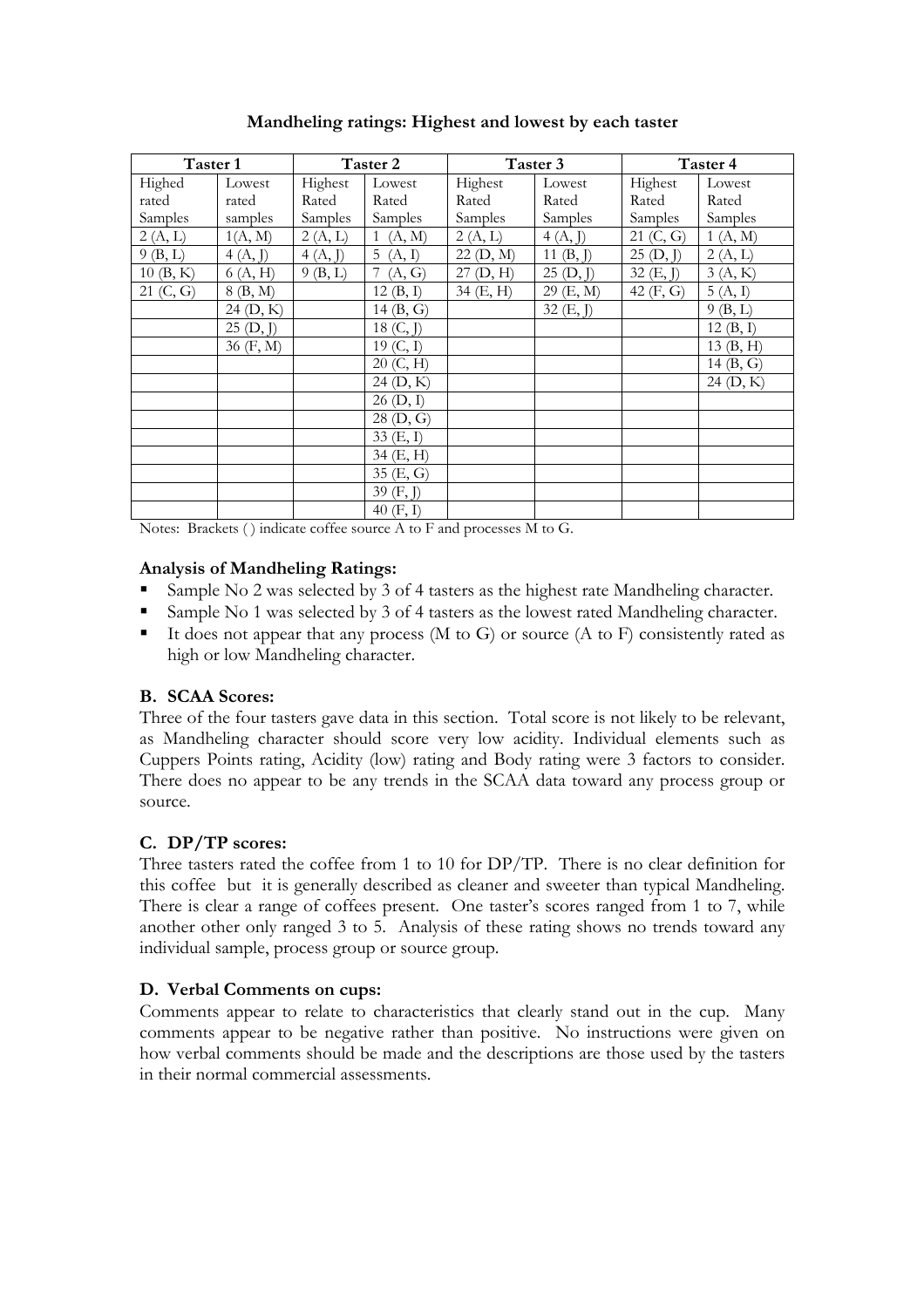| <b>Character</b> | Taster 1                                            |                                         |                               | Taster 2                      |                                 | Taster 3                         | Taster 4          |                               |
|------------------|-----------------------------------------------------|-----------------------------------------|-------------------------------|-------------------------------|---------------------------------|----------------------------------|-------------------|-------------------------------|
| Described        |                                                     |                                         |                               |                               |                                 |                                  |                   |                               |
| Fermented/Fruity | 12(B,I)<br>24(D,K)                                  | 19(C,I)                                 | 5(A,I)<br>18(C, J)            | 12(B,I)<br>19(C,I)            | 24(D,K)                         |                                  | 5(A,I)<br>24(D,K) | $14(B,\mathrm{G})$<br>33(E,I) |
|                  | 33(E,I)                                             |                                         | 24(D,K)<br>33(E,I)<br>40(F,I) | $28(D,\mathrm{G})$<br>35(E,G) |                                 |                                  | 40(F,I)           |                               |
| <b>Musty</b>     | 2(A,L)<br>9(B,L)<br>23(D,L)<br>32(E, J)<br>41(F, J) | 3(A,K)<br>10(B,K)<br>30(E,L)<br>37(F,L) |                               |                               |                                 |                                  |                   |                               |
| Sour             | 19(C,I)<br>34(E,H)<br>40(F,I)                       | 23(D,L)                                 |                               |                               | 4(A, J)<br>11(B, J)<br>25(D, J) | 7(A,G)<br>$16$ (C,L)<br>32(E, J) |                   |                               |
| Sweet            | 20(C,H)                                             |                                         |                               |                               |                                 |                                  | 25(D, J)          |                               |
| Acid             | 1(A,M)                                              | 6(A,H)                                  |                               |                               | 4(A, J)                         |                                  |                   |                               |

#### **Common Characteristics described in the samples be each taster**

Notes: Brackets ( ) indicate coffee source A to F and processes M to G.

#### **Analysis of Verbal Comments:**

- It is difficult to compare the comments, as each taster tends to have their own vocabulary and focus on specific characteristics of the coffees sample for their own commercial needs.
- Fruity/Fermented was term used by all tasters, and should be the easiest and commonest negative character to identify in the cup. All 4 tasters picked sample No 24.
- Some samples which rated highest in the Mandheling rating also had negative comments again them which demonstrated that there are issues in the processing of the coffee.

## **5. MOULD ANALYSIS**

Table 5, 6, 7 and 8 in Annex 3 provide details of the mycological situation of the coffee samples throughout the trial process. Information includes:

- The 6 lots of wet parchment Day 1, Day 7 and Day 14 (Table 7).
- A mycological analysis of the dry green bean (Table 8).
- The  $A<sub>w</sub>$  and temperature of 6 sources of wet parchment from Day 1 to Day 14 (Table 6).

The percentages given in the Tables for various moulds and yeast numbers are the % of beans with a particular fungus or yeast established in the tissues of the bean. The coffee samples taken for analysis are surface-sterilized, so only infections protected by the bean tissue survives. This means that the total infection, when adding up the individual species, can exceed 100%.

#### **Analysis of Mycological Data:**

Table 7 indicates that the 6 lots of parchment stored wet for 1 day, 1 week and 2 weeks show a progressive build up of fungal infection. This is similar to a general trend that the wet parchment that was stored for 1 weeks and 2 weeks were generally considered more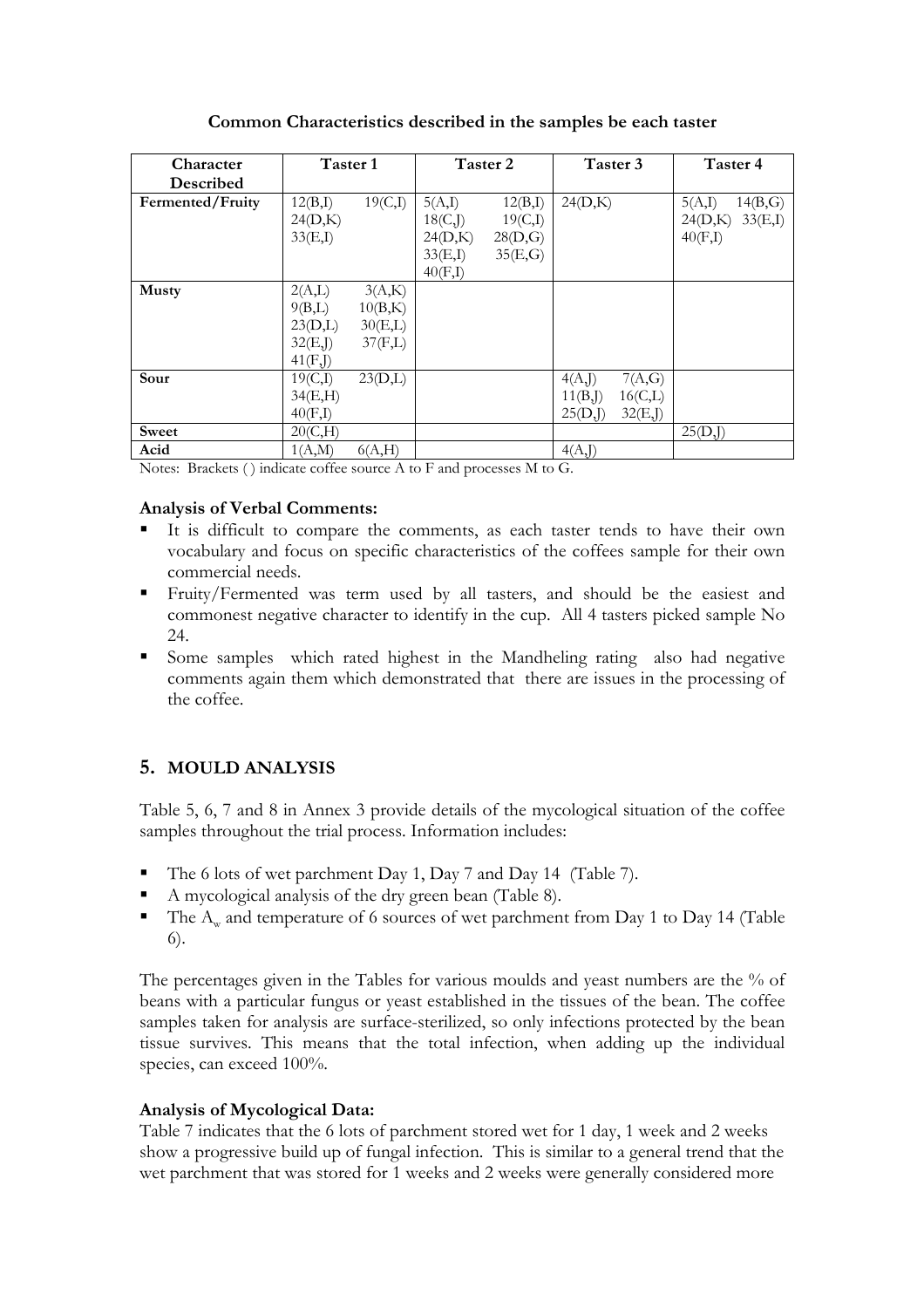musty/fruity - but not critically damaged.

Table 8 shows the mycological results from the 42 green bean samples. There does not seem to be any trends between observed Mandheling character of samples and the mycological results of those same samples. The clear trend that wet parchment held for 2 weeks (Processes G & H) has vastly more infections on the than parchment held for 1 day (Processes K & L) does not appear to be the same for these same final green bean samples. While there is a range of infection rates in green bean, there does not seem to be any trend relating to type of process the coffee sample has undergone.

## **OTA Contamination:**

Each of the 42 samples was tested for OTA. Low levels were found in 7 samples, but were within limits that might be considered tolerable for green coffee.

## **6. CONCLUSIONS AND RECOMMENDATIONS FOR FURTHER WORK**

Mandheling character is very important economic component to the US\$ 70 million Northern Sumatran coffee industry of Aceh and North Sumatra, and may be worth up to US\$ 30 million. Maintaining product quality and consistency is important to the continued growth and value of this industry, and a greater understanding of the factors that produce this Mandheling character are needed. Further work is required on aspects of food safety, as well as on coffee character, quality and consistency.

Due to practical constraints, the present work did not control for some upstream factors that could be influential in the development of the Mandheling character. Coffee samples used in the experiment were taken from small traders and represent a mixture of parchments prepared by different farmers.

A survey of farming practices in three districts of N. Sumatra has shown that there are 4 main coffee varieties used by farmers, but no work has been undertaken to investigate whether this might have an effect on cup character. Furthermore, some farmers carry out fermentation under water, while others use dry fermentation. Many farmers and traders believe this to be an important factor in the determining quality, although there have been no studies to support this belief. It is important that such factors be better taken into account in future work.

Specific areas of further study might include:

- The role of wet hulling in creating the Mandheling character;
- Food safety aspects of 'wet hulled coffee';
- Coffee varieties planted in North Sumatra and effect on cup character;
- Assessment of the existence of Mandheling character over a wide region in North Sumatra and Aceh;
- Development of standardised descriptions and definitions of the low acid/high bodied coffees of North Sumatra.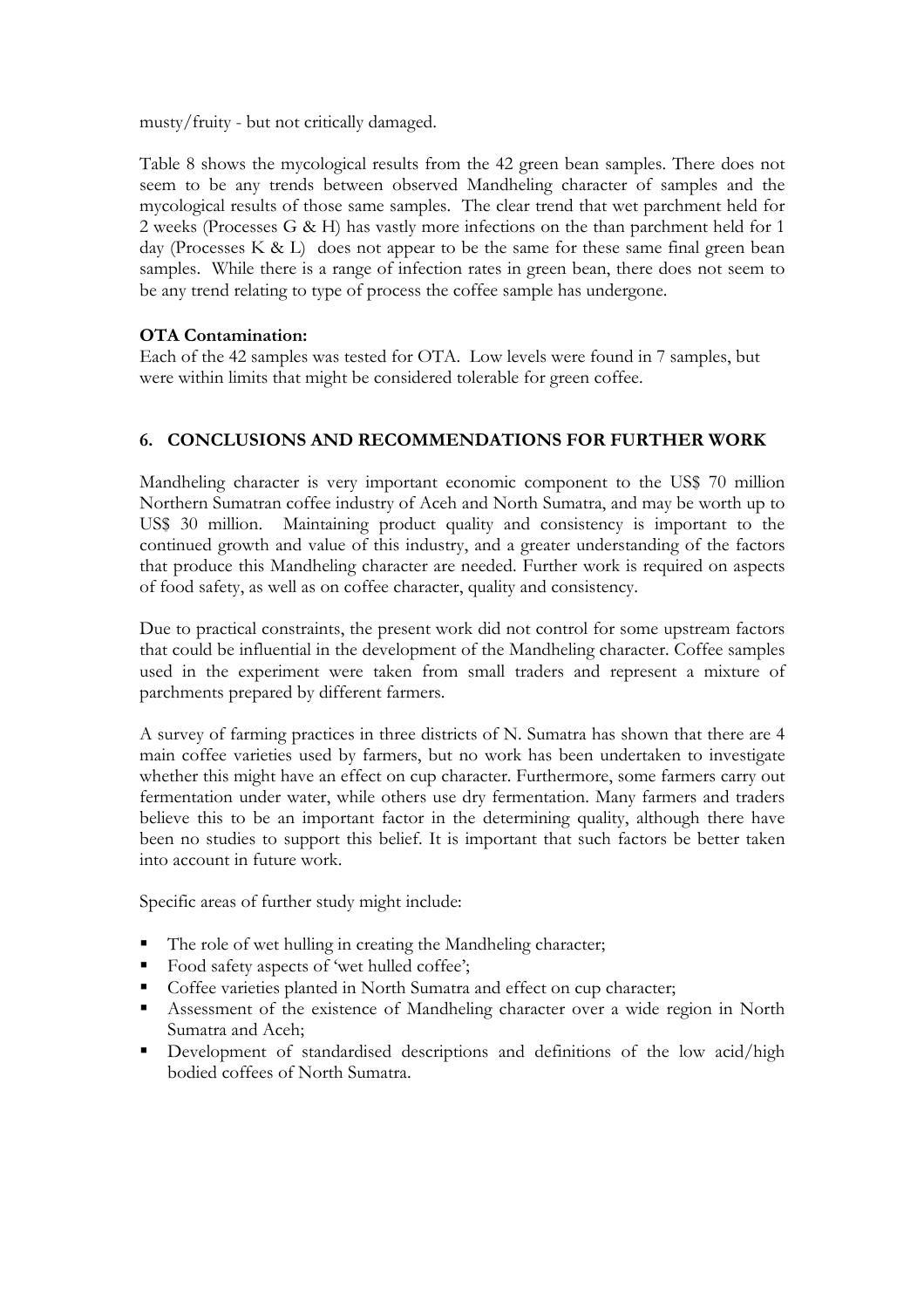## **7. ACKNOWLEDGEMENTS:**

I would like to acknowledge the excellent work of Cahya Ismayadi, Budi Sumartono and the staff of the Indonesian Coffee and Cocoa Research Institute (ICCRI), Jember in conducting this trial.

I would also like to thank the coffee companies that provided valuable time and expertise to evaluate the samples and to provide comments and advice during this trial. Specifically I would like to thank Mr Oliver Tichit from Ecom, Mr Mike Glenister from Amcafe, Mr George Willekes from Holland Coffee and Mr Sam Filiaci from NCBA.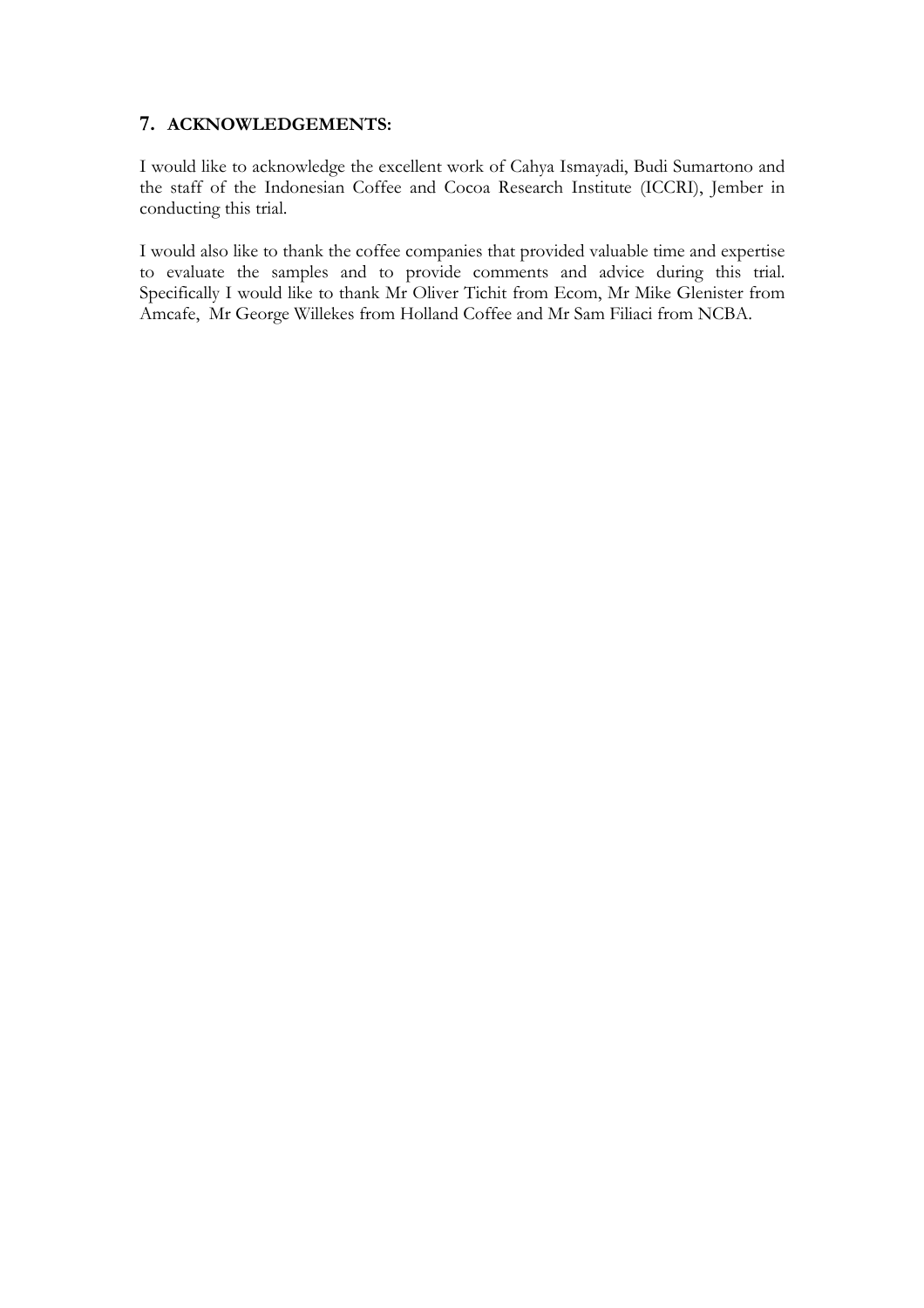# **ANNEX 1**

### **EXPERIMENTAL PROTOCOL**

### **STORAGE OF WET ARABICA PARCHMENT PRIOR TO WET HULLING (INCLUDING STORAGE OF DRY COFFEE)**

#### **1. OBJECTIVES**

The objectives of this experiment are:

- To compare the risks of OTA contamination of wet Arabica parchment which has been delayed from wet hulling (after pulping of cherry fermenting and washing) for periods from 2 days (fast), 1 week (medium) to 2 weeks (slow):
	- This will be compared to a control sample, which is dried normally as parchment to 12% moisture to produce a clean, acidic cup Arabica coffee.
- To compare the risks of OTA contamination of parchment dried Arabica (control) and 3 wet hulled Arabica treatments (fast, medium, and slow), under 2 storage treatments:
	- <sup> $\Box$ </sup> Hulled wet, dried to 17% m.c. and stored for 3 weeks and dried to 12% m.c.
	- $\Box$  Hulled wet, dried to 12% m.c. and stored.

#### **2. RATIONALE**

North Sumatra has a unique system of processing Arabica coffee. Arabica is traded wet (50% m.c.) from farmer to trader. A number of trading and storage steps can take place before the wet parchment is eventually hulled wet, at 40-50% moisture content. The hulled green bean is then sun dried.

It is known that there are commonly delays between the production of wet Arabica parchment and its hulling. This possible source of mould production and should be investigated.

Once hulled, the coffee is dried as green been. It is common that this green bean (*asalan*) is stored at 17% moisture content by traders for up to 3 weeks, and then dried to 12% m.c. by exporters. It is possible that storage at 17% m.c. is a source of mould contamination and should be investigated.

Much of the North Sumatran Arabica coffee is marketed under the name Mandheling coffee (also called Lintong and Ankola), and has a reputation for low acidity and complex body. It is thought that this flavour is a direct result of the unique wet processing and trading system used in the area. It is important to understand more clearly how this flavour process occurs so that changes to the processing system can be recommended if there is risk if OTA contamination without affecting the flavour of the traditional coffee.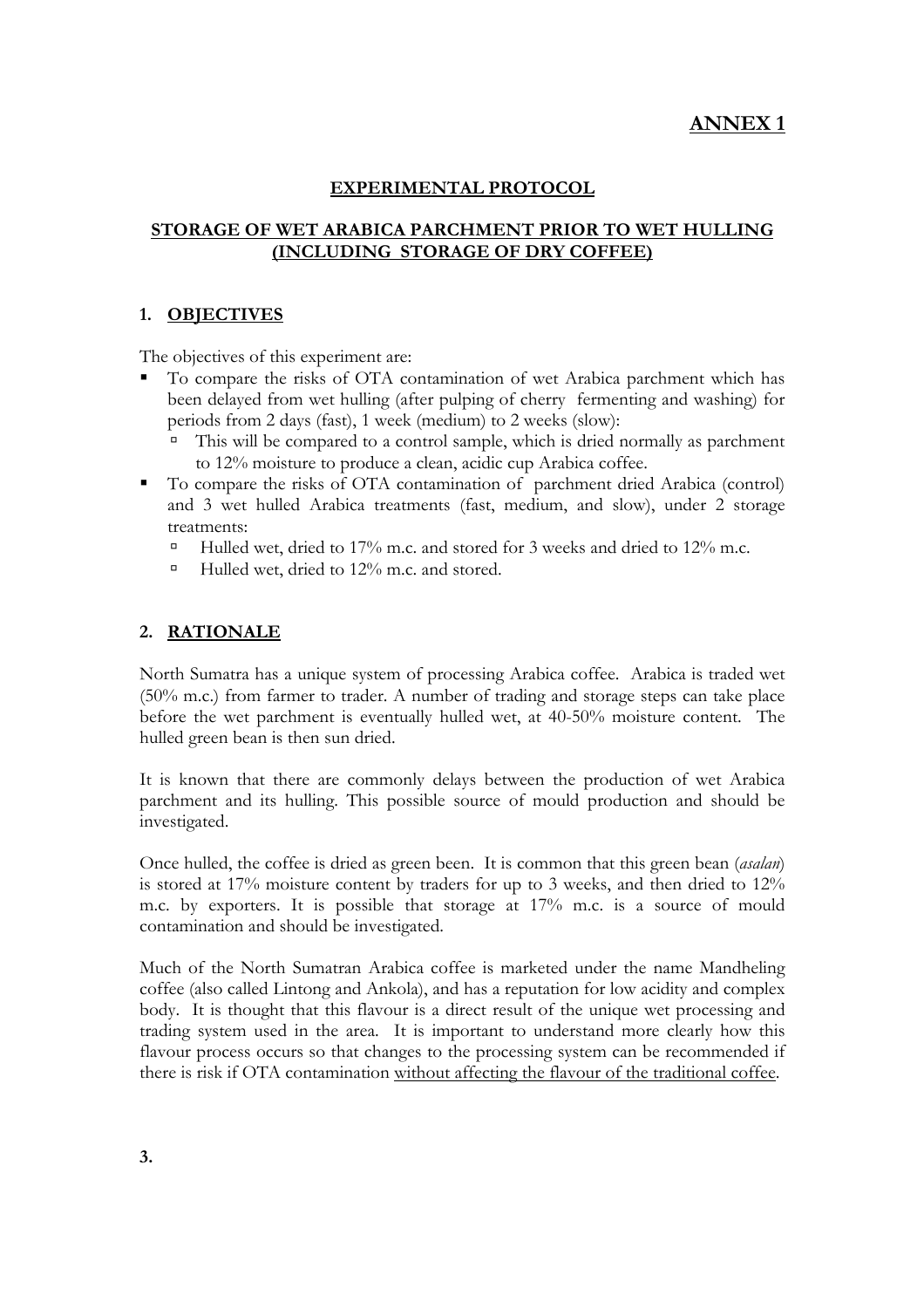## **OVERVIEW OF EXPERIMENT**

- <sup>•</sup> 6 lots of 600kg of wet parchment will be bought directly from collectors, ensuring the coffee quality is as consistent (same day of pulping and location) as possible:
	- <sup>a</sup> As much information about the source and origins of this coffee will be recorded.
	- $\Box$  The necessary arrangements will be made with the farmers and collectors before they harvest the cherries, to ensure that the parchment is acquired for the experiment immediately after its production.
		- Assume harvest and pulping is **Day -1** , then ferment
		- Wash and  $\frac{1}{2}$  day skin dry is **Day 0**
		- Collect in the afternoon of **Day 0** and deliver to warehouse
		- Blend lot in the warehouse morning of **Day 1**
- At Day 1: Take initial samples for moisture content, A<sub>w</sub>, mould and OTA contamination:
	- $\overline{40}$ kg of each of these 6 lots will be dried as conventional parchment
	- <sup> $\Box$ </sup> 180kg of each of these 6 lots will be hulled wet Day 1 (fast process)
	- $\Box$  The remaining 380kg will be kept in typical trader storage conditions
	- $\Box$  Temperature should be measured at the centre of the stored sacks each day
- At **1 week** of storage, 180kg of the 6 batches of coffee will be:
	- <sup>**a</sup> Sampled for m.c., A<sub>w</sub>, mould and OTA contamination**</sup>
	- <sup> $\Box$ </sup> Hulled wet and sun dried as green bean
	- $\Box$  Half the coffee from this batch will be dried to 17% m.c.
	- $\Box$  Half of this batch will be dried to 12% m.c.
- At **2 week** of storage the remaining 200kg of the 6 batches of coffee will be:
	- <sup>a</sup> Sampled for m.c., Aw, mould and OTA contamination
	- <sup> $\Box$ </sup> Hulled wet and sun dried as green bean
	- $\Box$  Half the coffee from this batch will be dried to 17% m.c.
	- $\Box$  Half of this batch will be dried to 12% m.c.
- **Storage of dry coffee**: The 6 x 3 x 2 lots of green bean along with the 6 lots of previously dried parchment will be put into typical trader storage:
	- à 12% and 17% m.c. coffee will all be shipped to Jember for the storage component of trial
	- $\sigma$  17% m.c. coffee will be stored for approximately 3 weeks and then dried to 12% m.c., then stored with original 12% m.c. coffee
	- $\Box$  These 42 lots will be sampled at 1 month, 3 months and 6 months of storage
- The trial will be conducted at Siborong-borong in North Sumatra, and Jember in East Java.

The following variables will be measured as and when described below:

- <sup> $\Box$ </sup> Moisture determined by oven drying
- $\blacksquare$  Water activity  $(A_w)$
- à Fungal community
- à OTA contamination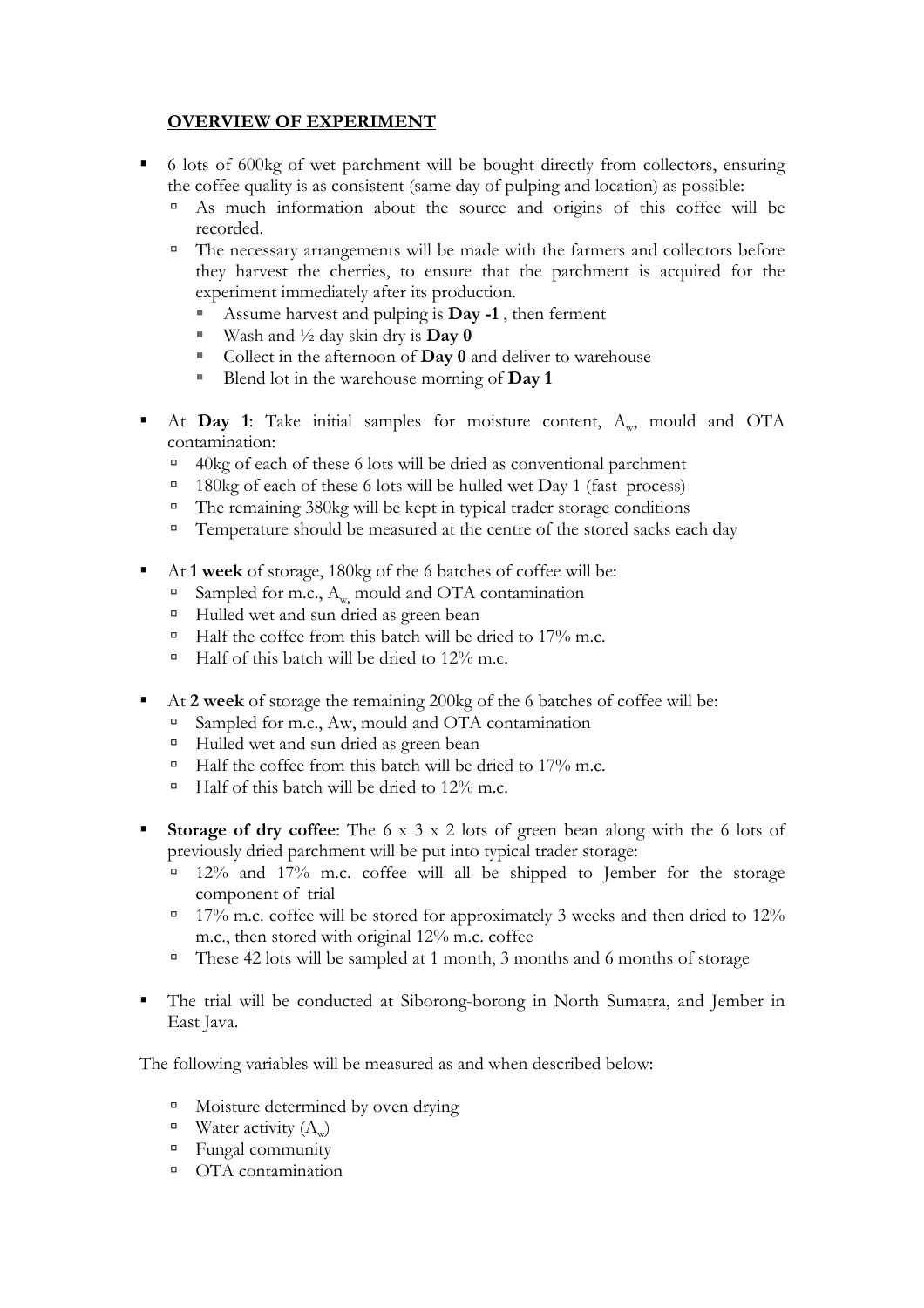- à Daily wet parchment coffee temperature in storage sack and warehouse temperature
- $\Box$  Cup quality and visual assessment of bean quality

## **4. SET UP**

## **4.1 Materials for the trial**

- Approx. 600kg x 6 sources fresh wet parchment
- Space to store wet parchment
- Tarpaulins and space suitable for drying (well drained and fully exposed to sun)
- Paper sacks capable of holding about 1kg of parchment

## **4.2 Sample and sample preparation**

- Purchase  $6 \times 600$ kg of fresh wet parchment
- Mix each lot well and take samples as outlined in Section 5 to determine the initial condition of the Fresh wet parchment

## **4.2.1 Control preparation**

- Select 40kg of wet parchment from each of the 6 lots
- Dry as normal parchment on tarpaulin to 12% moisture
- Select 180kg of wet parchment for hulling on Day 1 (fast process)

## **4.3 Storage of wet parchment**

- Store the remaining 6 lots of 360kg of wet parchment in typical trade conditions treat the wet parchment as a trader would treat it
- Take temperature readings at the centre of each sack daily
- After 1 week take a composite sample of 1kg from at least 10 places within the mass of each batch of coffee, then hull and dry 180kg of parchment (medium process)
- After 2 weeks take a composite sample of 1kg from at least 10 places within the mass of each batch of coffee, then hull and dry the remaining parchment of the 6 lots

## **4.4 Hulling of wet parchment**

- Hull the wet parchment using the traditional system of a well-adjusted huller to minimize bean damage
- As soon as hulling is completed immediately dry to minimise mould production during this step

## **4.5 Drying**

- Dry the 6 x 3 lots on tarpaulins in a similar manner
	- $\overline{P}$  Half of each lot will be dried to 17% m.c. and put into storage
	- $\Box$  The other half of each lot will be dried to 12% moisture content
	- <sup> $\alpha$ </sup> This will result in 6 x 3 x 2 = 36 lots
- Drying continues until each lot reaches 12% or 17% m.c.
	- à The relevant samples of dry coffee are taken
- <sup>17%</sup> m.c. coffee is stored for 3 weeks then dried to 12% m.c. and is ready for sampling and storage
- The coffee is ready for the long-term storage trial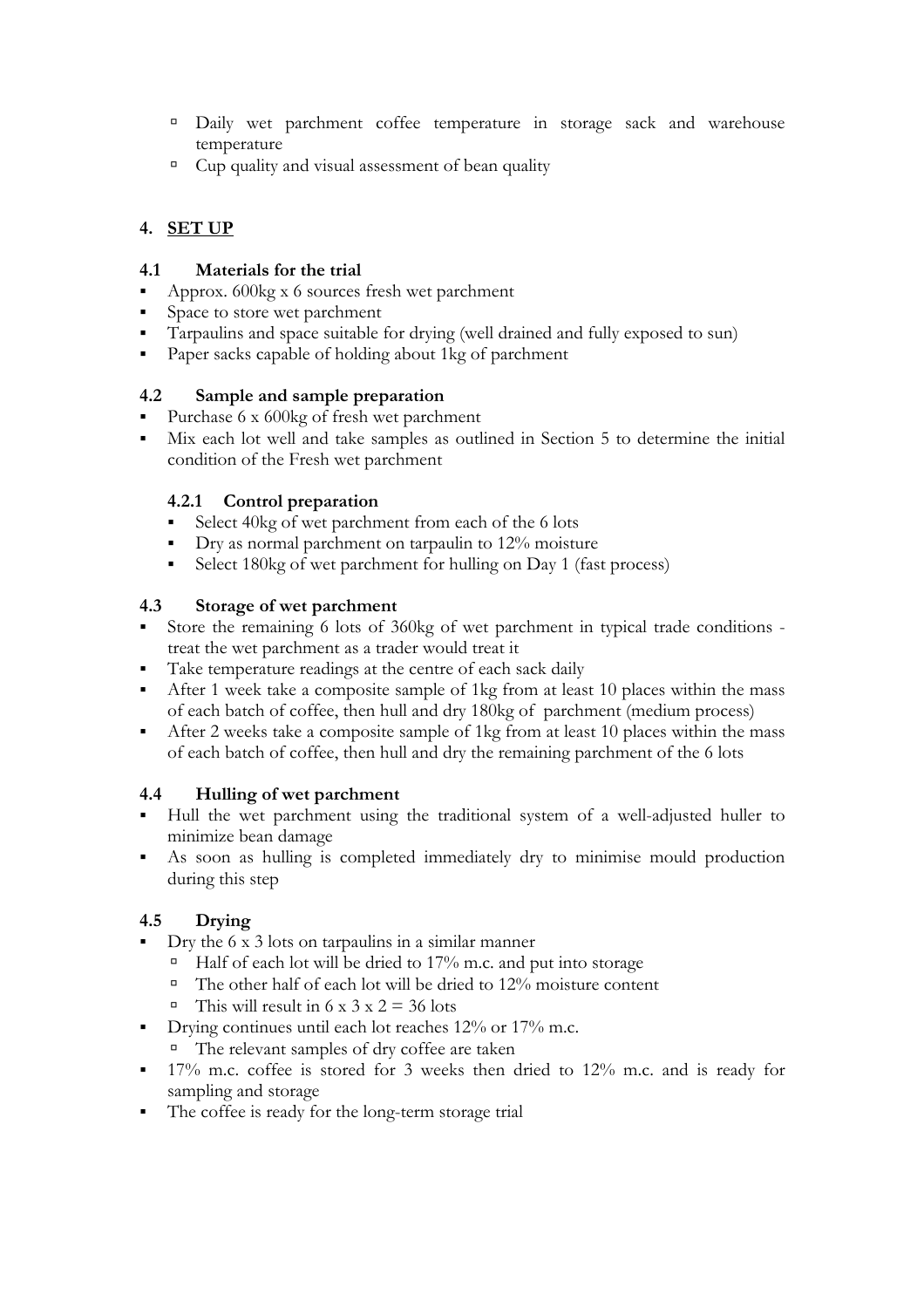## **4.6 Long Term Storage**

- 42 lots in this storage trial will comprise of:
	- $\overline{\phantom{a}}$  6 x dry parchment lots
	- $\sigma$  6 x 3 one week wet storage lots, hulled then dried to 12% m.c.
	- $\sigma$  6 x 3 two week wet storage lots, hulled then dried to 17%, stored for 3 weeks and dried to 12% m.c.
- Label the 42 coffee bags and place them on a pallet in a storage facility similar to those used at trader level
- Storage will be conducted at ICCRI, Jember, East Java
- Sample for moisture content,  $A_w$ , cup quality, and mycological analysis as outlined below at 1 month, 3 month and 6 months intervals

## **5. SAMPLING**

In this section, only sampling is described. Handling of these samples is described in the analysis section. Four sampling routines are indicated in this experiment:

- Initial sampling at set-up for establishing initial conditions
- Sampling during storage of wet parchment
- Sampling at the end of drying
- **Sampling during storage**

## **5.1 Initial sampling:**

- Each of the 6 lots of fresh wet parchment should be well blended before sampling. Collect a composite sample from each lot comprising about 1kg of parchment gathered from 15 scattered points in the mass of coffee:
	- $\degree$  200g from each will be used for oven moisture determination
	- $\overline{500g}$  is to be prepared for OTA analysis
	- $\Box$  Part of the remaining 300g for mycological analysis (details below)

## **5.2 Sampling during storage of wet parchment:**

- Week 1 and Week 2 (mycological, OTA, moisture measurement, A<sub>w</sub>). Collect a sample comprising about 1kg of parchment gathered from 15 scattered points in the mass of coffee of each of 6 lots:
	- $\degree$  200g from each will be used for oven moisture determination
	- $\overline{500g}$  is to be prepared for OTA analysis
	- <sup> $\Box$ </sup> Part of the remaining 300g for mycological analysis (details below)
	- <sup>¤</sup> Check mould contamination and temperature of coffee daily

## **5.3 Sampling during drying of green bean:**

- From about 25% moisture content:
	- à Moisture measurements are to be made at the drying trays using a moisture meter.
	- $\overline{a}$  This should be done before the beginning of drying (08.00h). Take a composite sample from several locations in the mass of parchment. Samples can be returned to the drying units.

## **5.4 Sampling at the end of drying of parchment control (after reaching 12%):**

 Sample the dried parchment by taking a sample of about 1kg each from each experimental unit by gathering coffee from about ten different places in the tray;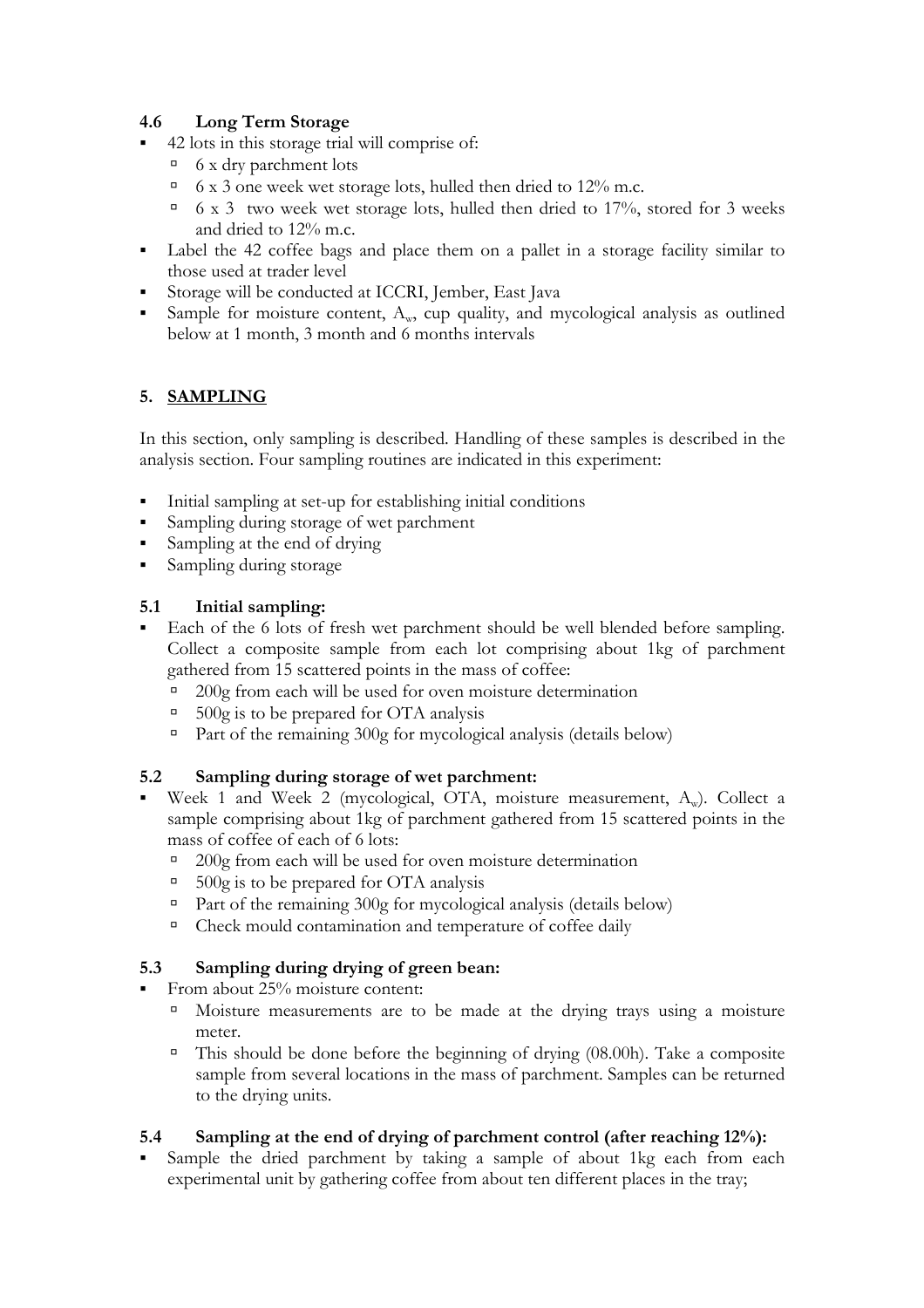- $\degree$  200g from each will be used for oven moisture determination
- $\overline{500g}$  is to be reserved for OTA analysis
- $\Box$  Part of the remaining 300g for mycological analysis (details below)
- $\Delta_{\omega}$  determination: once 12% moisture content is reached, fill a woven polythene bag with each replicate (6 lots). Label with treatment, date and replicate and prepare for storage trial.

## **5.5 Sampling at the end of drying of green bean (when experimental unit reaches 12% m.c.):**

- Sample the dried product upon completion of the trial by taking a representative sample of about 2.5kg from each from each experimental unit by gathering coffee from about ten different places in the tray.
	- $\degree$  200g from each will be used for oven moisture determination
	- $\overline{500g}$  is to be reserved for OTA analysis
	- $\Box$  Part of the remaining 300g for mycological analysis (details below)
	- $\Box$  Part of the sample for cup tasting
- Note: 17% moisture coffee will be stored for 3 weeks and dried in Jember to 12%
- Once 12% moisture content is reached, fill a woven polythene bag with each replicate (36 lots). Label with treatment, date and replicate and prepare for storage trial.

## **5.6 Sampling during storage (in Jember):**

- At 1 month of storage:
	- $\Box$  Take a representative sample of about 3.7kg from each bag by gathering coffee from about 20 different places in the bag
	- à 2.5kg of each will be set aside for defect count and for cupping
	- <sup> $\alpha$ </sup> 200g will be used for moisture determination and A<sub>w</sub>
	- à 500g will be ground for OTA analysis and the rest will be used for mycological study
- At 3 months of storage:
	- $\Box$  Take a representative sample of about 3.7kg from each bag by gathering coffee from about 20 different places in the bag
	- <sup>a</sup> 2.5kg of each will be set aside for defect count and for cupping
	- <sup> $\alpha$ </sup> 200g will be used for moisture determination and  $A_w$
- After 6 months of storage:
	- $\Box$  Take a representative sample of about 3.7kg from each bag by gathering coffee from about 20 different places in the bag
	- $\overline{a}$  2.5kg of each will be set aside for defect count and for cupping,
	- <sup>a</sup> 200g will be used for moisture determination
	- à 500g will be ground for OTA analysis and the rest will be used for mycological study

## **6. ANALYSIS**

#### **6.1 Measurement of moisture by oven:**

Working with an initial sample size of approximately 200g, record an accurate initial weight and put the sample in an oven to dry at 105°C for 24 hours. Cool the sample in a desiccator and weigh accurately. Replace the sample in the oven at 105°C for 4 hours, cool and reweigh. Repeat until 2 consecutive constant weights are obtained. Retain coded samples for reference and possible OTA analysis (see Section 6.4, below).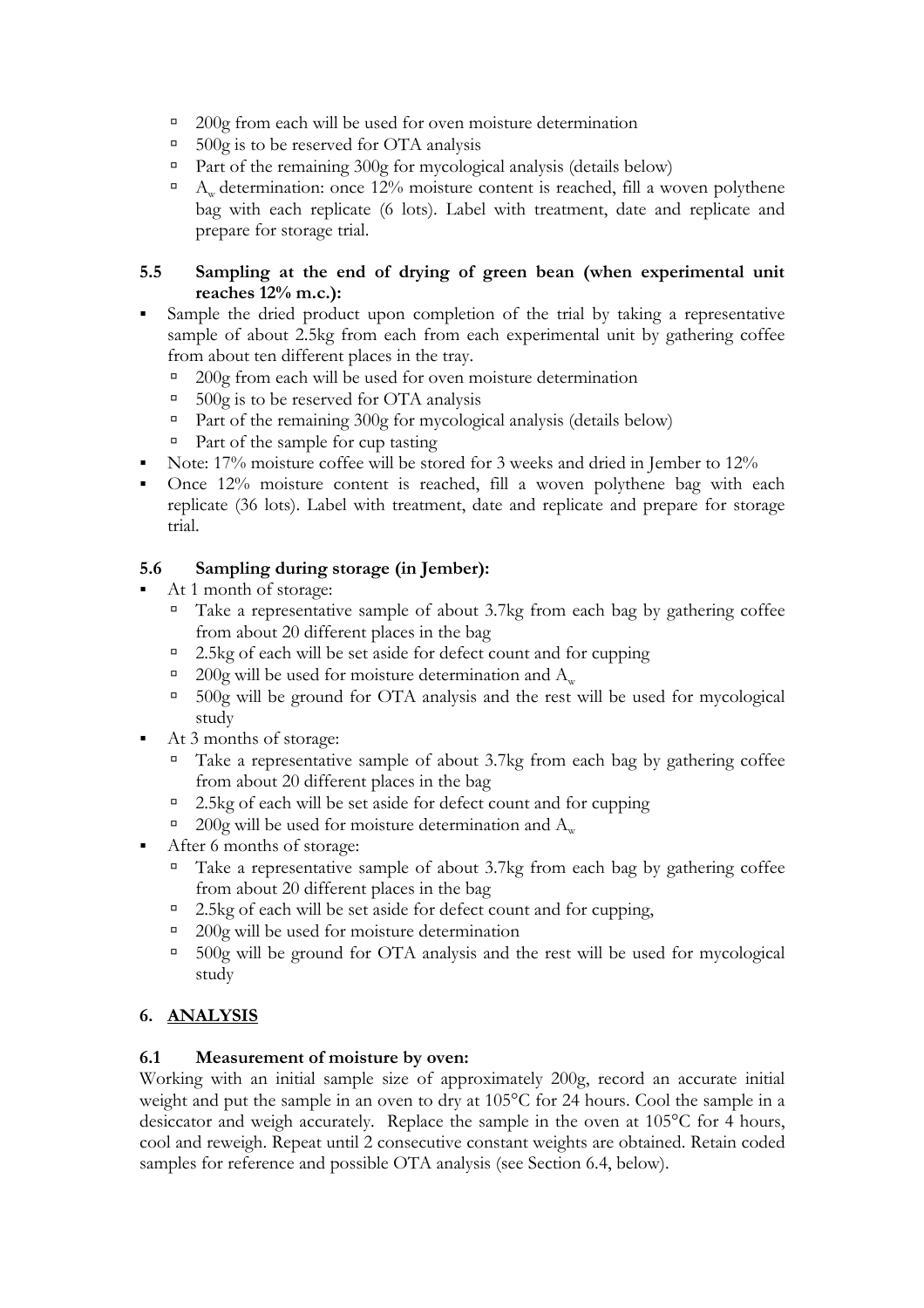Record results in your data book and later enter them in the data recording sheets provided.

## **6.2 Weight of a constant volume:**

If available, use a traditional receptacle with a minimum volume of 10l to weigh a constant volume. The receptacle must be of rigid construction, preferably metal or wood to avoid collapsing as could occur with a plastic bucket. The vessel should be twice as tall as wide to achieve the best reproducibility and must be agitated roughly to achieve settling. To load, stand the vessel in the frame and fill to over-flowing with a scoop. Agitate roughly to effect settling. Refill if necessary until coffee is proud of the plane of the vessel surface. Using a straight piece of wood longer than the maximum diameter of the vessel's opening, sweep off the excess cherry. Weigh and replace the cherry in the frame. Refill the vessel and take a second weight. Remove a sub-sample for the other measurements as described below.

## **6.3 Measurement of water activity during storage:**

- During storage of green bean use a probe to measure  $A_{w}$ .
- Collect samples from the long-term stored coffee as described in sampling, Section 5. Seal the bag around the probe while minimizing the headspace in the bag. Record the  $A_w$  after one minute and re-check after 10 minutes, again at 12 minutes. Accept the value after 15 minutes if a steady value has been reached, or allow another 5 minutes if necessary. Dryer samples may reach steady state more quickly and wetter samples may require a longer period to reach a steady state. Record the steady value and the temperature at which the water activity reading was taken, first in your data book and later in the excel data sheet provided. Remember to return the sample to the mass of coffee of the appropriate experimental unit.

## **6.4 Microbiological analysis:**

#### **Initial readings:**

Analyse samples by the  $x + m$  and *i* method as derived from procedures in the project mycological handbook. This is done by skipping the initial washing and external disinfection steps of 'three-part' analysis and separating the parchments from the pulps in the first step. Use only one bean from each cherry in the analysis, discarding the other (if two or three are present). The pulps are stomached in the usual way but since no disinfection has been conducted, the supernatant contains both communities. Set up more replicates than specified in the handbook: *i*-analysis, 14 plates ; *x + m*-analysis, 5 plates at each dilution.

#### **Final readings:**

The microbiological analysis should be completed as soon as possible but within one month while keeping the samples in paper bags in dry ambient conditions. Conduct only *i*-analysis but use 20 plates or 140 beans. Since it is not practical to open dried beans oneat-a-time to ensure no double analysis of cherries takes place, dehusk 500g of the 1kg sample and randomly separate the required sample (ca. 140 beans) for analysis.

#### **6.5 OTA analysis**

#### **Initial value:**

A separate drying regime is to be applied in preparing samples for OTA analysis in the initial sampling. The samples from each of the treatment/replicate combinations should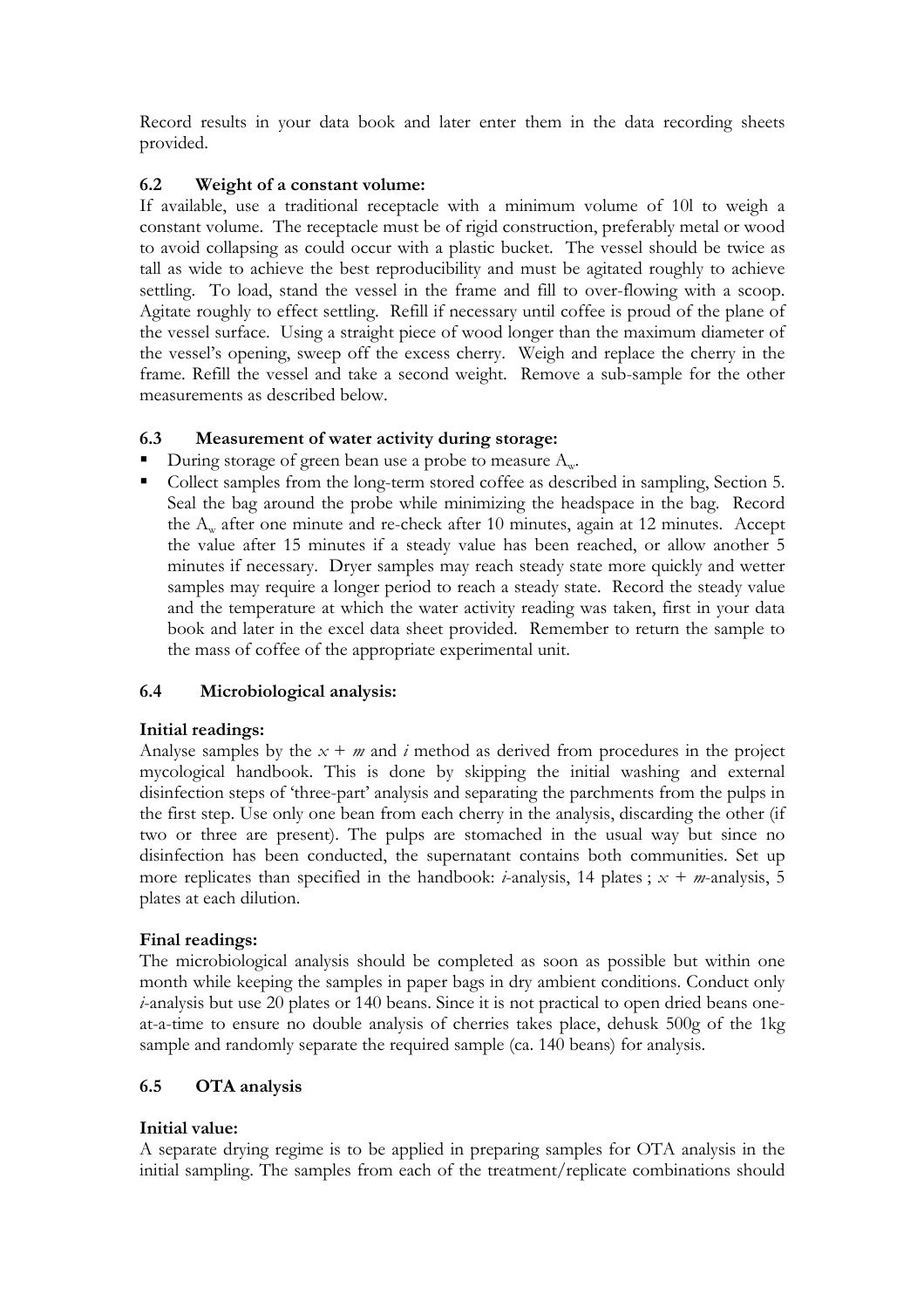be dried in an oven in a monolayer at 60°C. To avoid any risk of re-hydration and secondary contamination, oven dried coffee must be kept in a sealed small plastic bag (do not forget to label the sample, best done on a paper label written in pencil placed in each bag).

Samples taken immediately after production of wet parchment should prepared for OTA analysis as outlined above, but not sent for analysis unless any of the 'control' samples are found to contain OTA.

### **Final value:**

No further drying is required once the experiment has been completed and 12% moisture content is reached, however, naturally dried coffee, since it has a higher moisture content, should be held in paper until either analysed or re-packed in plastic for transportation to the analyst. An accompanying note should be included to indicate the moisture content of the samples and a request for rapid action.

## **6.6 Cup testing**

Take samples of beans from each experimental unit for cupping (according to standard procedure) and visual assessment of bean quality.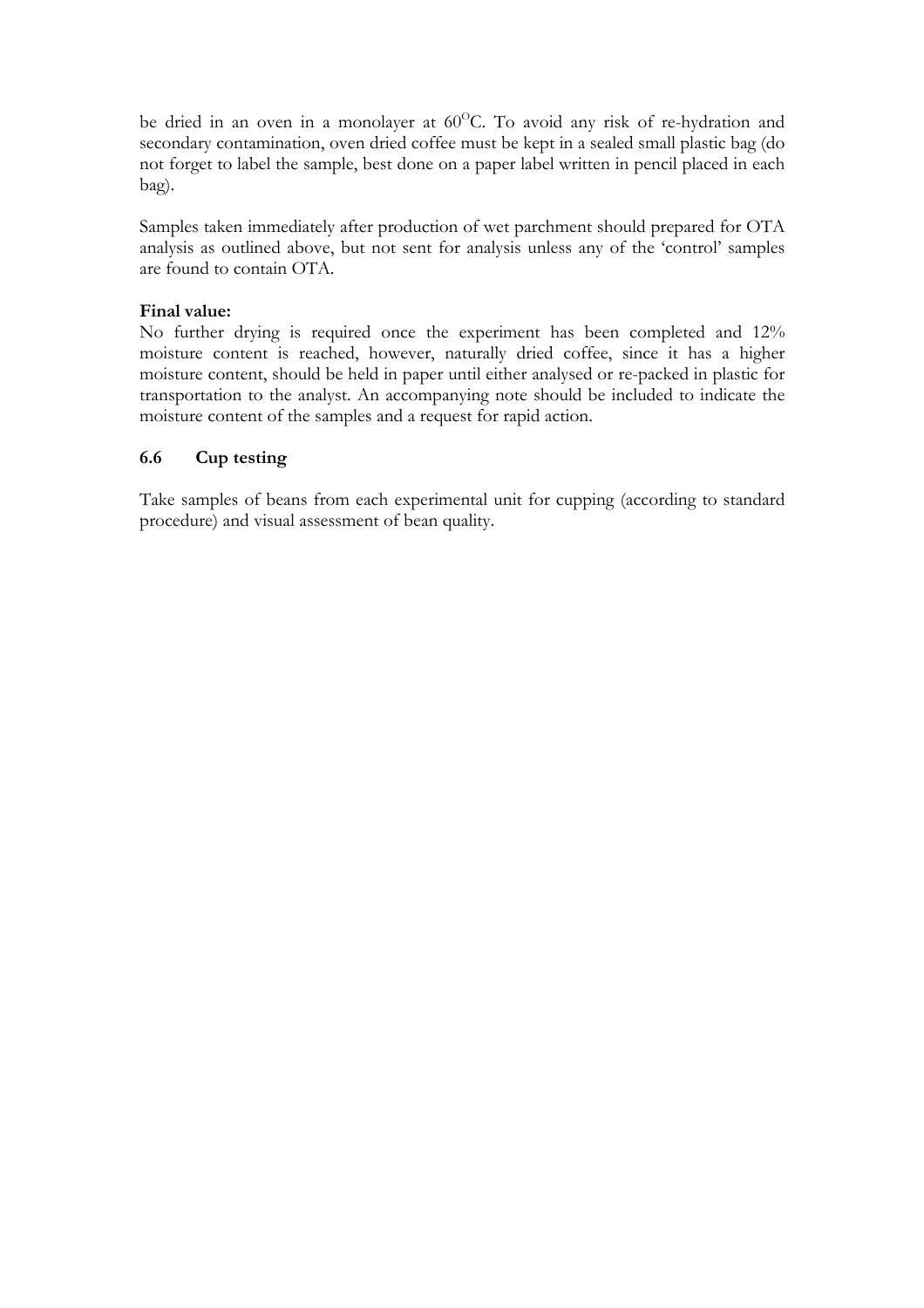# **ANNEX 2**

## **CUP TASTING INSTRUCTIONS TO TASTERS**

### **FAO/ICCRI MANDHELING COFFEE PROCESSING TRIAL**

## **General Notes for Sample Evaluation:**

Coffee has been collected from **6 places** in North Sumatra. The coffee from each of these sources is processed **7 different ways**, in an effort to replicate some of the possible local processing techniques. The result is **42 samples** of coffee.

- 1. **Individuals samples** are assessed by Standard SCAA / Lingle quality criteria, along with a 'Mandheling Character' rating and a 'DP/TP Character' rating.
	- a. **Form 1** can be used to evaluate each individual sample.
- 2. **Groups of coffee samples** may show common trends or flavour characteristics when the odd or extreme flavours in some samples have been excluded.
	- a. There are **7 process groups** (6 coffee samples in each)
	- b. There are **6 source groups** (7 coffee samples in each)
	- c. The 42 coffee samples are evaluated in 2 ways, by grouping samples in **2 subsets** to determine if flavour characteristics demonstrated in groups are related to the:
		- i. Processing regimes
		- ii. Location factors

#### 3. **Flavour definitions:**

- a. Use tasting criteria in 'The Coffee Cuppers Hand Book', by Ted Lingle for the basic 'Standardised' evaluation of each individual sample.
- b. Coffee shipped from the Port of Medan is often described as 1 of 2 flavour character types:
	- i. The **'Mandheling character'** which is a spicy, earthy coffee with heavy body and little or no acidity.
	- ii. The **'DP/TP character'** is the Dry Process/Triple Pick coffee with good body, low acidity but sweeter, cleaner and less earthy than the Mandheling character.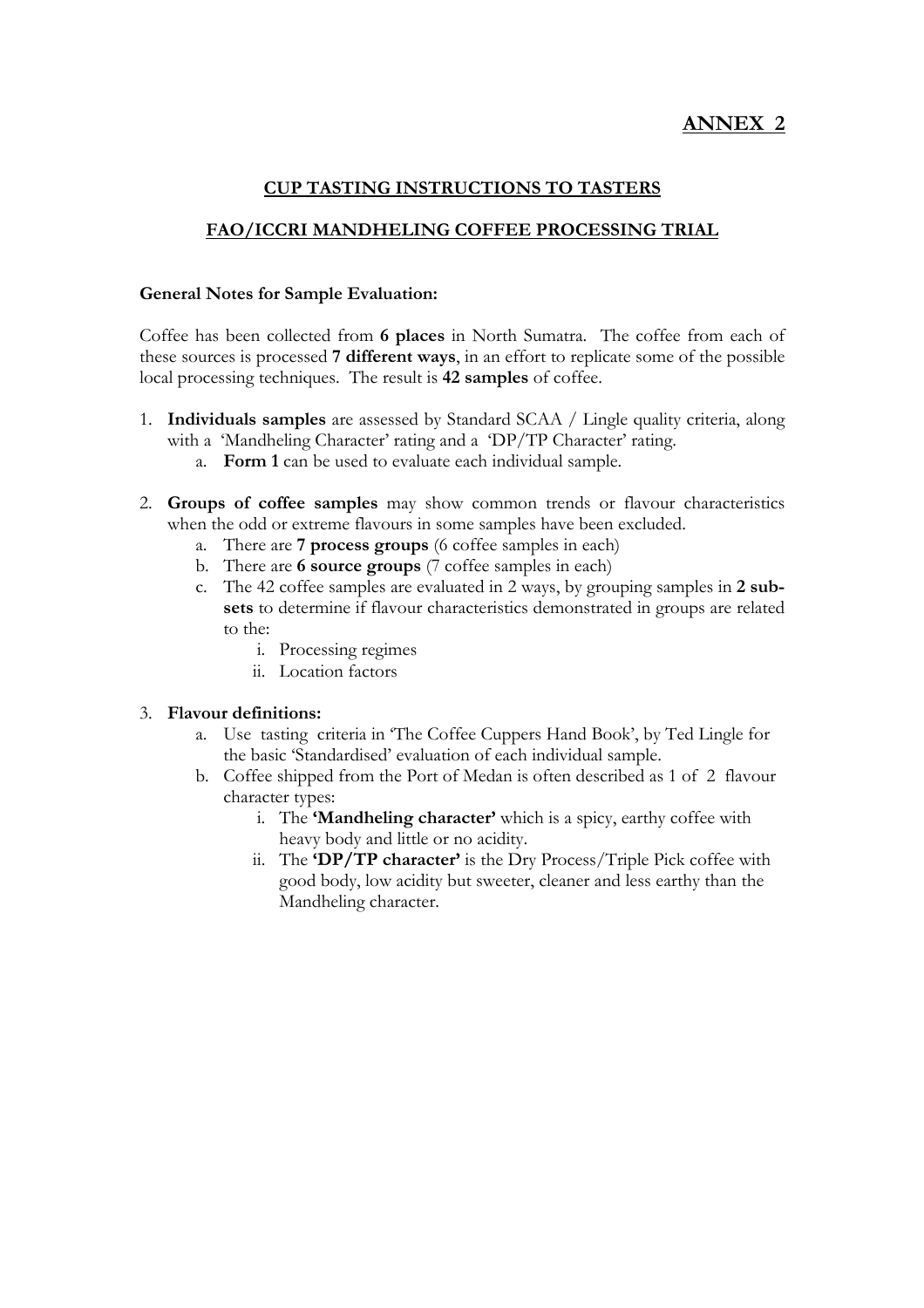#### **ANNEX 3**

## **Table 1 - Cup Taste Evaluation Forms for Taster 1 Evaluation form for FAO/ICCRI Mandheling Coffee Processing Trial**

|                |                         | FORM 1: Individual Samples |                |                             |                                       |                |                       |                   |                |                |                |                               |  |
|----------------|-------------------------|----------------------------|----------------|-----------------------------|---------------------------------------|----------------|-----------------------|-------------------|----------------|----------------|----------------|-------------------------------|--|
|                | <b>TASTER1</b>          |                            |                |                             | <b>SCAA / Lingle Tasting Criteria</b> |                |                       |                   |                | Mandheling     | DP / TP        | <b>Specific Coffee</b>        |  |
|                |                         |                            | Fragrance      | Acidity                     | Flavour                               | <b>Body</b>    | After<br><b>Taste</b> | Cupper's<br>Point | Total<br>Score | Character      | Character      | <b>Sample Comments</b>        |  |
|                | Source Process          | Sample<br>No.              | $1 - 10$       | $1 - 10$                    | $1 - 10$                              | $1 - 10$       | $1 - 10$              | $-5$ to $+5$      | $100$ pts      | 1 to 10        | 1 to 10        | $(nc = no$ comments<br>given) |  |
| А              | M                       | $\mathbf{1}$               | 7              | $\,8\,$                     | 5                                     | 6              | 6                     | $-5$              | 77             |                | 5              | Very Acid                     |  |
| А              | L                       | $\boldsymbol{2}$           | $\,8\,$        | $\sqrt{2}$                  | 7                                     | $\overline{7}$ | 7                     | $-5$              | 76             | 10             | 5              | Musty                         |  |
| А              | $\rm K$                 | $\overline{\mathbf{3}}$    | 6              | $\mathfrak{Z}$              | 6                                     | 5              | 6                     | $\overline{c}$    | 78             | 5              | $\overline{7}$ | Musty less                    |  |
| А              |                         | $\overline{\mathbf{4}}$    | 3              | $\mathfrak{Z}$              | 2                                     | $\overline{4}$ | $\overline{2}$        | $-3$              | 61             | $\mathbf{1}$   | $\overline{4}$ | Medicinal                     |  |
| А              | I                       | 5                          | $\mathbf{1}$   | $\mathbf{1}$                | $\mathbf{1}$                          | $\overline{4}$ | $\mathbf{1}$          | $-5$              | 53             | $\mathbf{1}$   | $\mathbf{1}$   | Fruity ferment                |  |
| А              | H                       | 6                          | 5              | $\,8\,$                     | 5                                     | $\overline{4}$ | 5                     | $-2$              | 75             | $\mathbf{1}$   | $\overline{3}$ | Acidic                        |  |
| А              | G                       | $\overline{7}$             | $\overline{c}$ | $\overline{2}$              | $\overline{2}$                        | 6              | $\overline{c}$        | $-5$              | 59             | $\mathfrak{Z}$ | 5              | Dirty, Medic                  |  |
| Β              | $\mathbf M$             | 8                          | 6              | $\mathfrak{Z}$              | $\mathfrak{Z}$                        | 3              | $\overline{4}$        | $\mathbf{1}$      | $70\,$         | $\mathbf{1}$   | $\mathfrak{Z}$ | Too Clean                     |  |
| B              | $\Gamma$                | $\boldsymbol{9}$           | 6              | $\mathbf{1}$                | $\overline{7}$                        | 8              | $\overline{7}$        | $-3$              | 76             | 8              | $\sqrt{2}$     | Musty                         |  |
| Β              | $\rm K$                 | 10                         | 6              | $\overline{1}$              | 7                                     | 8              | $\overline{7}$        | $-3$              | 76             | $\,8\,$        | $\overline{2}$ | Musty metalic                 |  |
| B              |                         | 11                         | 5              | $\mathfrak{Z}$              | 6                                     | 7              | $\overline{7}$        | 3                 | 81             | $\overline{4}$ | $\overline{7}$ | nc                            |  |
| B              | $\mathbf I$             | 12                         | 5              | 6                           | $\overline{2}$                        | $\overline{4}$ | $\overline{c}$        | $-5$              | 64             | $\mathfrak{Z}$ | 5              | Fruity                        |  |
| B              | H                       | 13                         | 7              | $\overline{1}$              | 7                                     | $8\,$          | $\overline{7}$        | $\overline{4}$    | 84             | $8\,$          | $\overline{4}$ | nc                            |  |
| B              | G                       | 14                         | 6              | $\overline{4}$              | $\overline{4}$                        | 6              | $\overline{4}$        | $\overline{0}$    | 74             | $\mathfrak{Z}$ | 6              | nc                            |  |
| $\mathsf C$    | $\mathbf M$             | 15                         | 6              | $\overline{5}$              | 6                                     | 6              | $\overline{7}$        | $\mathbf{1}$      | 81             | $\mathbf{2}$   | $\overline{7}$ | nc                            |  |
| $\mathsf{C}$   | L                       | 16                         | $\overline{3}$ | $\mathfrak{Z}$              | $\overline{4}$                        | $\overline{4}$ | $\overline{4}$        | $-2$              | 66             | 6              | 5              | Peanutty, paper               |  |
| $\overline{C}$ | $\overline{\mathrm{K}}$ | 17                         | $\overline{4}$ | $\sqrt{2}$                  | 6                                     | 6              | 5                     | $\overline{0}$    | 73             | 5              | 6              | Paper                         |  |
| С              |                         | 18                         | 5              | $\mathfrak{Z}$              | 3                                     | 6              | 3                     | $-1$              | 69             | $\overline{4}$ | 6              | Paper                         |  |
| $\mathsf{C}$   | $\bf I$                 | 19                         | $\overline{4}$ | 6                           | $\overline{4}$                        | $\overline{4}$ | $\mathfrak{Z}$        | $-3$              | 68             | $\mathbf{2}$   | 6              | Fruity, sour                  |  |
| $\mathsf{C}$   | H                       | 20                         | 6              | $\overline{2}$              | 6                                     | $\overline{7}$ | $\overline{7}$        | $\overline{3}$    | 81             | 5              | $\overline{7}$ | Sweet                         |  |
| $\mathsf C$    | G                       | 21                         | 3              | $\mathbf{1}$                | 7                                     | $\,8$          | 7                     | $\overline{4}$    | 80             | $\overline{7}$ | $\overline{4}$ | Paper                         |  |
| $\mathbf D$    | $\mathbf M$             | 22                         | 7              | $\ensuremath{\mathfrak{Z}}$ | $\mathfrak{Z}$                        | $\mathbf 5$    | $\overline{4}$        | $-3$              | 69             | $\mathbf{2}$   | $\overline{c}$ | Defect metal                  |  |
| $\mathbf D$    | $\Gamma$                | 23                         | $\,8\,$        | $\overline{4}$              | $\overline{2}$                        | 5              | $\overline{c}$        | $-4$              | 67             | $\overline{3}$ | 5              | Sour musty harsh dirty        |  |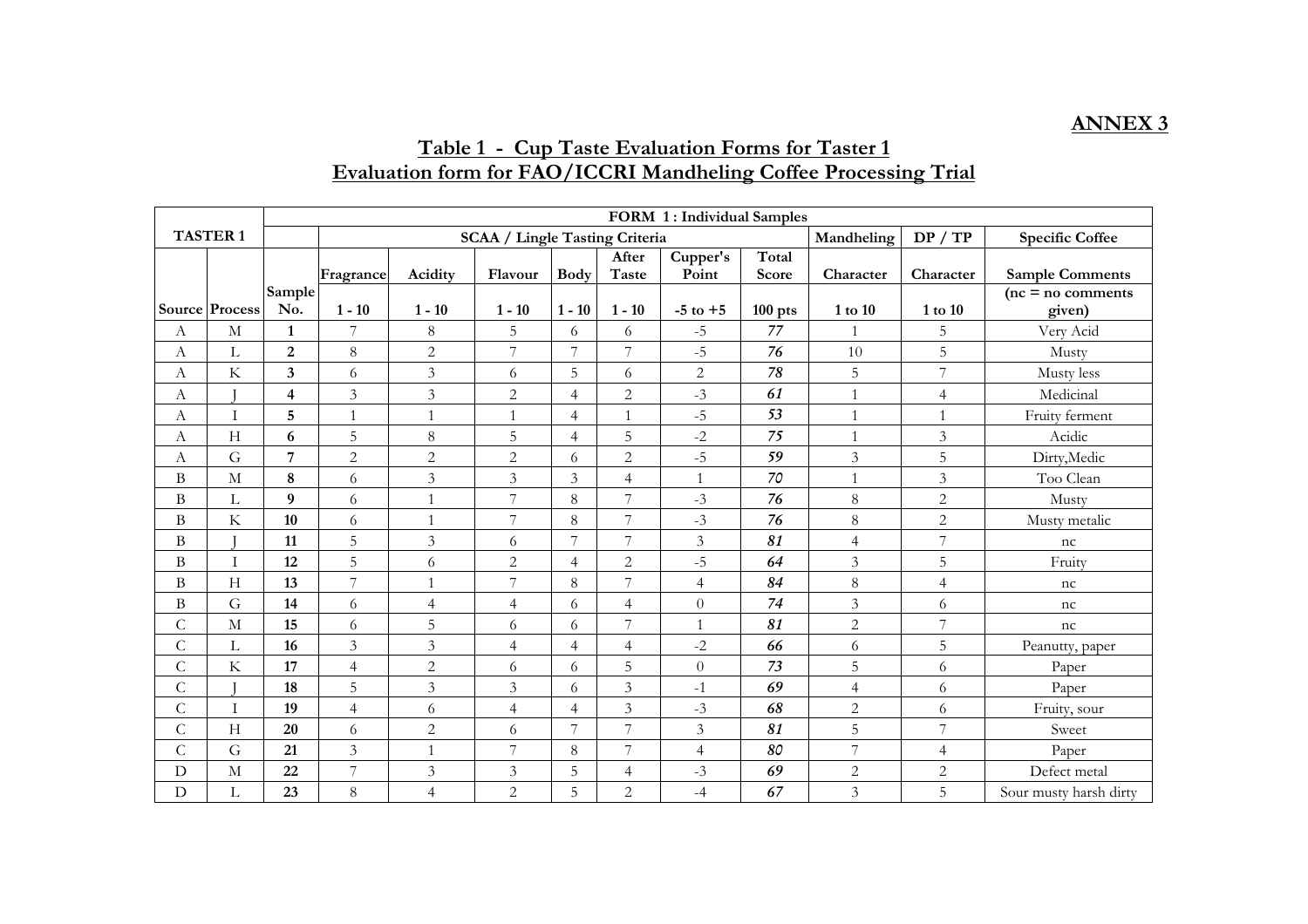|             |                 |               |                                       |                |                |                |                       | FORM 1: Individual Samples |                |                |                        |                                |
|-------------|-----------------|---------------|---------------------------------------|----------------|----------------|----------------|-----------------------|----------------------------|----------------|----------------|------------------------|--------------------------------|
|             | <b>TASTER 1</b> |               | <b>SCAA / Lingle Tasting Criteria</b> |                |                |                |                       |                            | Mandheling     | DP / TP        | <b>Specific Coffee</b> |                                |
|             |                 |               | Fragrance                             | Acidity        | Flavour        | <b>Body</b>    | After<br><b>Taste</b> | Cupper's<br>Point          | Total<br>Score | Character      | Character              | <b>Sample Comments</b>         |
|             | Source Process  | Sample<br>No. | $1 - 10$                              | $1 - 10$       | $1 - 10$       | $1 - 10$       | $1 - 10$              | $-5$ to $+5$               | $100$ pts      | $1$ to $10\,$  | 1 to 10                | $(nc = no$ comments<br>given)  |
| D           | K               | 24            | $\overline{c}$                        | 6              |                | 6              |                       | $-5$                       | 61             |                |                        | Fruity full ferment            |
| D           |                 | 25            | $\mathfrak{Z}$                        | 7              | $\overline{4}$ | $\overline{4}$ | 5                     | $\Omega$                   | 73             | $\mathbf{1}$   | 7                      | Paper                          |
| D           |                 | 26            | 5                                     | $\overline{4}$ | $\overline{3}$ | 6              | 4                     | $-1$                       | 71             | $\mathfrak{Z}$ | 5                      | Paper                          |
| $\mathbf D$ | H               | 27            | $\overline{4}$                        | $\overline{4}$ | $\mathfrak{Z}$ | 6              | 4                     | $\overline{0}$             | 71             | $\mathfrak{Z}$ | 6                      | Paper                          |
| $\mathbf D$ | G               | 28            | $\overline{7}$                        | $\overline{3}$ | 5              | 6              | 6                     | $\mathbf{1}$               | 78             | 5              | 6                      | Slight paper                   |
| $\mathbf E$ | M               | 29            | 5                                     | $\overline{4}$ | 5              | $\overline{4}$ | 6                     | $\overline{2}$             | 76             | $\overline{2}$ | $\overline{4}$         | Slight paper                   |
| E           | $\Gamma$        | 30            | $\,8\,$                               | $\overline{4}$ | $\overline{3}$ | 5              | 3                     | $-2$                       | 71             | 5              | 5                      | Musty                          |
| $\mathbf E$ | $\rm K$         | 31            | $\mathfrak{Z}$                        | 5              | 6              | 5              | 6                     | $\overline{2}$             | 77             | 6              | $\overline{4}$         | Paper                          |
| $\mathbf E$ |                 | 32            | $\overline{7}$                        | $\mathbf{1}$   | 6              | $\overline{7}$ | 6                     | $\sqrt{2}$                 | 79             | 6              | $\overline{4}$         | Musty                          |
| E           | T               | 33            | $\mathfrak{Z}$                        | $\overline{4}$ | $\overline{2}$ | 6              | $\overline{2}$        | $-3$                       | 64             | $\sqrt{2}$     | 5                      | Fruity                         |
| E           | $\mathbf H$     | 34            | $\overline{3}$                        | 7              | $\overline{4}$ | 5              | $\overline{4}$        | $-2$                       | 71             | $\overline{2}$ | 6                      | Sour                           |
| E           | G               | 35            | $\overline{4}$                        | $\overline{2}$ | 5              | 6              | 5                     | $\overline{0}$             | 72             | $\mathfrak{Z}$ | 6                      | Papery                         |
| $_{\rm F}$  | M               | 36            | $\overline{3}$                        | $\overline{3}$ | $\mathbf{1}$   | $\overline{4}$ | $\mathbf{1}$          | $-4$                       | 58             | $\mathbf{1}$   | $\overline{1}$         | metalic Dirty                  |
| F           | L               | 37            | $\overline{4}$                        | 2              | $\overline{4}$ | 6              | 5                     | $\overline{1}$             | 72             | $\overline{4}$ | $\overline{7}$         | Musty                          |
| F           | K               | 38            | 5                                     | $\mathbf{1}$   | 5              | 7              | 6                     | $\mathbf{1}$               | 75             | 5              | 5                      | Off flavour                    |
| F           |                 | 39            | $\overline{4}$                        | $\overline{4}$ | 5              | 5              | 6                     | $\overline{2}$             | 76             | $\overline{2}$ | 7                      | nc                             |
| F           | T               | 40            | $\mathbf{1}$                          | 7              | $\overline{3}$ | $\overline{4}$ | $\overline{2}$        | $-3$                       | 64             | $\mathbf{2}$   | 6                      | Sour                           |
| F           | H               | 41            | $\overline{2}$                        | 4              | 5              | 6              | 3                     | $-1$                       | 69             | $\overline{2}$ | 6                      | Astringent Dry slight<br>Musty |
| F           | G               | 42            | 5                                     | 5              | $\overline{4}$ | 6              | 5                     | $\overline{2}$             | 77             | $\overline{2}$ | 6                      | Slight musty bitter taste      |

Notes: Adjusted sample No 1 Mandheling score from -5 to 1 and sample No 8 Mandheling score from 0 to 1.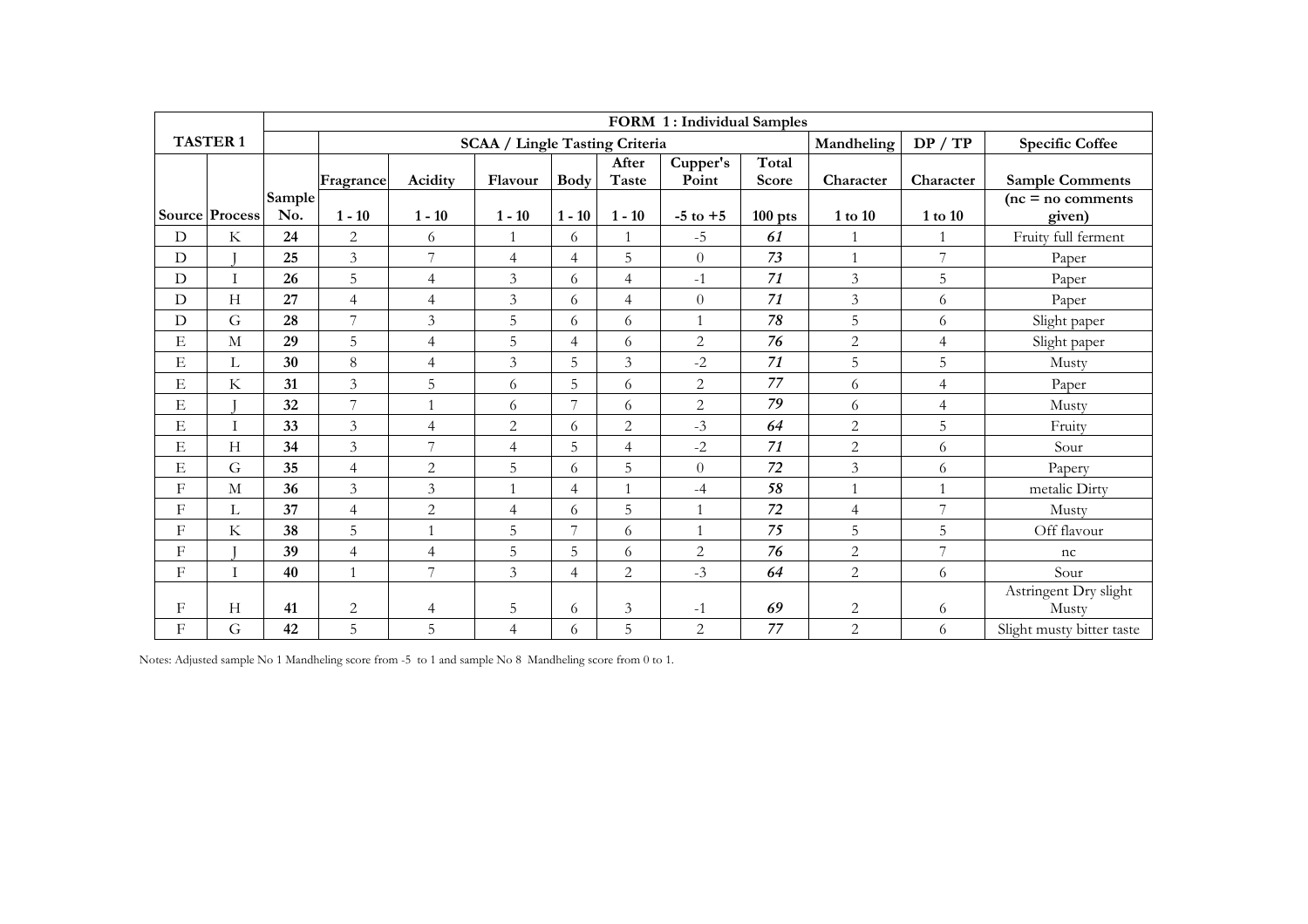|                           |                       | FORM 1: Individual Samples |                  |          |                                             |             |                |                   |                |               |               |                                                           |
|---------------------------|-----------------------|----------------------------|------------------|----------|---------------------------------------------|-------------|----------------|-------------------|----------------|---------------|---------------|-----------------------------------------------------------|
|                           | <b>TASTER 2</b>       |                            |                  |          | <b>SCAA / Lingle Tasting Criteria</b>       |             |                |                   |                | Mandheling    | DP / TP       | <b>Specific Coffee</b>                                    |
|                           |                       |                            | Sample Fragrance | Acidity  | Flavour                                     | <b>Body</b> | After<br>Taste | Cupper's<br>Point | Total<br>Score | Character     | Character     | <b>Sample Comments</b>                                    |
|                           | <b>Source Process</b> | No.                        | $1 - 10$         | $1 - 10$ | $1 - 10$                                    | $1 - 10$    | $1 - 10$       | $-5$ to $+5$      | $100$ pts      | $1$ to $10\,$ | $1$ to $10\,$ | $(nc = no$ comments given)                                |
| A                         | M                     | $\mathbf{1}$               |                  |          |                                             |             |                |                   |                | 1.4           |               | Medium body, some slight dusty                            |
| A                         | L                     | $\boldsymbol{2}$           |                  |          |                                             |             |                |                   |                | 8.6           |               | Medium body, round, some<br>herbals                       |
| А                         | K                     | 3                          |                  |          |                                             |             |                |                   |                | 5.7           |               | Medium mild body, earthy<br>flavor, slight inconsistent   |
| А                         |                       | 4                          |                  |          |                                             |             |                |                   |                | 7.5           |               | Medium body, herbals, earthy<br>character                 |
| $\boldsymbol{\mathrm{A}}$ |                       | 5                          |                  |          |                                             |             |                |                   |                | 1.4           |               | Fermented                                                 |
| А                         | H                     | 6                          |                  |          |                                             |             |                |                   |                | 2.9           |               | Sharp, dry finish                                         |
| A                         | G                     | 7                          |                  |          |                                             |             |                |                   |                | 1.4           |               | Medium body, inconsistent,<br>slightly sharp              |
| Β                         | M                     | 8                          |                  |          | No comments given for SCAA tasting criteria |             |                |                   |                | 5.7           | No scores     | Some acidity, medium<br>body, some earthy character       |
| B                         | L                     | 9                          |                  |          |                                             |             |                |                   |                | 10.0          | given         | Medium body, round, nice<br>herbals                       |
| B                         | K                     | 10                         |                  |          |                                             |             |                |                   |                | 4.3           |               | Medium body, some nice<br>herbals, slight dry finish      |
| Β                         |                       | 11                         |                  |          |                                             |             |                |                   |                | 4.3           |               | Medium body, slight herbals but<br>one-dimensional flavor |
| $\bf{B}$                  |                       | 12                         |                  |          |                                             |             |                |                   |                | 1.4           |               | Fruity                                                    |
| B                         | H                     | 13                         |                  |          |                                             |             |                |                   |                | 2.9           |               | Slight acidity, greenish flavor                           |
|                           |                       |                            |                  |          |                                             |             |                |                   |                |               |               | Slight acidity, medium body,                              |
|                           |                       |                            |                  |          |                                             |             |                |                   |                |               |               | very slight fruity flavor                                 |
| B                         | G                     | 14                         |                  |          |                                             |             |                |                   |                | 1.4           |               | inconsistent                                              |
| C                         | M                     | 15                         |                  |          |                                             |             |                |                   |                | 1.4           |               | Medium body, rough un-elegant<br>flavor                   |

## **Table 2 - Cup Taste Evaluation Forms for Taster 2 Evaluation form for FAO/ICCRI Mandheling Coffee Processing Trial**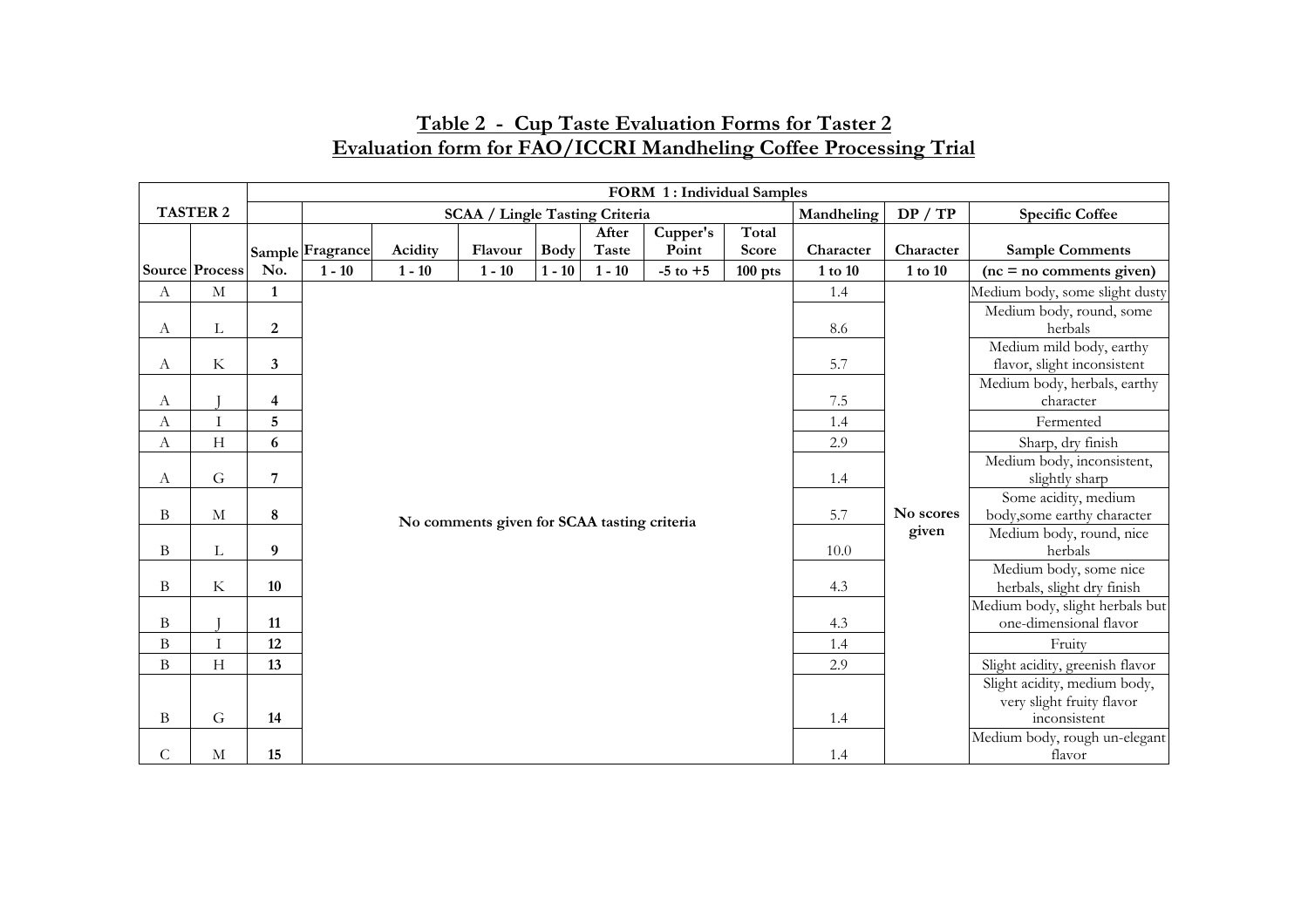|                |                           | FORM 1: Individual Samples |                  |          |                                             |             |          |                   |                |             |               |                                                    |
|----------------|---------------------------|----------------------------|------------------|----------|---------------------------------------------|-------------|----------|-------------------|----------------|-------------|---------------|----------------------------------------------------|
|                | <b>TASTER 2</b>           |                            |                  |          | <b>SCAA / Lingle Tasting Criteria</b>       |             |          |                   |                | Mandheling  | DP / TP       | <b>Specific Coffee</b>                             |
|                |                           |                            |                  |          |                                             |             | After    | Cupper's<br>Point | Total<br>Score | Character   | Character     |                                                    |
|                |                           |                            | Sample Fragrance | Acidity  | Flavour                                     | <b>Body</b> | Taste    |                   |                |             |               | <b>Sample Comments</b>                             |
|                | Source Process            | No.                        | $1 - 10$         | $1 - 10$ | $1 - 10$                                    | $1 - 10$    | $1 - 10$ | $-5$ to $+5$      | $100$ pts      | $1$ to $10$ | $1$ to $10\,$ | $(nc = no$ comments given)                         |
|                |                           |                            |                  |          |                                             |             |          |                   |                |             |               | Medium body, some slight                           |
| $\mathsf C$    | $\Gamma$                  | 16                         |                  |          |                                             |             |          |                   |                | 2.9         |               | herbals character, dry oldish<br>finish            |
| $\overline{C}$ | $\rm K$                   | 17                         |                  |          |                                             |             |          |                   |                | 2.9         |               | Thin body, neutral flavor                          |
|                |                           |                            |                  |          |                                             |             |          |                   |                |             |               | 1/3 frmented, rest rough finish,                   |
| $\mathsf C$    |                           | 18                         |                  |          |                                             |             |          |                   |                | 1.4         |               | one-dimensional flavor                             |
| $\overline{C}$ | $\mathbf I$               | 19                         |                  |          |                                             |             |          |                   |                | 1.4         |               | Fruity, rough finish                               |
| $\overline{C}$ | H                         | 20                         |                  |          |                                             |             |          |                   |                | 1.4         |               | Thin, dry, rough finish                            |
|                |                           |                            |                  |          |                                             |             |          |                   |                |             |               | Medium body, very slightly thin,                   |
| $\mathsf C$    | ${\bf G}$                 | 21                         |                  |          |                                             |             |          |                   |                | 4.3         |               | very slighlty herbals                              |
|                |                           |                            |                  |          |                                             |             |          |                   |                |             |               | Medium mild acidity, slightly                      |
| $\mathbf D$    | $\mathbf M$               | 22                         |                  |          |                                             |             |          |                   |                | 2.9         |               | sharp finish                                       |
|                |                           |                            |                  |          |                                             |             |          |                   |                |             |               | Some herbals, very slight                          |
| ${\rm D}$      | $\mathbf L$               | 23                         |                  |          |                                             |             |          |                   |                | 4.3         |               | astringent, thin in body                           |
| ${\rm D}$      | $\rm K$                   | 24                         |                  |          |                                             |             |          |                   |                | 1.4         | No scores     | Medium body, fruity flavor,<br>background herbals, |
|                |                           |                            |                  |          | No comments given for SCAA tasting criteria |             |          |                   |                |             | given         | Thin body, one-dimensional                         |
| ${\rm D}$      |                           | 25                         |                  |          |                                             |             |          |                   |                | 2.9         |               | flavor                                             |
|                |                           |                            |                  |          |                                             |             |          |                   |                |             |               | Mild acidity, medium body, very                    |
| $\mathbf D$    | Ι                         | 26                         |                  |          |                                             |             |          |                   |                | 1.4         |               | rough, dry finish                                  |
|                |                           |                            |                  |          |                                             |             |          |                   |                |             |               | One-dimensional flavor, dry                        |
| $\mathbf D$    | H                         | 27                         |                  |          |                                             |             |          |                   |                | 2.9         |               | finish                                             |
| ${\rm D}$      | $\overline{G}$            | 28                         |                  |          |                                             |             |          |                   |                | 1.4         |               | Slightly fruity, rough finish                      |
|                |                           |                            |                  |          |                                             |             |          |                   |                |             |               | Medium body, one-dimensional                       |
| E              | $\mathbf M$               | 29                         |                  |          |                                             |             |          |                   |                | $2.9\,$     |               | flavor<br>Medium body, one-dimensional             |
| Е              | L                         | 30                         |                  |          |                                             |             |          |                   |                | 2.9         |               | flavor                                             |
| $\mathbf E$    | $\rm K$                   | 31                         |                  |          |                                             |             |          |                   |                | 2.9         |               | Thin in body and flavor                            |
|                |                           |                            |                  |          |                                             |             |          |                   |                |             |               | Medium body, one-dimensional                       |
| Е              |                           | 32                         |                  |          |                                             |             |          |                   |                | 2.9         |               | flavor                                             |
| $\mathbf E$    | $\rm I$                   | 33                         |                  |          |                                             |             |          |                   |                | 1.4         |               | Slightly fruity throughout                         |
| E              | $\boldsymbol{\mathrm{H}}$ | 34                         |                  |          |                                             |             |          |                   |                | 1.4         |               | Medium body, sharp finish                          |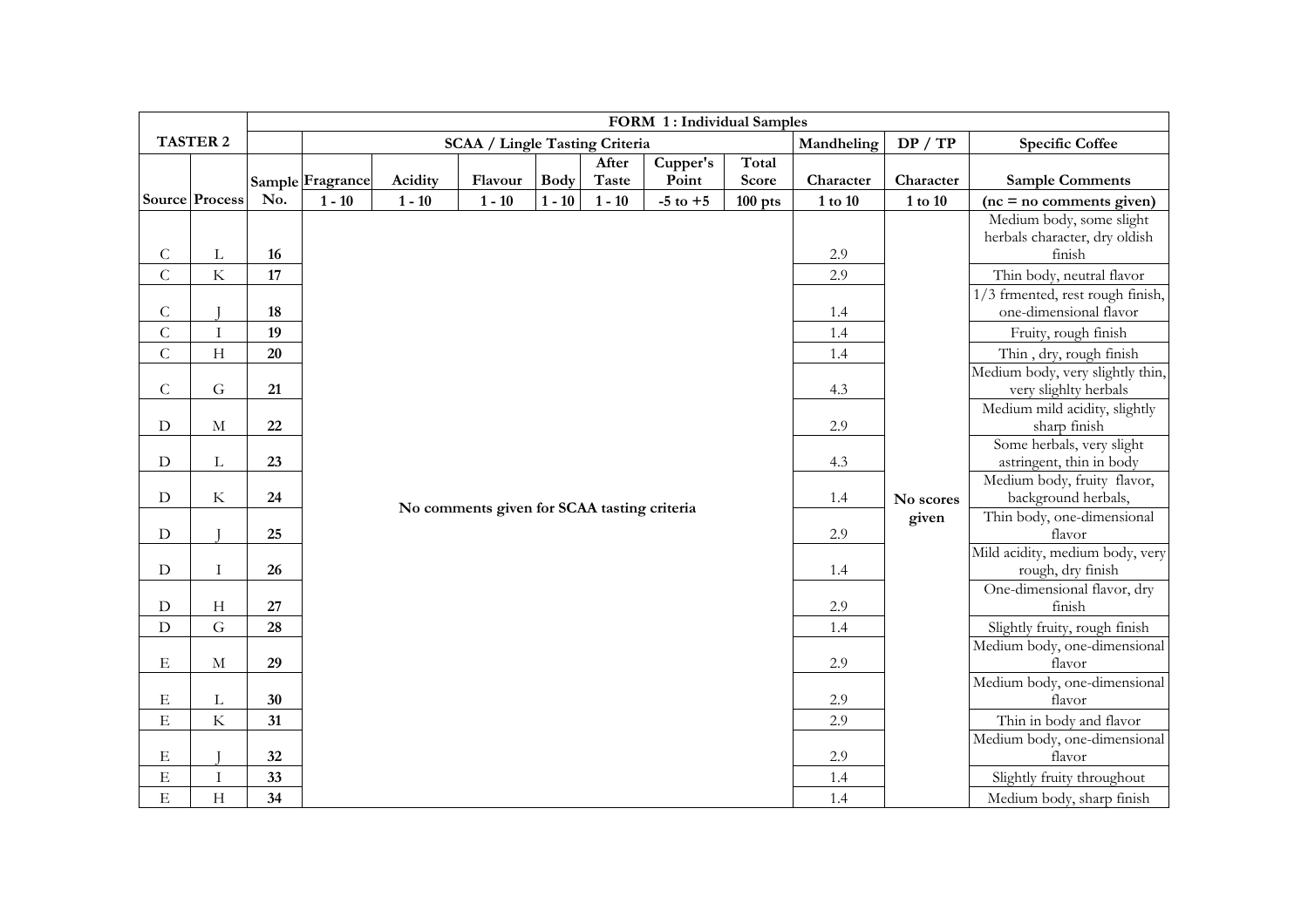|   |                       |     | <b>FORM 1: Individual Samples</b> |          |                                             |             |                |                   |                       |            |           |                                                           |  |
|---|-----------------------|-----|-----------------------------------|----------|---------------------------------------------|-------------|----------------|-------------------|-----------------------|------------|-----------|-----------------------------------------------------------|--|
|   | <b>TASTER 2</b>       |     |                                   |          | <b>SCAA / Lingle Tasting Criteria</b>       |             |                |                   |                       | Mandheling | DP / TP   | <b>Specific Coffee</b>                                    |  |
|   |                       |     | Sample Fragrance                  | Acidity  | Flavour                                     | <b>Body</b> | After<br>Taste | Cupper's<br>Point | Total<br><b>Score</b> | Character  | Character | <b>Sample Comments</b>                                    |  |
|   | <b>Source Process</b> | No. | $1 - 10$                          | $1 - 10$ | $1 - 10$                                    | $1 - 10$    | $1 - 10$       | $-5$ to $+5$      | $100$ pts             | 1 to 10    | 1 to 10   | $(nc = no$ comments given)                                |  |
| Е | G                     | 35  |                                   |          |                                             |             |                |                   |                       | 1.4        |           | Medium body, one-dimensional<br>flavor, background fruity |  |
| F | M                     | 36  |                                   |          |                                             |             |                |                   |                       | 2.9        |           | Flat, neutral cups                                        |  |
| F | L.                    | 37  |                                   |          |                                             |             |                |                   |                       | 2.9        |           | Medium body, one-dimensional<br>flavor                    |  |
| F | K                     | 38  |                                   |          |                                             |             |                |                   |                       | 2.9        | No scores | Medium body, slightly one-<br>dimensional flavor          |  |
| F |                       | 39  |                                   |          | No comments given for SCAA tasting criteria |             |                |                   |                       | 1.4        | given     | Medium body, one-dimensional<br>flavor, 1 cup dirty       |  |
| F |                       | 40  |                                   |          |                                             |             |                |                   |                       | 1.4        |           | Medium body, slight herbals<br>background fruity          |  |
| F | Н                     | 41  |                                   |          |                                             |             |                |                   |                       | 2.9        |           | Medium body, one-dimensional<br>flavor                    |  |
| F | G                     | 42  |                                   |          |                                             |             |                |                   |                       | 5.7        |           | Medium body, one-dimensional,<br>some ok flavor           |  |

Notes: Mandheling rating originally given from 1 to 7, and converted here to a scale of 1 to 10 for ease of comparison with other scores.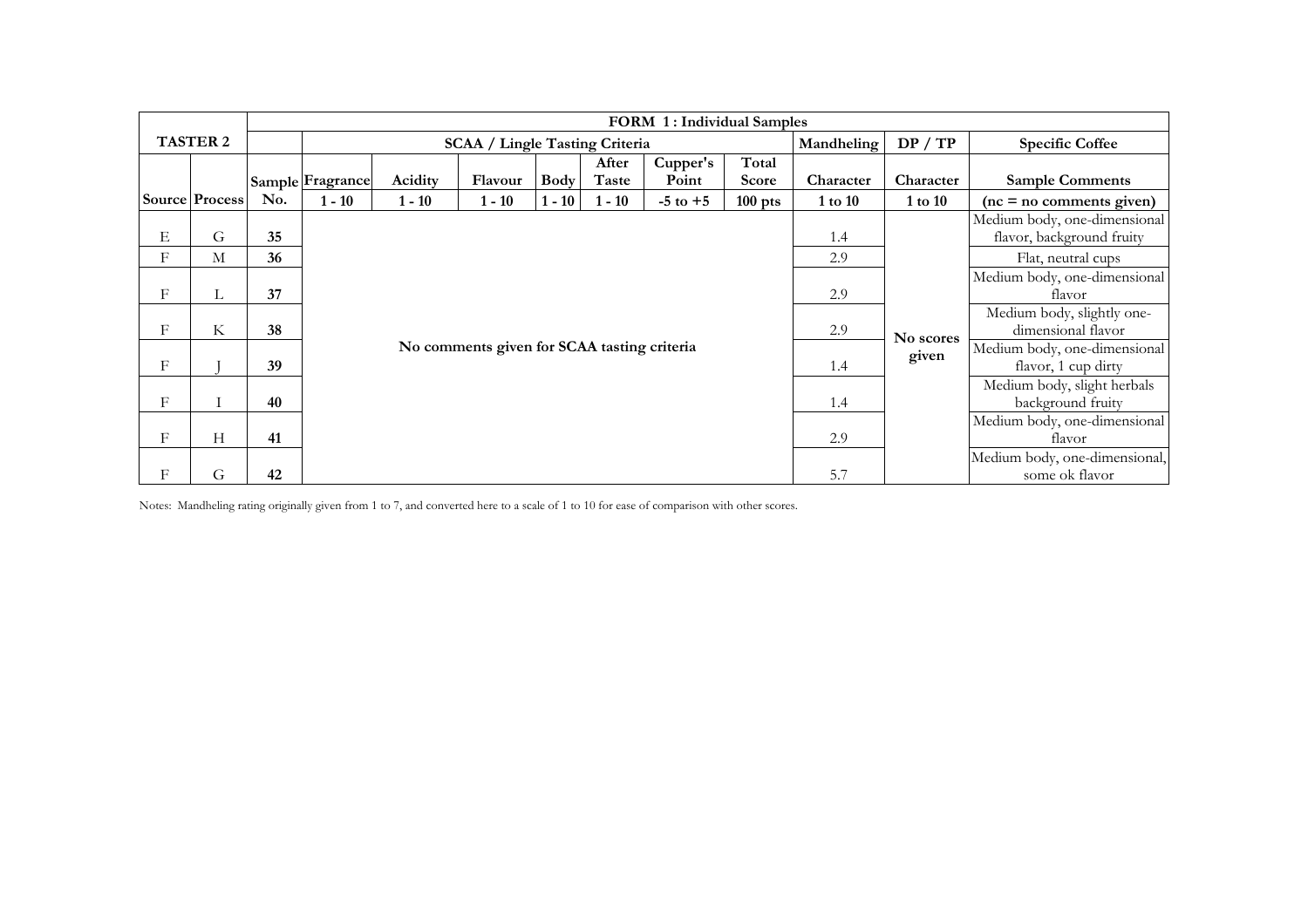|                  |                         | FORM 1: Individual Samples |           |          |                                       |             |                |                   |                |            |           |                               |
|------------------|-------------------------|----------------------------|-----------|----------|---------------------------------------|-------------|----------------|-------------------|----------------|------------|-----------|-------------------------------|
|                  | <b>TASTER 3</b>         |                            |           |          | <b>SCAA / Lingle Tasting Criteria</b> |             |                |                   |                | Mandheling | DP / TP   | <b>Specific Coffee</b>        |
|                  |                         |                            | Fragrance | Acidity  | Flavour                               | <b>Body</b> | After<br>Taste | Cupper's<br>Point | Total<br>Score | Character  | Character | <b>Sample Comments</b>        |
|                  | Source Process          | Sample<br>No.              | $1 - 10$  | $1 - 10$ | $1 - 10$                              | $1 - 10$    | $1 - 10$       | $-5$ to $+5$      | $100$ pts      | 1 to 10    | 1 to 10   | $(nc = no$ comments<br>given) |
| $\boldsymbol{A}$ | $\mathbf M$             | $\mathbf{1}$               | 5.5       | 4.3      | 5.0                                   | 5.7         | 4.3            | 2.0               | 77             | 6.0        | 4.3       | nc                            |
| А                | L                       | $\boldsymbol{2}$           | 4.0       | 5.3      | 5                                     | 5.3         | 4.3            | $1.0\,$           | 75             | 6.7        | 3.7       | nc                            |
| A                | K                       | 3                          | $7.0\,$   | 6.7      | 5.0                                   | 5.0         | 5.0            | 1.0               | 80             | 5.3        | 6.5       | Aroma: Chocolate              |
| A                |                         | $\overline{\mathbf{4}}$    | 5.5       | 7.0      | 4.7                                   | 4.3         | 4.5            | $-2.5$            | 74             | 2.3        | 4.7       | Too acid, sour                |
| A                |                         | 5                          | $7.0\,$   | 6.0      | 5.0                                   | 5.0         | 5.0            | $-1.0$            | 77             | 5.0        | 5.3       | Aroma: Chocolate              |
| A                | H                       | 6                          | 5.5       | 5.3      | 5.0                                   | 5.7         | 3.7            | $-1.0$            | 74             | 4.3        | 4.0       | nc                            |
| A                | G                       | $\overline{7}$             | 5.0       | 5.7      | 4.7                                   | 4.3         | 4.5            | $-0.5$            | 74             | 3.5        | 5.0       | A bit sour                    |
| $\, {\bf B}$     | $\mathbf M$             | 8                          | 5.5       | 7.3      | 4.7                                   | 4.0         | 4.0            | $-0.6$            | 75             | 3.7        | 6.0       | nc                            |
| $\, {\bf B}$     | $\mathbf L$             | 9                          | 6.0       | 6.0      | 4.0                                   | 4.5         | 5.0            | 1.5               | 77             | 6.0        | 3.7       | Good taste, body clean        |
| B                | $\rm K$                 | 10                         | 8.0       | 6.0      | 5.0                                   | 4.3         | 4.7            | 1.0               | 79             | 5.0        | 6.5       | Aroma: Chocolate, spice       |
| $\, {\bf B}$     |                         | 11                         | 5.5       | 7.0      | 4.0                                   | 3.3         | 5.0            | $-3.0$            | 72             | 2.0        | 4.3       | Sour                          |
| B                | $\mathbf{I}$            | 12                         | 5.5       | 4.7      | 5.0                                   | 5.3         | 5.0            | 1.0               | 77             | 6.0        | 4.0       | nc                            |
| B                | H                       | 13                         | 6.0       | 4.7      | 5.0                                   | 5.7         | 3.7            | $-1.0$            | 74             | 5.0        | 3.7       | nc                            |
| $\, {\bf B}$     | G                       | 14                         | $5.0\,$   | 5.3      | 5.0                                   | 4.3         | 4.5            | 0.0               | 74             | 4.0        | 5.5       | nc                            |
| $\mathsf{C}$     | $\mathbf M$             | 15                         | 5.5       | 4.7      | 4.3                                   | 4.7         | 4.0            | $-1.5$            | 72             | 5.3        | 3.3       | nc                            |
| C                | L                       | 16                         | 6.0       | 6.3      | 5.0                                   | 4.7         | 4.0            | 0.0               | 76             | 5.7        | 3.7       | Sour Earthy                   |
| $\overline{C}$   | $\overline{\mathrm{K}}$ | 17                         | $7.0\,$   | 4.0      | 5.0                                   | 5.7         | 5.0            | 1.0               | 78             | 5.7        | 4.7       | nc                            |
| $\mathsf{C}$     |                         | 18                         | 5.5       | 6.3      | 4.7                                   | 4.3         | 5.0            | $-2.5$            | 73             | 3.0        | 5.3       | Tea flavour                   |
| $\mathsf{C}$     |                         | 19                         | 5.5       | 5.7      | 4.7                                   | 4.3         | 4.7            | $-1.0$            | 74             | 4.3        | 5.3       | nc                            |
| $\mathcal{C}$    | H                       | 20                         | 6.0       | 4.3      | 5.3                                   | 5.7         | 4.3            | 1.0               | 77             | 5.7        | 3.7       | nc                            |
| $\mathsf{C}$     | G                       | 21                         | 4.5       | 4.7      | 5.7                                   | 5.7         | 5.5            | 1.0               | 77             | 5.5        | 4.5       | Good Balance                  |
| $\mathbf D$      | $\mathbf M$             | 22                         | 5.5       | 3.3      | 5.0                                   | 5.3         | 4.3            | $0.6\,$           | 74             | 6.3        | 3.0       | nc                            |
| $\mathbf D$      | Г                       | 23                         | 6.0       | 6.3      | 4.0                                   | 4.7         | 3.3            | $-1.7$            | 73             | 5.3        | 3.0       | Baggy dirty                   |

# **Table 3 - Cup Taste Evaluation Forms for Taster 3 Evaluation form for FAO/ICCRI Mandheling Coffee Processing Trial**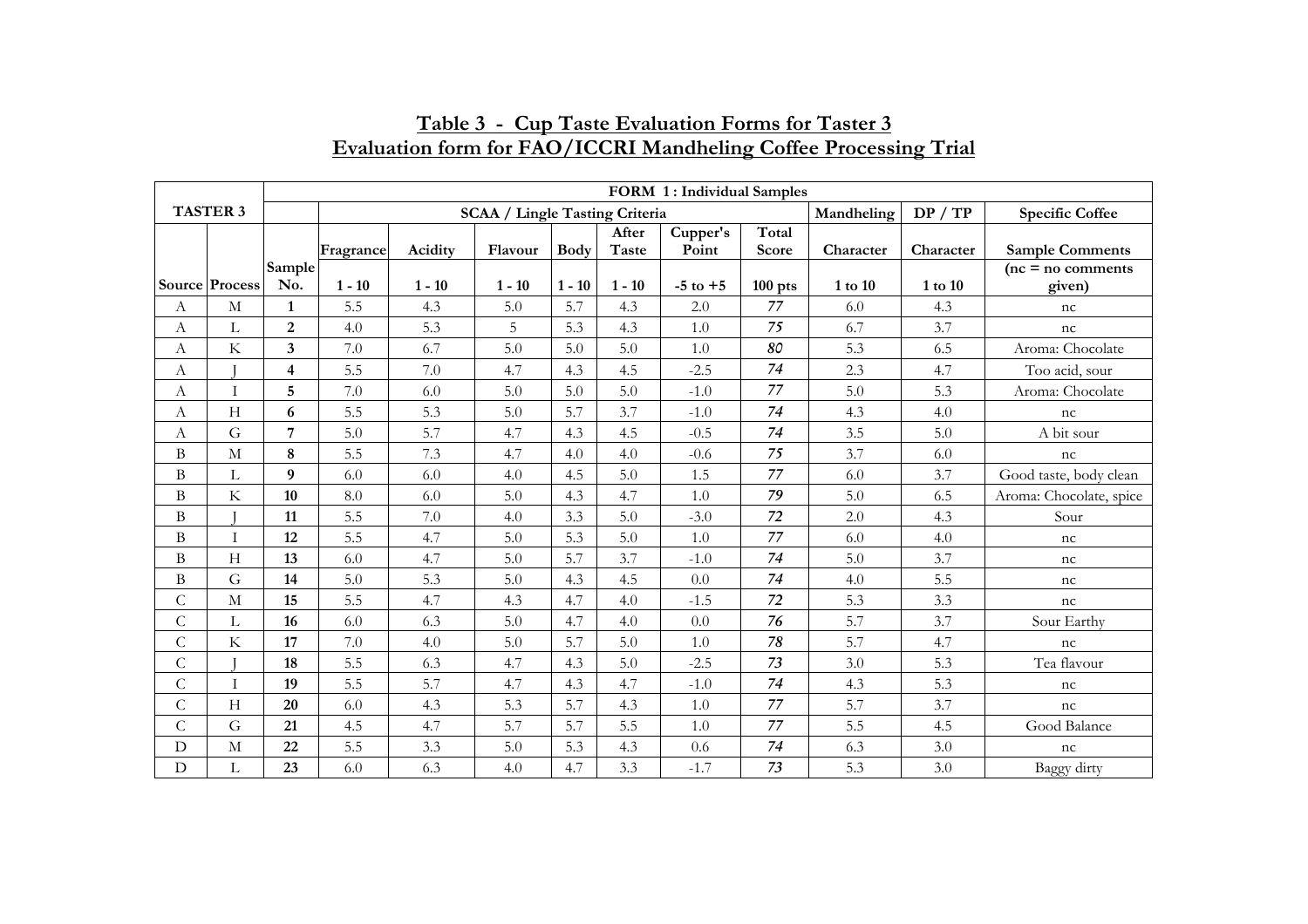|            |                           |        |           |          |                                       |             |                | FORM 1: Individual Samples |                       |            |           |                               |
|------------|---------------------------|--------|-----------|----------|---------------------------------------|-------------|----------------|----------------------------|-----------------------|------------|-----------|-------------------------------|
|            | <b>TASTER 3</b>           |        |           |          | <b>SCAA / Lingle Tasting Criteria</b> |             |                |                            |                       | Mandheling | DP / TP   | <b>Specific Coffee</b>        |
|            |                           | Sample | Fragrance | Acidity  | Flavour                               | <b>Body</b> | After<br>Taste | Cupper's<br>Point          | Total<br><b>Score</b> | Character  | Character | <b>Sample Comments</b>        |
|            | Source Process            | No.    | $1 - 10$  | $1 - 10$ | $1 - 10$                              | $1 - 10$    | $1 - 10$       | $-5$ to $+5$               | $100$ pts             | 1 to 10    | 1 to 10   | $(nc = no$ comments<br>given) |
| D          | $\rm K$                   | 24     | 5.0       | 6.0      | 4.5                                   | 4.5         | 4.5            | $-3.0$                     | 72                    | 4.0        | 4.0       | Fermented                     |
| D          |                           | 25     | 5.5       | 7.3      | 3.7                                   | 3.0         | 3.5            | $-2.0$                     | 71                    | 2.3        | 4.0       | Sour                          |
| D          |                           | 26     | 5.5       | 6.0      | 4.0                                   | 4.3         | 4.0            | $-1.0$                     | 73                    | 3.7        | 5.0       | Tea flavour                   |
| D          | H                         | 27     | 6.0       | 4.7      | 5.7                                   | 6.3         | 5.7            | 1.0                        | 79                    | 6.3        | 4.3       | nc                            |
| D          | G                         | 28     | 4.0       | 4.3      | 5.0                                   | 5.7         | 4.0            | 0.0                        | 73                    | 5.5        | 3.5       | Dirty                         |
| Ε          | M                         | 29     | 5.5       | 7.0      | 4.3                                   | 4.0         | 3.7            | $-0.3$                     | 74                    | 2.7        | 6.3       | nc                            |
| E          | L                         | 30     | 4.0       | 6.7      | 4.7                                   | 5.0         | 4.0            | 0.0                        | 74                    | 5.7        | 3.3       | nc                            |
| E          | $\rm K$                   | 31     | 5.0       | 4.7      | 5.3                                   | 5.3         | 5.3            | 1.0                        | 77                    | 6.0        | 5.3       | nc                            |
| E          |                           | 32     | 5.5       | $7.0\,$  | 5.0                                   | 4.3         | 5.5            | $-1.0$                     | 76                    | 2.0        | 4.3       | Sour Green taste              |
| E          | T                         | 33     | 5.0       | 5.3      | 4.7                                   | 5.7         | 4.0            | 1.0                        | 76                    | 5.3        | 5.3       | Aroma: less intense           |
| E          | H                         | 34     | 6.0       | 4.3      | 5.3                                   | 6.0         | 5.3            | 1.0                        | 78                    | 6.3        | 4.7       | nc                            |
| Ε          | G                         | 35     | 5.5       | 4.7      | 5.0                                   | 6.3         | 4.5            | 0.0                        | 76                    | 6.0        | 3.5       | Dirty                         |
| $_{\rm F}$ | M                         | 36     | 5.5       | 4.3      | 4.7                                   | 5.0         | 5.0            | 1.0                        | 76                    | 5.7        | 4.5       | Less acidity when cool        |
| $_{\rm F}$ | L                         | 37     | 7.0       | 5.3      | 6.0                                   | 5.3         | 5.0            | 0.7                        | 79                    | 5.0        | 5.0       | Good Flavour, a bit<br>smokey |
| F          | $\rm K$                   | 38     | 5.0       | 5.0      | 5.3                                   | 5.7         | 4.7            | 1.0                        | 77                    | 6.0        | 4.3       | nc                            |
| F          |                           | 39     | 5.5       | 6.0      | 4.3                                   | 5.0         | 4.0            | 0.0                        | 75                    | 3.3        | 4.0       | nc                            |
| F          | T                         | 40     | 6.5       | 5.7      | 4.7                                   | 5.3         | 5.0            | 1.5                        | 79                    | 6.0        | 4.7       | Aroma: Chocolate              |
| F          | $\boldsymbol{\mathrm{H}}$ | 41     | 6.0       | 4.3      | 4.7                                   | 5.7         | 4.7            | 1.0                        | 76                    | 5.7        | 4.3       | nc                            |
| F          | G                         | 42     | 5.5       | 4.7      | 5.0                                   | 5.7         | 5.0            | 1.0                        | 77                    | 5.0        | 4.5       | nc                            |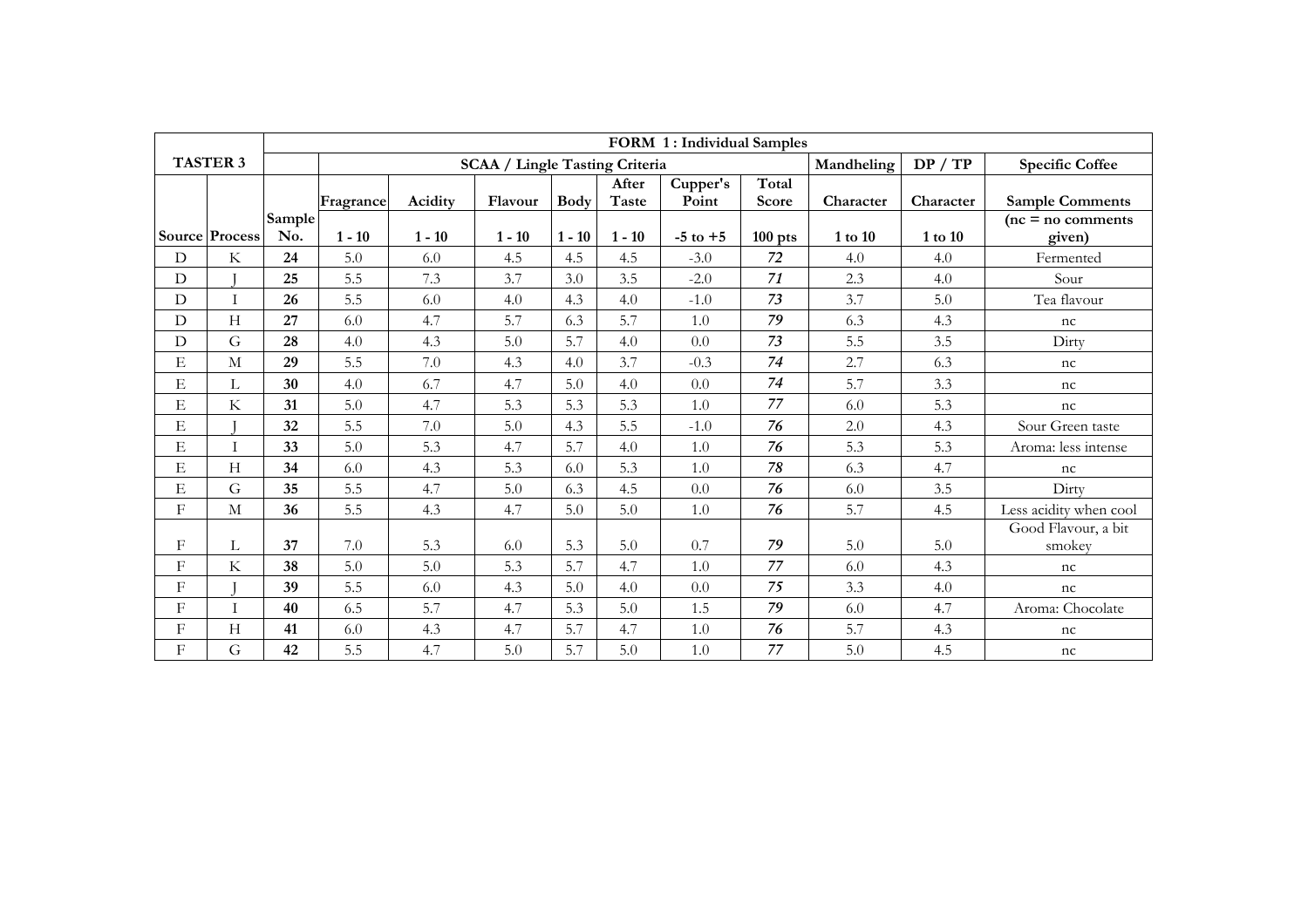|                |                       |                         |                |                |                                       |                |                                 | FORM 1: Individual Samples |                |                |                |                                |
|----------------|-----------------------|-------------------------|----------------|----------------|---------------------------------------|----------------|---------------------------------|----------------------------|----------------|----------------|----------------|--------------------------------|
|                | <b>TASTER 3</b>       |                         |                |                | <b>SCAA / Lingle Tasting Criteria</b> |                |                                 |                            |                | Mandheling     | DP / TP        | <b>Specific Coffee</b>         |
|                |                       |                         | Fragrance      | Acidity        | Flavour                               | <b>Body</b>    | After<br>$\operatorname{Taste}$ | Cupper's<br>Point          | Total<br>Score | Character      | Character      | <b>Sample Comments</b>         |
|                | <b>Source Process</b> | Sample<br>No.           | $1 - 10$       | $1 - 10$       | $1 - 10$                              | $1 - 10$       | $1 - 10$                        | $-5$ to $+5$               | $100$ pts      | 1 to 10        | $1$ to $10$    | $(nc = no comments)$<br>given) |
| А              | M                     | $\mathbf{1}$            | 3              | 2              | 3                                     | $\overline{3}$ | $\mathfrak{Z}$                  | $\mathbf{1}$               | 64             | $\mathfrak{Z}$ | $\mathfrak{Z}$ | nc                             |
| A              | L                     | $\overline{2}$          | $\mathfrak{Z}$ | $\overline{4}$ | $\mathfrak{Z}$                        | $\overline{4}$ | $\mathfrak{Z}$                  | $\overline{1}$             | 68             | $\mathfrak{Z}$ | $\mathfrak{Z}$ | nc                             |
| A              | $\rm K$               | $\overline{\mathbf{3}}$ | $\mathfrak{Z}$ | $\mathfrak{Z}$ | $\mathfrak{Z}$                        | 5              | $\overline{2}$                  | $\mathbf{1}$               | 67             | $\mathfrak{Z}$ | $\sqrt{2}$     | nc                             |
| A              |                       | $\overline{\mathbf{4}}$ | $\overline{4}$ | $\overline{4}$ | $\mathfrak{Z}$                        | $\overline{4}$ | $\overline{3}$                  | $\overline{2}$             | $70\,$         | $\overline{4}$ | $\overline{2}$ | nc                             |
| $\mathbf{A}$   | T                     | 5                       | $\mathfrak{Z}$ | $\overline{4}$ | 3                                     | $\overline{4}$ | 3                               | 2                          | 68             | $\mathfrak{Z}$ | $\overline{3}$ | All cups slightly fermented    |
| A              | H                     | 6                       | $\mathfrak{Z}$ | $\overline{4}$ | $\overline{4}$                        | $\overline{4}$ | $\overline{4}$                  | 3                          | 71             | $\overline{4}$ | $\overline{3}$ | nc                             |
| A              | G                     | $\overline{7}$          | $\overline{4}$ | $\overline{4}$ | $\mathfrak{Z}$                        | $\overline{4}$ | $\mathfrak{Z}$                  | $\mathfrak{Z}$             | 71             | $\overline{4}$ | $\overline{c}$ | nc                             |
| B              | $\mathbf M$           | 8                       | 5              | 3              | $\overline{4}$                        | 5              | $\overline{4}$                  | $\overline{2}$             | 71             | $\overline{4}$ | $\overline{4}$ | Fair cup                       |
| B              | L                     | 9                       | $\mathfrak{Z}$ | $\overline{4}$ | $\mathfrak{Z}$                        | 3              | 3                               | $\overline{1}$             | 67             | 3              | $\mathfrak{Z}$ | All cups slightly baggy        |
| B              | $\rm K$               | 10                      | $\mathfrak{Z}$ | $\overline{4}$ | $\overline{4}$                        | $\overline{4}$ | $\overline{3}$                  | $\overline{1}$             | $70\,$         | $\overline{4}$ | $\overline{3}$ | nc                             |
| B              |                       | 11                      | $\overline{4}$ | $\overline{4}$ | $\overline{4}$                        | $\overline{4}$ | $\overline{4}$                  | 2                          | 72             | $\overline{4}$ | $\overline{3}$ | Pleasant                       |
| B              | T                     | 12                      | $\overline{4}$ | 3              | $\overline{3}$                        | $\overline{4}$ | $\overline{c}$                  | $\overline{1}$             | 67             | $\mathfrak{Z}$ | 3              | Unpleasant                     |
| $\, {\bf B}$   | H                     | 13                      | $\mathfrak{Z}$ | $\overline{4}$ | $\overline{4}$                        | $\overline{4}$ | $\overline{3}$                  | $\overline{2}$             | 71             | $\overline{3}$ | $\mathfrak{Z}$ | nc                             |
| B              | G                     | 14                      | 5              | $\mathfrak{Z}$ | $\mathfrak{Z}$                        | $\overline{4}$ | $\overline{3}$                  | $\mathbf{1}$               | $70\,$         | $\mathfrak{Z}$ | $\mathfrak{Z}$ | All cups slightly fermented    |
| $\overline{C}$ | $\mathbf{M}$          | 15                      | $\mathfrak{Z}$ | $\overline{4}$ | $\mathfrak{Z}$                        | $\overline{4}$ | $\overline{c}$                  | $\theta$                   | 66             | 3              | $\mathfrak{Z}$ | nc                             |
| ${\bf C}$      | L                     | 16                      | $\mathfrak{Z}$ | $\overline{4}$ | $\mathfrak{Z}$                        | $\overline{4}$ | 3                               | $\mathbf{1}$               | 68             | $\overline{4}$ | $\mathfrak{Z}$ | nc                             |
| $\mathsf C$    | $\rm K$               | 17                      | $\mathfrak{Z}$ | 5              | $\mathfrak{Z}$                        | $\overline{4}$ | $\overline{3}$                  | $\overline{2}$             | 68             | $\overline{4}$ | $\overline{3}$ | nc                             |
| $\mathsf{C}$   |                       | 18                      | $\mathfrak{Z}$ | $\mathfrak{Z}$ | 3                                     | $\overline{4}$ | 3                               | $\overline{2}$             | 68             | $\overline{4}$ | $\mathfrak{Z}$ | nc                             |
| $\mathsf{C}$   | T                     | 19                      | $\overline{4}$ | $\mathfrak{Z}$ | $\mathfrak{Z}$                        | $\overline{4}$ | 3                               | $\mathbf{1}$               | 68             | $\overline{4}$ | $\overline{2}$ | Thin                           |
| $\mathsf{C}$   | H                     | 20                      | $\overline{4}$ | $\mathfrak{Z}$ | $\overline{4}$                        | $\overline{4}$ | $\overline{4}$                  | $\overline{2}$             | $70\,$         | $\overline{4}$ | $\overline{3}$ | nc                             |
| $\mathsf{C}$   | G                     | 21                      | 5              | $\overline{4}$ | $\overline{4}$                        | $\overline{4}$ | $\overline{4}$                  | $\mathfrak{Z}$             | 74             | 5              | $\mathfrak{Z}$ | Pleasant                       |
| $\mathbf D$    | $\mathbf{M}$          | 22                      | $\overline{4}$ | $\overline{4}$ | $\mathfrak{Z}$                        | $\overline{4}$ | $\mathfrak{Z}$                  | $\mathbf{1}$               | 68             | $\overline{4}$ | $\sqrt{3}$     | $\ensuremath{\mathsf{nc}}$     |
| $\mathbf D$    | L                     | 23                      | 4              | 5              | $\overline{4}$                        | $\overline{4}$ | $\overline{\mathcal{L}}$        | 3                          | 74             | $\overline{4}$ | $\mathfrak{Z}$ | nc                             |

# **Table 4 - Cup Taste Evaluation Forms for Taster 4 Evaluation form for FAO/ICCRI Mandheling Coffee Processing Trial**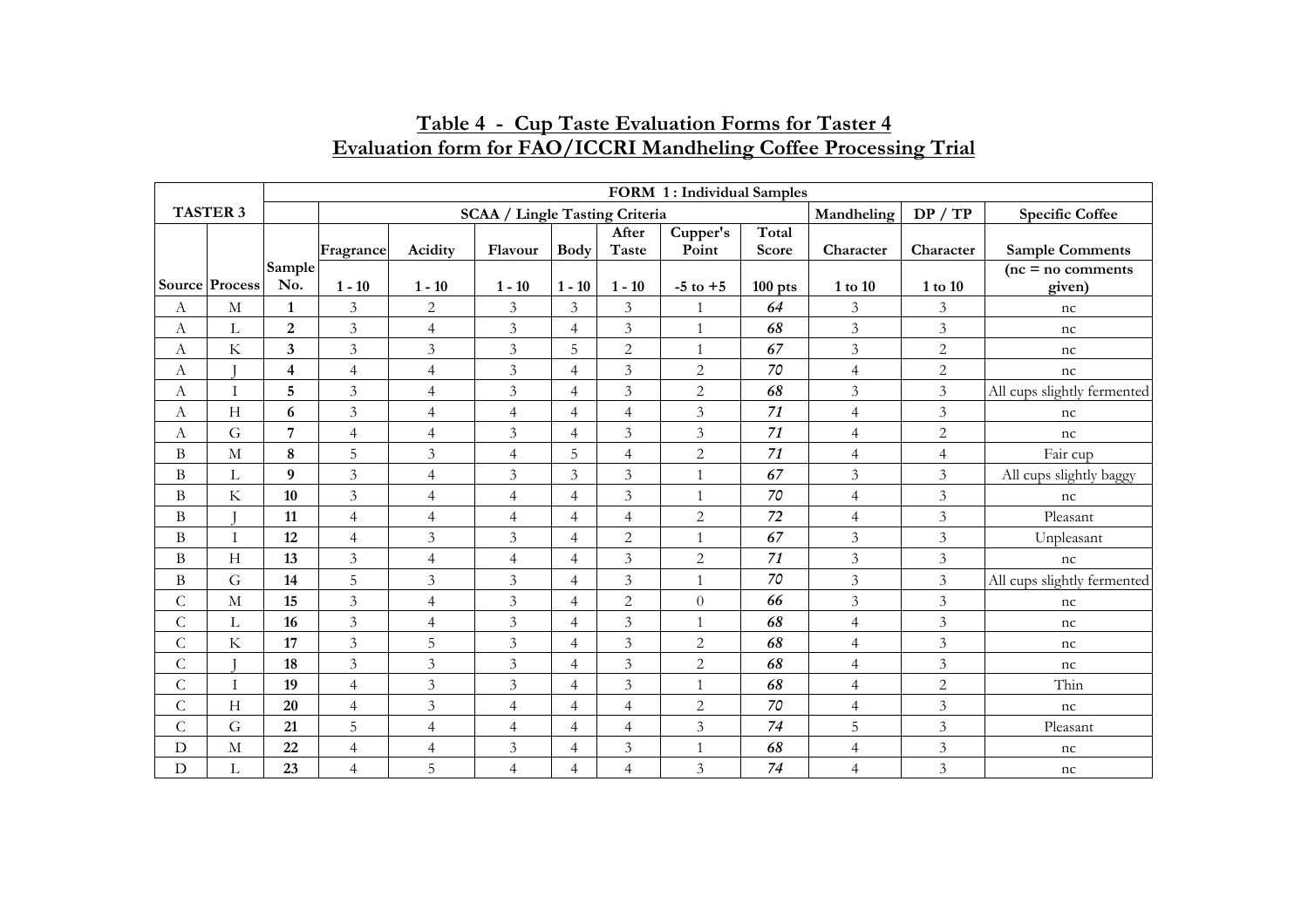|                           |                 |        |                |                |                                       |                |                       | FORM 1: Individual Samples |                |                |                          |                                               |
|---------------------------|-----------------|--------|----------------|----------------|---------------------------------------|----------------|-----------------------|----------------------------|----------------|----------------|--------------------------|-----------------------------------------------|
|                           | <b>TASTER 3</b> |        |                |                | <b>SCAA / Lingle Tasting Criteria</b> |                |                       |                            |                | Mandheling     | DP / TP                  | <b>Specific Coffee</b>                        |
|                           |                 | Sample | Fragrance      | Acidity        | Flavour                               | <b>Body</b>    | After<br><b>Taste</b> | Cupper's<br>Point          | Total<br>Score | Character      | Character                | <b>Sample Comments</b><br>$(nc = no$ comments |
|                           | Source Process  | No.    | $1 - 10$       | $1 - 10$       | $1 - 10$                              | $1 - 10$       | $1 - 10$              | $-5$ to $+5$               | $100$ pts      | $1$ to $10$    | $1$ to $10\,$            | given)                                        |
| $\mathbf D$               | $\rm K$         | 24     | $\overline{4}$ | $\mathfrak{Z}$ | $\overline{4}$                        | $\overline{4}$ | $\mathfrak{Z}$        |                            | 69             | 3              | 3                        | Unpleasant                                    |
| ${\rm D}$                 |                 | 25     | $\overline{4}$ | $\overline{4}$ | $\overline{4}$                        | 5              | $\overline{4}$        | $\mathbf{2}$               | 72             | 5              | $\overline{3}$           | Slightly sweet                                |
| ${\rm D}$                 | $\mathbf{I}$    | 26     | $\overline{4}$ | $\mathfrak{Z}$ | $\overline{4}$                        | $\overline{4}$ | $\mathfrak{Z}$        |                            | 69             | $\overline{4}$ | 3                        | Unpleasant                                    |
| $\mathbf D$               | H               | 27     | $\overline{4}$ | $\overline{4}$ | 3                                     | $\overline{4}$ | $\overline{2}$        | $\overline{1}$             | 68             | $\overline{4}$ | $\overline{2}$           | nc                                            |
| $\mathbf D$               | G               | 28     | $\overline{4}$ | $\overline{4}$ | 3                                     | $\overline{4}$ | $\overline{2}$        | $\Omega$                   | 67             | $\overline{4}$ | $\overline{2}$           | 1 cup chemical                                |
| Е                         | $\mathbf M$     | 29     | $\overline{4}$ | $\overline{4}$ | $\mathfrak{Z}$                        | $\overline{4}$ | $\overline{3}$        | $\mathbf{1}$               | 70             | $\overline{4}$ | 3                        | Astringent                                    |
| E                         | Г               | 30     | $\overline{4}$ | $\overline{4}$ | $\overline{3}$                        | $\overline{4}$ | 3                     |                            | 69             | $\overline{4}$ | 3                        | nc                                            |
| E                         | $\rm K$         | 31     | $\overline{4}$ | 5              | $\overline{4}$                        | $\overline{4}$ | 3                     | $\Omega$                   | 70             | $\overline{4}$ | 3                        | nc                                            |
| E                         |                 | 32     | $\overline{4}$ | 5              | $\overline{4}$                        | 5              | $\overline{4}$        | $\overline{c}$             | 74             | 5              | $\overline{3}$           | nc                                            |
| Е                         |                 | 33     | $\overline{4}$ | $\mathfrak{Z}$ | 3                                     | 5              | $\mathfrak{Z}$        | $\Omega$                   | 68             | $\overline{4}$ | $\overline{3}$           | All cups slightly fermented                   |
| Е                         | Н               | 34     | $\overline{4}$ | $\overline{4}$ | $\mathfrak{Z}$                        | $\overline{4}$ | 3                     |                            | 69             | $\overline{4}$ | 3                        | nc                                            |
| E                         | G               | 35     | $\overline{4}$ | $\overline{4}$ | $\overline{3}$                        | $\overline{4}$ | $\overline{3}$        | $\overline{2}$             | 70             | $\overline{4}$ | 3                        | nc                                            |
| F                         | $\mathbf M$     | 36     | $\overline{4}$ | $\overline{c}$ | $\overline{c}$                        | $\overline{4}$ | $\overline{2}$        | $\Omega$                   | 63             | $\overline{4}$ | 3                        | nc                                            |
| F                         | Г               | 37     | $\overline{4}$ | $\overline{4}$ | 3                                     | 5              | 2                     | $\Omega$                   | 68             | $\overline{4}$ | $\overline{2}$           | nc                                            |
| F                         | K               | 38     | $\overline{4}$ | 3              | 3                                     | $\overline{4}$ | $\overline{c}$        | $\Omega$                   | 65             | $\overline{4}$ | $\overline{3}$           | nc                                            |
| F                         |                 | 39     | $\overline{4}$ | $\overline{4}$ | 3                                     | $\overline{4}$ | $\overline{c}$        | $\overline{c}$             | 69             | 5              | $\overline{3}$           | nc                                            |
| F                         |                 | 40     | 3              | $\overline{4}$ | $\mathfrak{Z}$                        | $\overline{4}$ | $\overline{4}$        | $\Omega$                   | 68             | $\overline{4}$ | $\overline{\mathcal{E}}$ | All cups slightly fermented                   |
| F                         | H               | 41     | 3              | $\overline{4}$ | $\mathfrak{Z}$                        | 5              | 3                     | 1                          | 68             | $\overline{4}$ | $\overline{c}$           | nc                                            |
| $\boldsymbol{\mathrm{F}}$ | G               | 42     | 5              | 5              | $\overline{4}$                        | 5              | $\overline{4}$        | 2                          | 74             | 5              | 3                        | Nice & pleasant                               |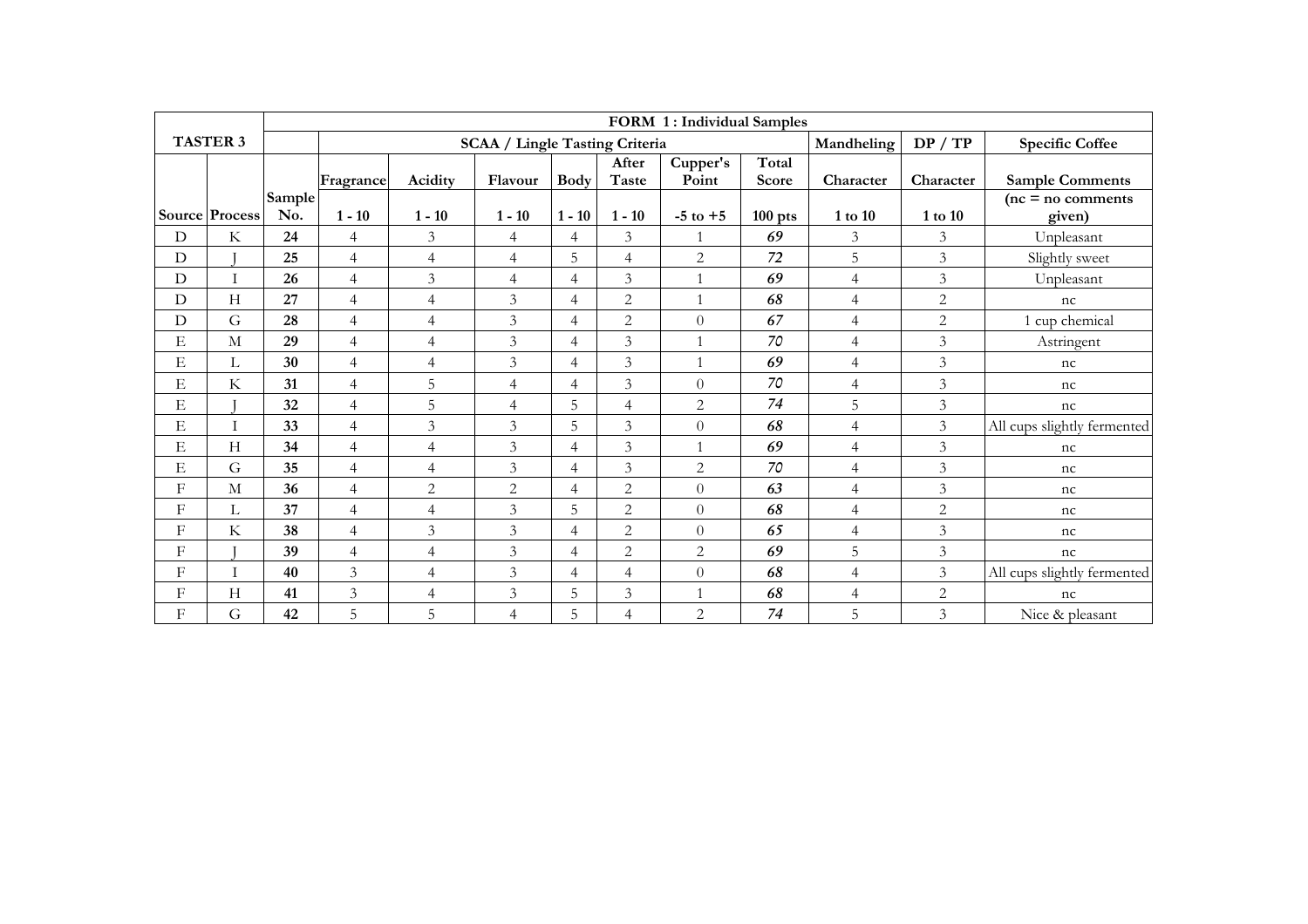# Table 5 - Coffee Source / Starting m.c., A<sub>w</sub>, Temp / Notes on wet storage

| <b>Source</b>      | Origin                                                          | m.c. $(\%)$ | $A_w$ | Temp ( $^{\circ}$ C) |
|--------------------|-----------------------------------------------------------------|-------------|-------|----------------------|
|                    | Parik Sabungan, Sub-district Siborong-borong, District North    |             |       |                      |
| Lot I A            | Tapanuli                                                        | 42.21       | 0.921 | 21.5                 |
|                    | Sipintu-pintu, Sub-district Siborong-borong, District North     |             |       |                      |
| Lot $II$ $B$       | Tapanuli                                                        | 45.55       | 0.927 | 21.6                 |
|                    | Silando/Sianjur, Sub-district Siborong-borong, District North   |             |       |                      |
| Lot III $\,$ C     | Tapanuli                                                        | 41.74       | 0.929 | 21.6                 |
| Lot IV $\mathbf D$ | Tangga Batu, Sub-district Balige, District Toba Samosir         | 44.58       | 0.926 | 21.8                 |
| Lot $V$ E          | Silangit, Sub-district Siborong-borong, District North Tapanuli | 44.15       | 0.916 | 21.6                 |
| Lot VI F           | Parsoburan, Sub-district Parsoburan, District Toba Samosir      | 48.96       | 0.912 | 21.7                 |

#### **Notes on Storage of Wet Parchment**

| Day1             | Coffee looks normal                                                                                                   |
|------------------|-----------------------------------------------------------------------------------------------------------------------|
| Day2             | Coffee normal                                                                                                         |
| Day3             | Mould visually start growing on naked and broken coffee beans of Lot VI                                               |
| Day4             | Mould visually start growing on naked and broken coffee beans of Lot I and VI                                         |
| Day <sub>5</sub> | Mould visually start growing on naked and broken coffee beans of Lot I and VI; black spots on surface of<br>parchment |
| Day 6            | Black spots on all lots start to grow                                                                                 |
| Day7             | Black spots on all lots more intensive.                                                                               |
| Day8             | All lots spread on tarpaulin inside the warehouse only during the day, and put back in the sack in the afternoon      |
| Day9             | The same as the day before, to suppress the mould grow                                                                |
| Day10            | The same as the day before                                                                                            |
| Day11            | The same as the day before                                                                                            |
| Day12            | The same as the day before                                                                                            |
| Day13            | The same as the day before                                                                                            |
| Day14            | The same as the day before, the spots seem not too excessive only broken beans covered by mould                       |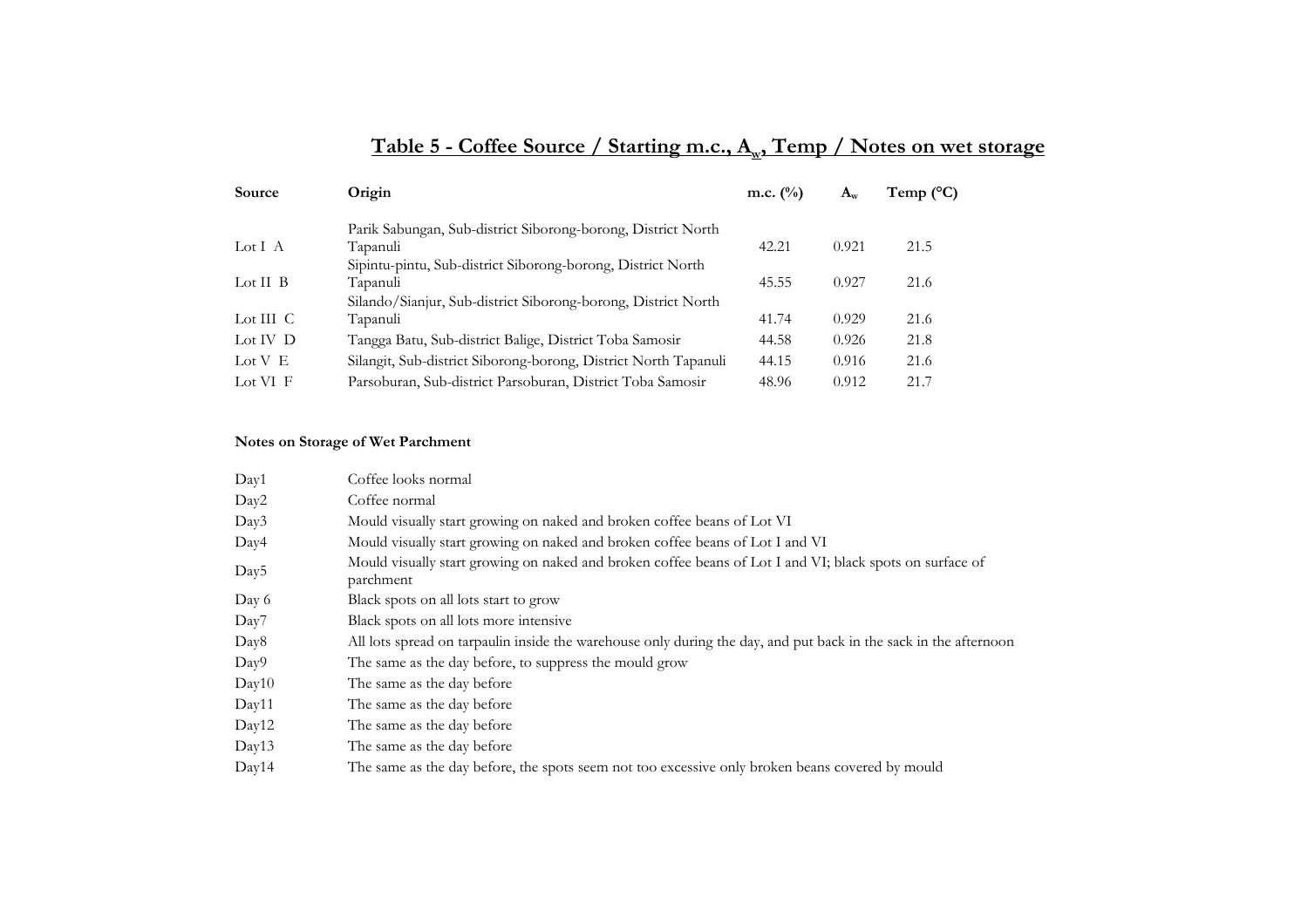# Table 6 - A<sub>w</sub> of parchment during 14 days storage

# **Aw of parchments**

|     |       |       |       |       |       |       | Dav   |       |       |       |       |       |       |       |
|-----|-------|-------|-------|-------|-------|-------|-------|-------|-------|-------|-------|-------|-------|-------|
| Lot |       |       |       |       |       |       |       |       |       |       | 10    | 11    | 13    | 14    |
|     | 0.912 | 0.903 | 0.915 | 0.951 | 0.934 | 0.939 | 0.937 | 0.922 | 0.922 | 0.915 | 0.905 | 0.888 | 0.912 | 0.918 |
| П   | 0.927 | 0.897 | 0.919 | 0.949 | 0.93  | 0.942 | 0.934 | 0.917 | 0.924 | 0.917 | 0.909 | 0.897 | 0.914 | 0.92  |
| Ш   | 0.929 | 0.908 | 0.911 | 0.937 | 0.92  | 0.936 | 0.924 | 0.914 | 0.922 | 0.92  | 0.912 | 0.898 | 0.915 | 0.929 |
| IV  | 0.926 | 0.89  | 0.911 | 0.938 | 0.925 | 0.945 | 0.93  | 0.934 | 0.923 | 0.922 | 0.912 | 0.899 | 0.902 | 0.928 |
| V   | 0.916 | 0.911 | 0.911 | 0.928 | 0.911 | 0.934 | 0.916 | 0.907 | 0.922 | 0.925 | 0.91  | 0.899 | 0.911 | 0.924 |
| VI  | 0.912 | 0.915 | 0.925 | 0.939 | 0.907 | 0.935 | 0.919 | 0.916 | 0.921 | 0.927 | 0.907 | 0.9   | 0.906 | 0.928 |

# **Temperature of parchments (°C)**

|              |      |      |      |      |      |      | Day  |      |      |      |      |      |      |      |
|--------------|------|------|------|------|------|------|------|------|------|------|------|------|------|------|
| $_{\rm Lot}$ |      |      |      |      |      |      |      |      |      |      | 10   |      | 13   | 14   |
|              | 21.5 | 21.8 | 34.3 | 30.5 | 28.2 | 26.9 | 26.8 | 26.5 | 24.7 | 22.5 | 25.7 | 23.9 | 22.9 | 23.4 |
| $\rm II$     | 21.6 | 21.9 | 34.8 | 32   | 29.3 | 29   | 28.2 | 26.8 | 24.8 | 22.5 | 25.8 | 23.9 | 23   | 23.8 |
| Ш            | 21.6 | 22.2 | 35   | 30.1 | 27.3 | 27.1 | 26.9 | 26.9 | 24.7 | 22.5 | 26.1 | 23.9 | 23.2 | 25.5 |
| IV           | 21.8 | 22.6 | 34.2 | 32   | 30.5 | 31.3 | 31.3 | 27.6 | 24.9 | 22.5 | 26.3 | 24   | 22.9 | 26   |
| V            | 21.6 | 22.7 | 34.8 | 31.7 | 30.1 | 29.3 | 29   | 28.3 | 25.1 | 22.5 | 26.2 | 24.1 | 23.3 | 25.6 |
| VI           | 21.7 | 21.9 | 34.9 | 34.9 | 30.5 | 30.2 | 30.2 | 29.1 | 25.1 | 22.8 | 26.1 | 24.2 | 22.8 | 26   |

## **Ambient (warehouse)**

|                                         |       |       |       |       |                |      | Day      |      |       |          |       |       |       |       |
|-----------------------------------------|-------|-------|-------|-------|----------------|------|----------|------|-------|----------|-------|-------|-------|-------|
| Lot                                     |       |       |       |       | $\overline{4}$ |      | $\Omega$ |      | 8     | $\Omega$ | 10    | 11    | 13    | 14    |
| $A_w$ of ambient                        | 0.905 | 0.911 | 0.894 | 0.819 | 0.823          | 0.8  | 0.791    | 0.79 | 0.775 | 0.786    | 0.723 | 0.921 | 0.888 | 0.782 |
| Temperature of<br>ambient $(^{\circ}C)$ | 25.3  | 25.9  | 24.2  | 22.3  | 21.9           | 21.7 | 23.4     | 25   | 21.8  | 20.5     | 24.1  | 18.3  | 20.7  | 22.2  |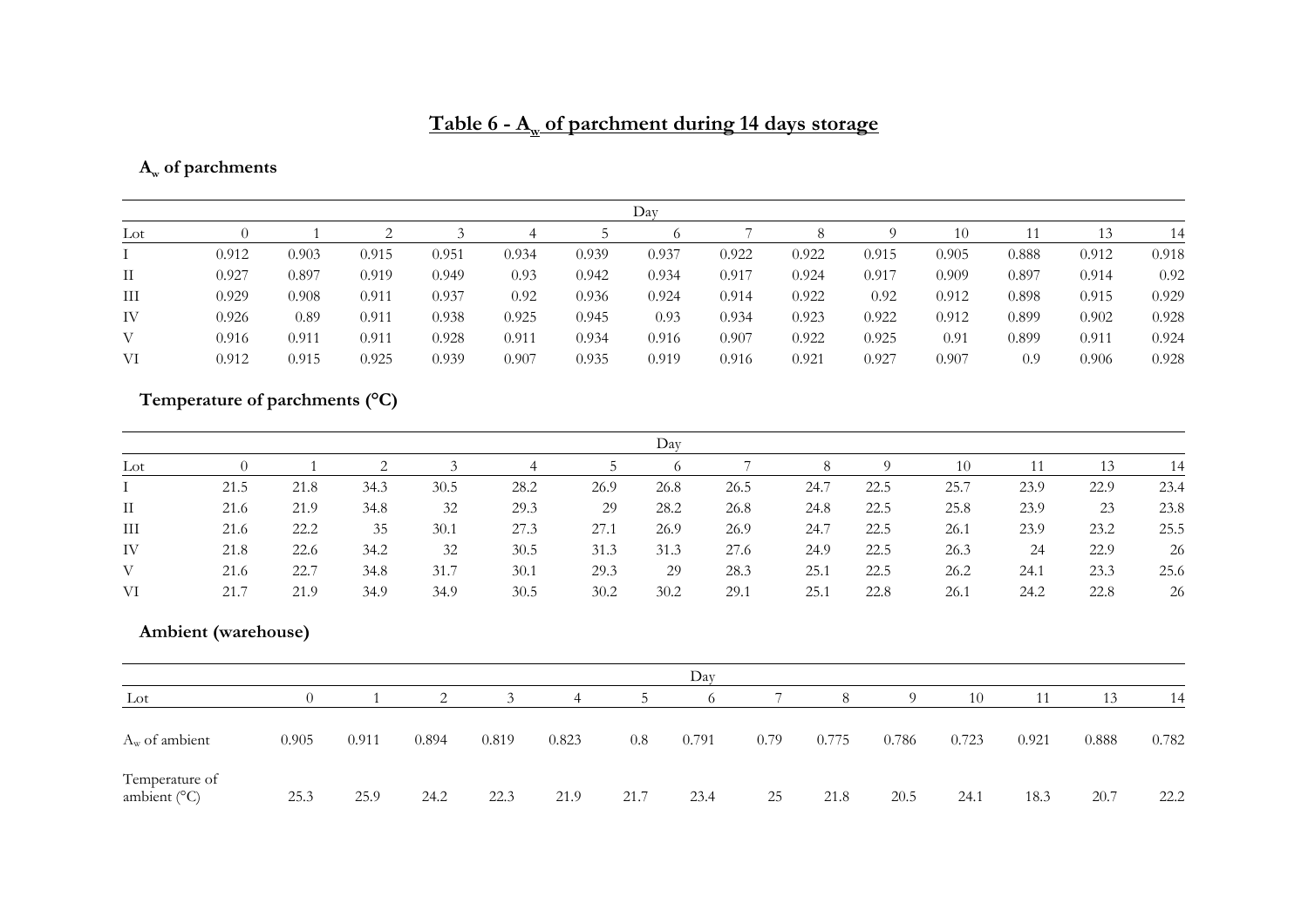|                | Source and                    |                  |       | % Moulded beans |             |       |               |
|----------------|-------------------------------|------------------|-------|-----------------|-------------|-------|---------------|
| No             | Sample code                   | Black aspergilli | Flavi | Ochra           | Penicillium | Yeast | Other species |
|                | $D1$ (day 1) I                |                  |       |                 |             | 4.08  | 20.41         |
| $\sqrt{2}$     | $D1$ (day 1) II               | 4.08             | 1.02  |                 |             | 1.02  | 1.02          |
| $\mathfrak{Z}$ | $D1$ (day 1) $III$            |                  |       |                 |             |       | 1.02          |
| $\overline{4}$ | $D1$ (day 1) IV               |                  |       |                 |             | 4.08  | 10.2          |
| $\overline{5}$ | $D1$ (day 1) V                |                  |       |                 |             | 4.08  | 13.27         |
|                | $6$ D1 (day 1) VI             | 2.04             |       |                 | 2.04        |       | 44.9          |
|                |                               |                  |       |                 |             |       |               |
| $\overline{7}$ | $D7$ (day 7) I                | 42.86            | 35.71 |                 | 33.67       |       | 4.08          |
|                | 8 D7 (day 7) II               | 96.94            | 87.76 |                 |             |       | 30.61         |
|                | 9 D7 (day 7) III              | 26.53            | 40.82 |                 | 6.12        | 11.22 | 17.05         |
|                | 10 D7 (day 7) IV              | 21.43            | 20.41 |                 | 2.04        |       | 64.28         |
|                | 11 D7 (day 7) V               | 22.45            | 7.14  |                 | 69.39       | 1.02  | 78.57         |
|                | 12 D7 (day 7) VI              | 45.92            | 8.16  |                 | 21.43       |       | 61.23         |
|                |                               |                  |       |                 |             |       |               |
|                | 13 D14 (day 14) I             | 64.29            | 36.73 |                 | 11.22       |       | 42.85         |
|                | 14 D14 (day 14) II            | 95.92            | 67.35 | 2.04            | 4.08        | 7.14  | 40.81         |
|                | 15 D14 (day 14) III           | 63.26            | 48.99 | 5.1             | 8.16        | 4.08  | 45.91         |
|                | 16 D14 (day 14) IV            | 57.14            | 41.84 | 7.14            | 1.02        |       | 53.06         |
|                | 17 D <sub>14</sub> (day 14) V | 87.76            | 25.51 | 4.08            | 8.16        |       | 44.89         |
|                | 18 D14 (day 13) VI            | 86.73            | 16.33 | 1.02            | 6.12        |       | 46.93         |

# **Table 7 - Mycological analysis of 6 wet parchment sources stored over 14 days**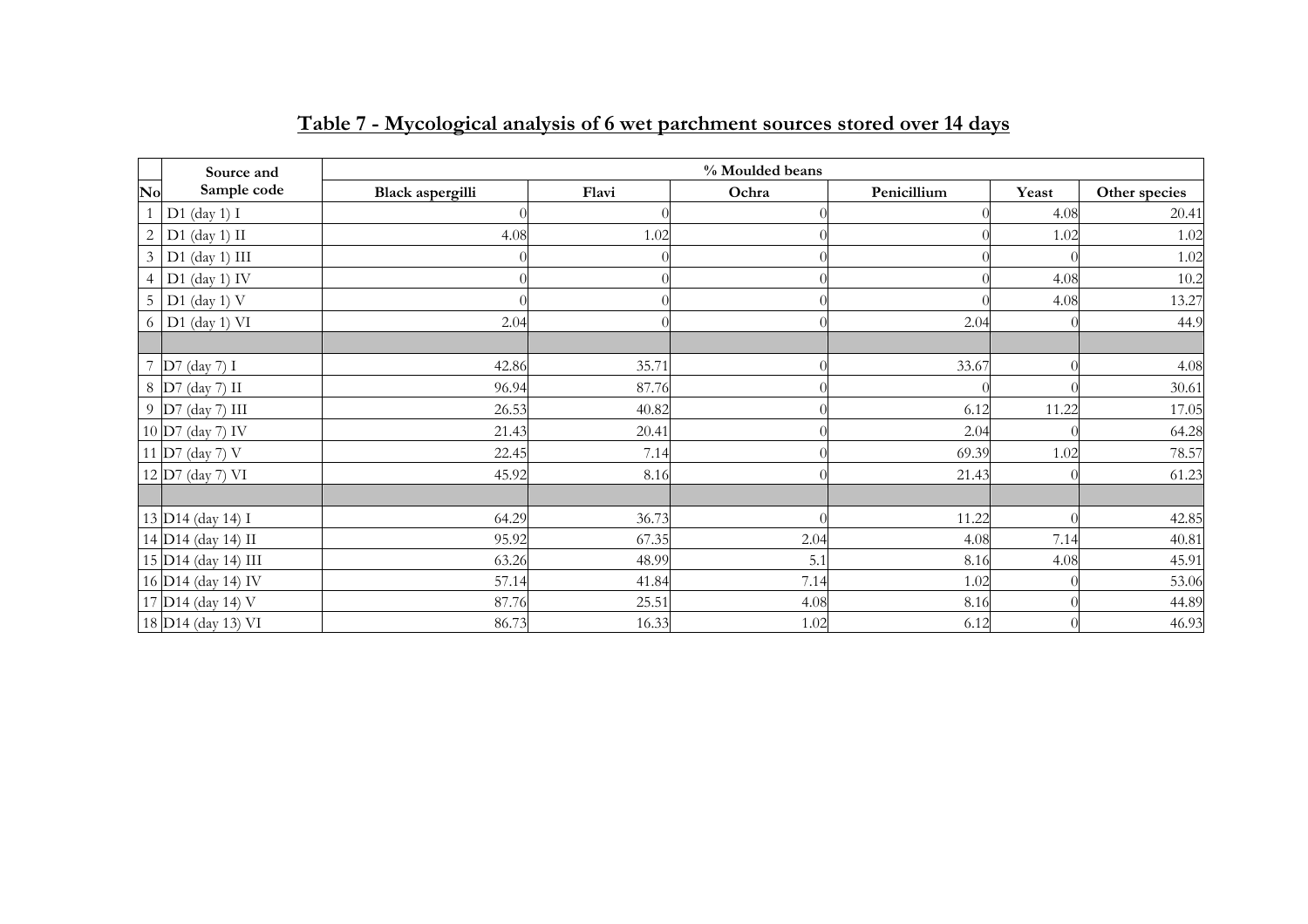|              |             |               |                     |       |      | Mycological Results of Dry (12%) Green Bean |          |                  |                     | Taster 2                       | Taster 4                       | Taster 1                       | Taster 2                       |
|--------------|-------------|---------------|---------------------|-------|------|---------------------------------------------|----------|------------------|---------------------|--------------------------------|--------------------------------|--------------------------------|--------------------------------|
| Source       | Process     | Sample<br>No. | Black<br>aspergilli |       |      | Flavi Ochra Penicillium Yeast               |          | Other<br>species | <b>OTA</b><br>(ppb) | Specific<br>Sample<br>Comments | Specific<br>Sample<br>Comments | Specific<br>Sample<br>Comments | Specific<br>Sample<br>Comments |
|              |             |               |                     |       |      |                                             |          |                  |                     | $(nc = no)$                    | $(nc = no)$                    | $(nc = no)$                    | $(nc = no)$                    |
|              |             |               |                     |       |      |                                             |          |                  |                     | comments<br>given)             | comments<br>given)             | comments<br>given)             | comments<br>given)             |
|              |             |               |                     |       |      |                                             |          |                  |                     | Medium body,                   |                                |                                |                                |
| А            | $\mathbf M$ | $\mathbf{1}$  | 57.39               | 13.27 |      | 4.08                                        |          | 22.45            | $0.00\,$            | some slight dusty              | nc                             | Very Acid                      | nc                             |
|              |             |               |                     |       |      |                                             |          |                  |                     | Medium body,                   |                                |                                |                                |
|              |             |               |                     |       |      |                                             |          |                  |                     | round, some                    |                                |                                |                                |
| А            | L           | 2             | 35.71               | 17.35 |      | 5.1                                         |          | 18.37            | $0.00\,$            | herbals                        | nc                             | Musty                          | nc                             |
|              |             |               |                     |       |      |                                             |          |                  |                     | Medium mild                    |                                |                                |                                |
|              |             |               |                     |       |      |                                             |          |                  |                     | body, earthy                   |                                |                                |                                |
|              |             |               |                     |       |      |                                             |          |                  |                     | flavor, slight                 |                                |                                | Aroma:                         |
| А            | $\rm K$     | 3             | 21.43               | 2.04  |      | 3.06                                        | 17.35    |                  | 0.00                | inconsistent                   | nc                             | Musty less                     | Chocolate                      |
|              |             |               |                     |       |      |                                             |          |                  |                     | Medium body,                   |                                |                                |                                |
| А            |             | 4             | 69.39               | 30.61 |      | 5.1                                         |          | 13.26            | $0.00\,$            | herbals, earthy<br>character   | nc                             | Medicinal                      | Too acid, sour                 |
|              |             |               |                     |       |      |                                             |          |                  |                     |                                | All cups slightly              |                                | Aroma:                         |
| А            | $\mathbf I$ | $\sqrt{5}$    | 72.45               | 23.47 |      | 7.14                                        | 2.04     | 21.43            | $0.00\,$            | Fermented                      | fermented                      | Fruity ferment                 | Chocolate                      |
| А            | H           | 6             | 45.92               | 43.88 |      | 3.06                                        |          | 13.26            | 0.00                | Sharp, dry finish              | nc                             | Acidic                         | nc                             |
|              |             |               |                     |       |      |                                             |          |                  |                     | Medium body,                   |                                |                                |                                |
|              |             |               |                     |       |      |                                             |          |                  |                     | inconsistent,                  |                                |                                |                                |
| А            | G           | 7             | 83.67               | 38.67 |      | 21.43                                       |          | 28.57            | $0.00\,$            | slightly sharp                 | nc                             | Dirty, Medic                   | A bit sour                     |
|              |             |               |                     |       |      |                                             |          |                  |                     | Some acidity,                  |                                |                                |                                |
|              |             |               |                     |       |      |                                             |          |                  |                     | medium                         |                                |                                |                                |
|              |             |               |                     |       |      |                                             |          |                  |                     | body, some earthy              |                                |                                |                                |
| $\, {\bf B}$ | $\mathbf M$ | 8             | 57.14               | 7.14  | 1.02 | 7.14                                        | $\Omega$ | 13.26            | $0.00\,$            | character                      | Fair cup                       | Too Clean                      | nc                             |
|              |             |               |                     |       |      |                                             |          |                  |                     | Medium body,                   |                                |                                |                                |
|              |             |               |                     |       |      |                                             |          |                  |                     | round, nice                    | All cups slightly              |                                | Good taste, body               |
| B            | L           | 9             | 58.16               | 3.06  |      | 1.02                                        | 0        | 2.04             | 0.00                | herbals                        | baggy                          | Musty                          | clean                          |

# **Table 8 - Mycology of green bean compared to blind cup tasting comments**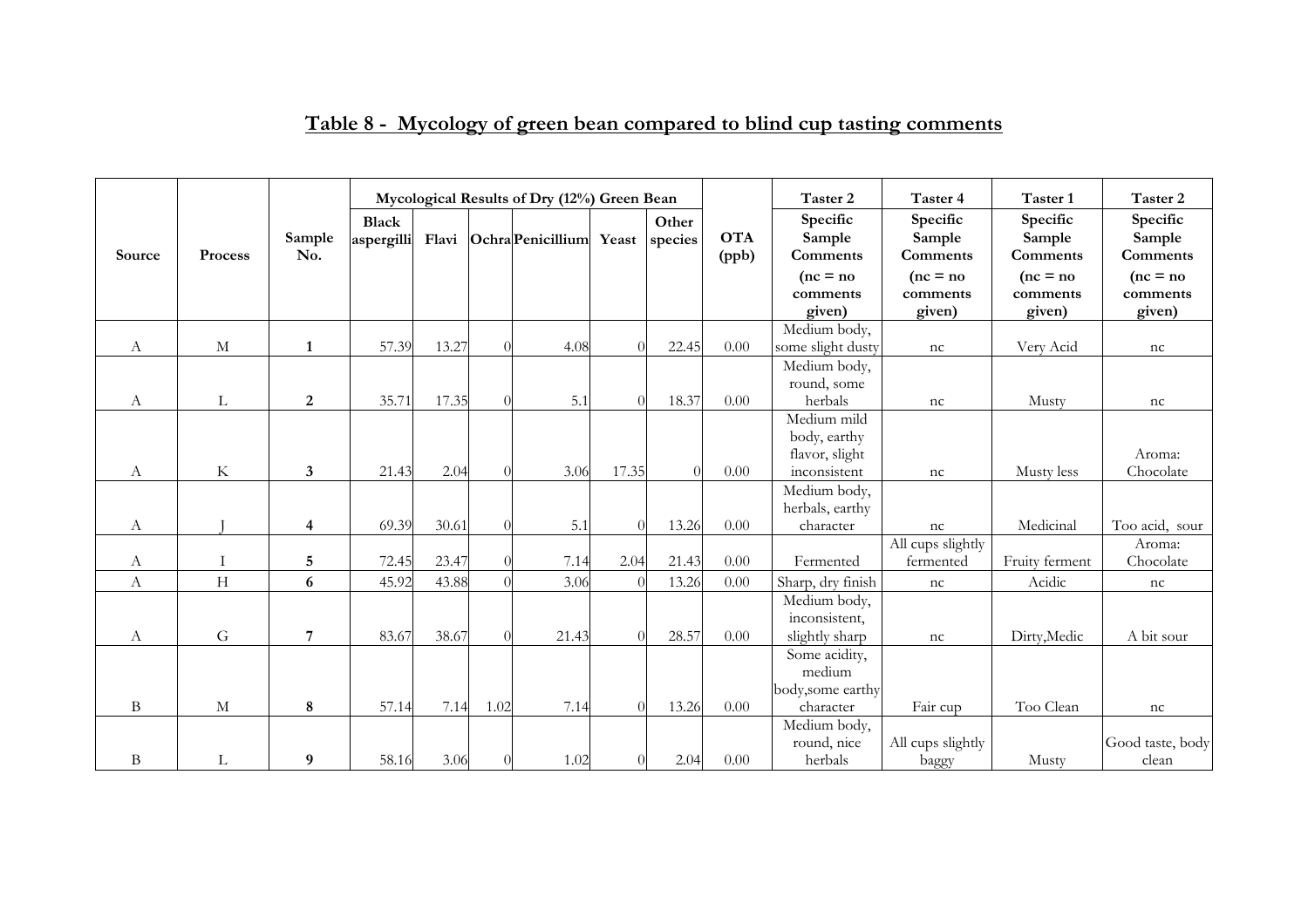|                |             |               |              |       |           | Mycological Results of Dry (12%) Green Bean |          |         |            | Taster 2                              | Taster 4           | Taster 1           | Taster 2                     |
|----------------|-------------|---------------|--------------|-------|-----------|---------------------------------------------|----------|---------|------------|---------------------------------------|--------------------|--------------------|------------------------------|
|                |             |               | <b>Black</b> |       |           |                                             |          | Other   |            | Specific                              | Specific           | Specific           | Specific                     |
| Source         | Process     | Sample<br>No. | aspergilli   |       |           | Flavi Ochra Penicillium Yeast               |          | species | <b>OTA</b> | Sample<br>Comments                    | Sample<br>Comments | Sample<br>Comments | Sample<br><b>Comments</b>    |
|                |             |               |              |       |           |                                             |          |         | (ppb)      | $(nc = no)$                           | $(nc = no)$        | $(nc = no)$        | $(nc = no)$                  |
|                |             |               |              |       |           |                                             |          |         |            | comments                              | comments           | comments           | comments                     |
|                |             |               |              |       |           |                                             |          |         |            | given)                                | given)             | given)             | given)                       |
|                |             |               |              |       |           |                                             |          |         |            | Medium body,                          |                    |                    |                              |
|                |             |               |              |       |           |                                             |          |         |            | some nice                             |                    |                    |                              |
|                |             |               |              |       |           |                                             |          |         |            | herbals, slight dry                   |                    |                    | Aroma:                       |
| B              | $\rm K$     | $10\,$        | 21.43        | 2.04  | $\theta$  | 2.04                                        | 3.06     | 12.08   | $0.00\,$   | finish                                | nc                 | Musty metalic      | Chocolate, spice             |
|                |             |               |              |       |           |                                             |          |         |            | Medium body,                          |                    |                    |                              |
|                |             |               |              |       |           |                                             |          |         |            | slight herbals but<br>one-dimensional |                    |                    |                              |
| B              |             | 11            | 82.65        | 43.88 | $\Omega$  | 9.18                                        |          | 17.34   | 0.00       | flavor                                | Pleasant           | nc                 | Sour                         |
| $\mathbf{B}$   | $\rm I$     | 12            | 80.61        | 40.82 | $\theta$  | 14.29                                       |          | 9.18    | $0.00\,$   | Fruity                                | Unpleasant         | fruity             |                              |
|                |             |               |              |       |           |                                             |          |         |            | Slight acidity,                       |                    |                    | $\ensuremath{\mathfrak{nc}}$ |
| B              | H           | 13            | 61.22        | 36.73 | $\Omega$  | 7.14                                        |          | 24.49   | $0.00\,$   | greenish flavor                       | nc                 | nc                 | nc                           |
|                |             |               |              |       |           |                                             |          |         |            | Slight acidity,                       |                    |                    |                              |
|                |             |               |              |       |           |                                             |          |         |            | medium body,                          |                    |                    |                              |
|                |             |               |              |       |           |                                             |          |         |            | very slight fruity                    |                    |                    |                              |
|                |             |               |              |       |           |                                             |          |         |            | flavor                                | All cups slightly  |                    |                              |
| $\bf{B}$       | G           | 14            | 94.9         | 41.84 | 1.02      | 15.31                                       | $\Omega$ | 19.38   | 0.00       | inconsistent                          | fermented          | nc                 | nc                           |
|                |             |               |              |       |           |                                             |          |         |            | Medium body,                          |                    |                    |                              |
|                |             |               |              |       |           |                                             |          |         |            | rough un-elegant                      |                    |                    |                              |
| $\mathsf C$    | M           | 15            | 11.22        | 3.06  | $\Omega$  | 13.27                                       | 1.02     | 2.04    | $0.00\,$   | flavor                                | nc                 | nc                 | nc                           |
|                |             |               |              |       |           |                                             |          |         |            | Medium body,                          |                    |                    |                              |
|                |             |               |              |       |           |                                             |          |         |            | some slight<br>herbals character,     |                    |                    |                              |
| $\mathsf C$    | L           | 16            | 21.43        | 6.12  | $\theta$  | 2.04                                        | 17.35    | 7.14    | 0.00       | dry oldish finish                     | nc                 | Peanutty, paper    | Sour Earthy                  |
|                |             |               |              |       |           |                                             |          |         |            | Thin body,                            |                    |                    |                              |
| $\overline{C}$ | $\rm K$     | 17            | 24.49        | 17.35 | $\bigcap$ | 7.14                                        | 1.02     | 10.2    | 0.00       | neutral flavor                        | nc                 | Paper              | nc                           |
|                |             |               |              |       |           |                                             |          |         |            | $1/3$ fermented,                      |                    |                    |                              |
|                |             |               |              |       |           |                                             |          |         |            | rest rough finish,                    |                    |                    |                              |
|                |             |               |              |       |           |                                             |          |         |            | one-dimensional                       |                    |                    |                              |
| $\mathsf{C}$   |             | 18            | 52.04        | 24.49 | 1.02      | 7.14                                        | $\Omega$ | 14.28   | $0.00\,$   | flavor                                | nc                 | Paper              | Tea flavour                  |
|                |             |               |              |       |           |                                             |          |         |            | Fruity, rough                         |                    |                    |                              |
| $\mathsf{C}$   | $\mathbf I$ | 19            | 22.45        | 11.22 | $\Omega$  | 12.24                                       | 1.02     | 27.54   | $0.00\,$   | finish                                | Thin               | Fruity, sour       | nc                           |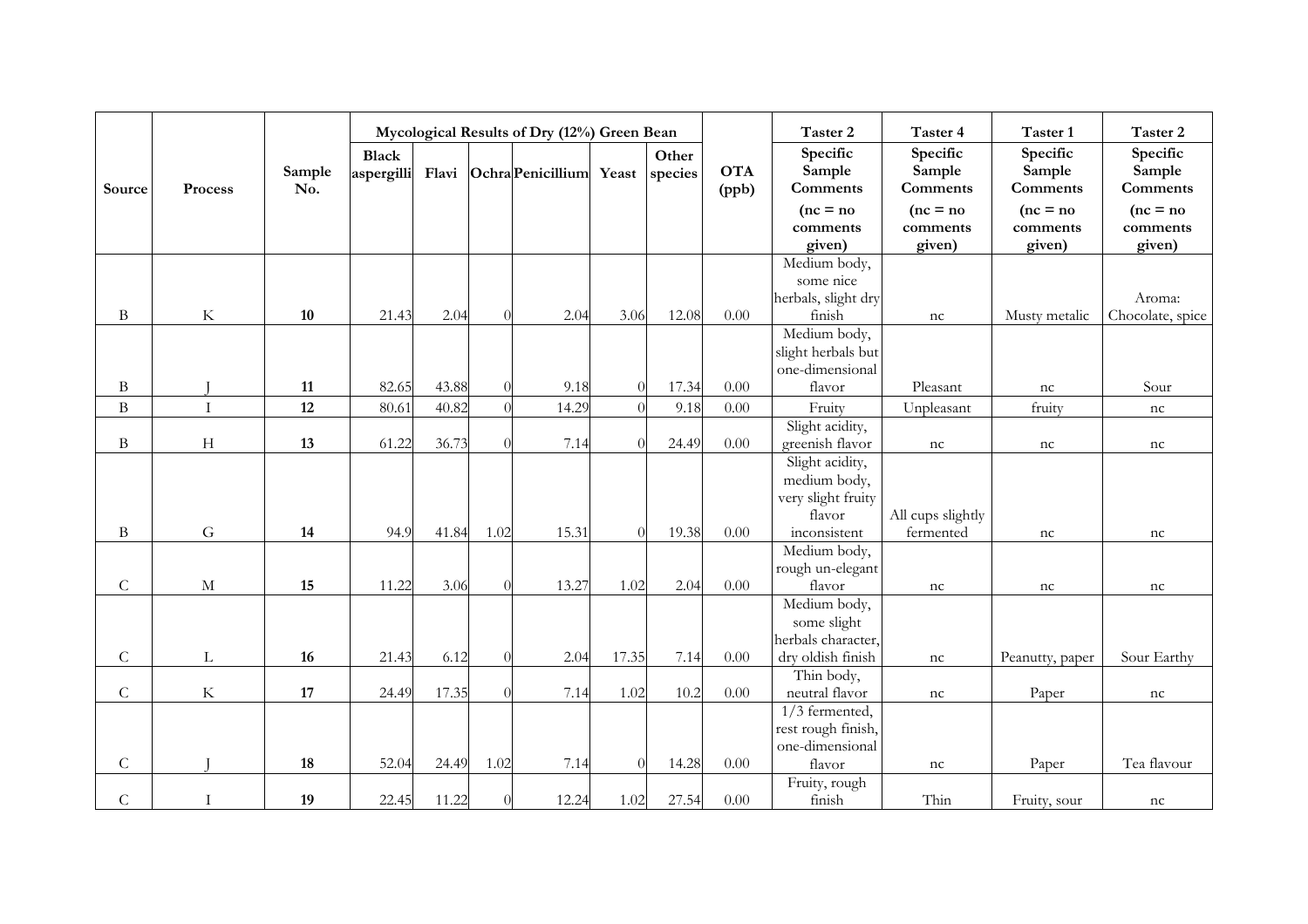|              |             |               |                            |       |          |                         | Mycological Results of Dry (12%) Green Bean |                  |                     | Taster 2                       | Taster 4                       | Taster 1                       | Taster 2                       |
|--------------|-------------|---------------|----------------------------|-------|----------|-------------------------|---------------------------------------------|------------------|---------------------|--------------------------------|--------------------------------|--------------------------------|--------------------------------|
| Source       | Process     | Sample<br>No. | <b>Black</b><br>aspergilli |       |          | Flavi Ochra Penicillium | Yeast                                       | Other<br>species | <b>OTA</b><br>(ppb) | Specific<br>Sample<br>Comments | Specific<br>Sample<br>Comments | Specific<br>Sample<br>Comments | Specific<br>Sample<br>Comments |
|              |             |               |                            |       |          |                         |                                             |                  |                     | $(nc = no)$                    | $(nc = no)$                    | $(nc = no)$                    | $(nc = no)$                    |
|              |             |               |                            |       |          |                         |                                             |                  |                     | comments                       | comments                       | comments                       | comments                       |
|              |             |               |                            |       |          |                         |                                             |                  |                     | given)                         | given)                         | given)                         | given)                         |
| $\mathsf{C}$ | H           | $20\,$        | 82.65                      | 47.96 | 2.04     | 8.16                    |                                             | 17.35            | 1.80                | Thin, dry, rough<br>finish     | nc                             | Sweet                          | nc                             |
|              |             |               |                            |       |          |                         |                                             |                  |                     | Medium body,                   |                                |                                |                                |
|              |             |               |                            |       |          |                         |                                             |                  |                     | very slightly thin,            |                                |                                |                                |
|              |             |               |                            |       |          |                         |                                             |                  |                     | very slightly                  |                                |                                |                                |
| $\mathsf C$  | G           | 21            | 82.65                      | 37.76 | 6.12     | 23.47                   |                                             | 22.44            | 0.00                | herbals                        | Pleasant                       | Paper                          | Good Balance                   |
|              |             |               |                            |       |          |                         |                                             |                  |                     | Medium mild                    |                                |                                |                                |
|              |             |               |                            |       |          |                         |                                             |                  |                     | acidity, slightly              |                                |                                |                                |
| D            | $\mathbf M$ | $22\,$        | 47.96                      | 15.31 | 1.02     | 8.16                    |                                             | 29.6             | 0.00                | sharp finish                   | nc                             | Defect metal                   | nc                             |
|              |             |               |                            |       |          |                         |                                             |                  |                     | Some herbals,                  |                                |                                |                                |
|              |             |               |                            |       |          |                         |                                             |                  |                     | very slight                    |                                |                                |                                |
|              |             |               |                            |       |          |                         |                                             |                  |                     | astringent, thin in            |                                | Sour musty harsh               |                                |
| D            | L           | 23            | 78.57                      | 22.45 | 3.06     | $\bigcap$               |                                             | 24.49            | $0.00\,$            | body                           | nc                             | dirty                          | Baggy dirty                    |
|              |             |               |                            |       |          |                         |                                             |                  |                     | Medium body,                   |                                |                                |                                |
|              |             |               |                            |       |          |                         |                                             |                  |                     | fruity flavor,                 |                                |                                |                                |
| D            | K           | 24            | 50.02                      | 6.12  | 1.02     | 40.82                   |                                             | 14.28            | $0.00\,$            | background<br>herbals,         | Unpleasant                     | Fruity full<br>ferment         | Fermented                      |
|              |             |               |                            |       |          |                         |                                             |                  |                     | Thin body, one-                |                                |                                |                                |
|              |             |               |                            |       |          |                         |                                             |                  |                     | dimensional                    |                                |                                |                                |
| ${\rm D}$    |             | 25            | 74.49                      | 24.49 | $\Omega$ | $\Omega$                |                                             | 34.69            | $0.00\,$            | flavor                         | Slightly sweet                 | Paper                          | Sour                           |
|              |             |               |                            |       |          |                         |                                             |                  |                     | Mild acidity,                  |                                |                                |                                |
|              |             |               |                            |       |          |                         |                                             |                  |                     | medium body,                   |                                |                                |                                |
|              |             |               |                            |       |          |                         |                                             |                  |                     | very rough, dry                |                                |                                |                                |
| D            | $\mathbf I$ | 26            | 63.27                      | 9.18  | 1.02     | 11.22                   |                                             | 40.81            | 0.00                | finish                         | Unpleasant                     | Paper                          | Tea flavour                    |
|              |             |               |                            |       |          |                         |                                             |                  |                     | One-dimensional                |                                |                                |                                |
| D            | H           | 27            | 77.55                      | 22.45 | 2.04     | 2.04                    |                                             | 31.63            | 0.07                | flavor, dry finish             | nc                             | Paper                          | nc                             |
|              |             |               |                            |       |          |                         |                                             |                  |                     | Slightly fruity,               |                                |                                |                                |
| D            | ${\bf G}$   | ${\bf 28}$    | 96.94                      | 25.51 | 7.14     | 6.12                    |                                             | 67.34            | $0.00\,$            | rough finish                   | 1 cup chemical                 | Slight paper                   | Dirty                          |
|              |             |               |                            |       |          |                         |                                             |                  |                     | Medium body,                   |                                |                                |                                |
|              |             |               |                            |       |          |                         |                                             |                  |                     | one-dimensional                |                                |                                |                                |
| Ε            | $\mathbf M$ | 29            | 28.57                      | 9.18  |          | 13.27                   |                                             | 14.28            | 0.79                | flavor                         | Astringent                     | Slight paper                   | nc                             |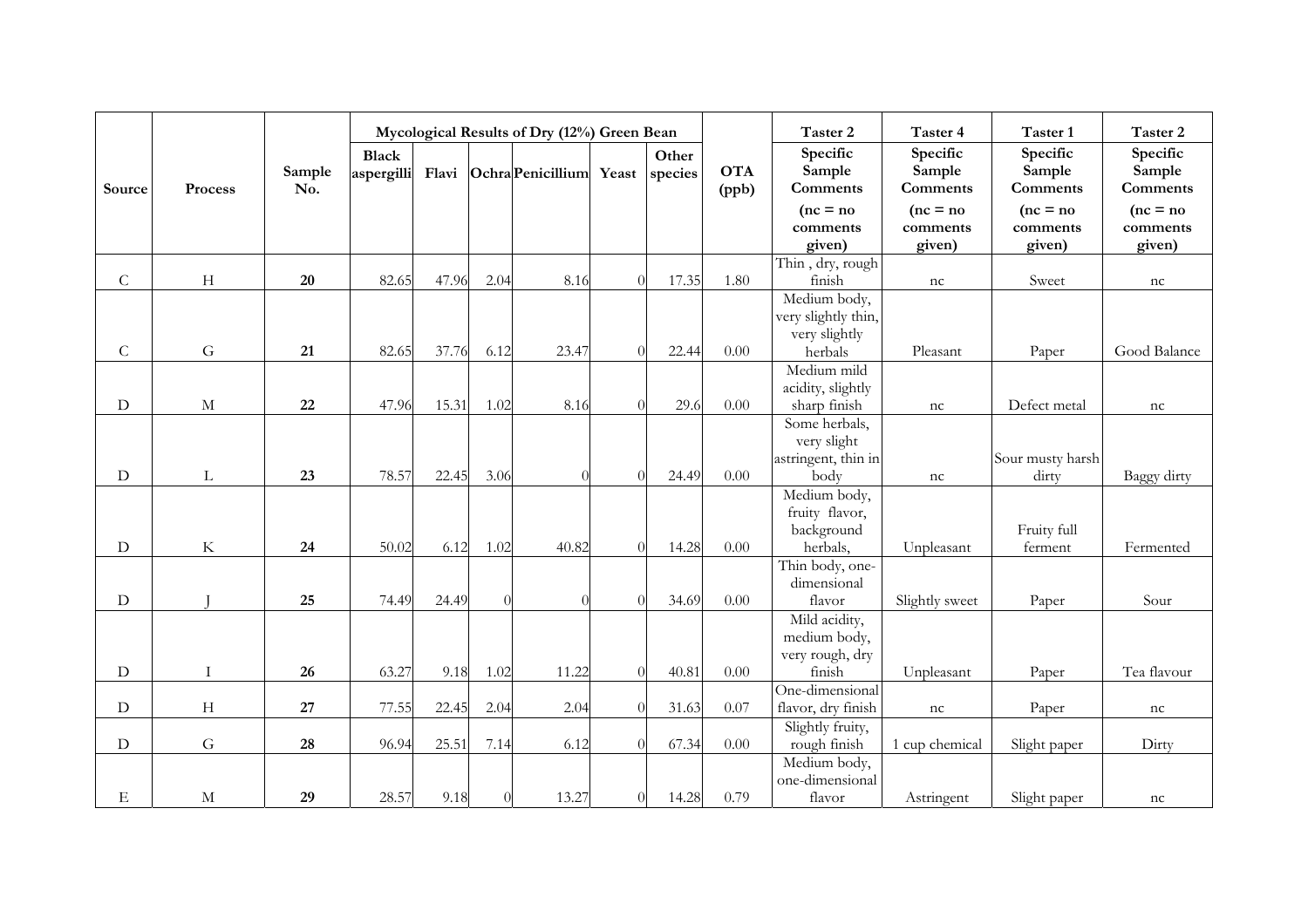|              |              |               |                            |       |          | Mycological Results of Dry (12%) Green Bean |          |                  |                     | Taster 2                       | Taster 4                       | Taster 1                       | Taster 2                       |
|--------------|--------------|---------------|----------------------------|-------|----------|---------------------------------------------|----------|------------------|---------------------|--------------------------------|--------------------------------|--------------------------------|--------------------------------|
| Source       | Process      | Sample<br>No. | <b>Black</b><br>aspergilli |       |          | Flavi Ochra Penicillium                     | Yeast    | Other<br>species | <b>OTA</b><br>(ppb) | Specific<br>Sample<br>Comments | Specific<br>Sample<br>Comments | Specific<br>Sample<br>Comments | Specific<br>Sample<br>Comments |
|              |              |               |                            |       |          |                                             |          |                  |                     | $(nc = no)$                    | $(nc = no)$                    | $(nc = no)$                    | $(nc = no)$                    |
|              |              |               |                            |       |          |                                             |          |                  |                     | comments                       | comments                       | comments                       | comments                       |
|              |              |               |                            |       |          |                                             |          |                  |                     | given)                         | given)                         | given)                         | given)                         |
|              |              |               |                            |       |          |                                             |          |                  |                     | Medium body,                   |                                |                                |                                |
|              |              |               |                            |       |          |                                             |          |                  |                     | one-dimensional                |                                |                                |                                |
| Ε            | L            | 30            | 62.24                      | 27.55 | 2.04     | 4.08                                        |          | 30.61            | 0.07                | flavor                         | nc                             | Musty                          | nc                             |
|              |              |               |                            |       |          |                                             |          |                  |                     | Thin in body and               |                                |                                |                                |
| $\mathbf E$  | $\rm K$      | 31            | 20.41                      | 5.1   |          | 1.02                                        |          | 10.2             | 0.00                | flavor                         | nc                             | Paper                          | nc                             |
|              |              |               |                            |       |          |                                             |          |                  |                     | Medium body,                   |                                |                                |                                |
|              |              |               |                            |       |          |                                             |          |                  |                     | one-dimensional                |                                |                                |                                |
| Ε            |              | 32            | 80.61                      | 20.41 | 1.02     | 9.18                                        |          | 20.59            | $0.00\,$            | flavor                         | nc                             | Musty                          | Sour Green taste               |
|              |              |               |                            |       |          |                                             |          |                  |                     | Slightly fruity                | All cups slightly              |                                | Aroma: less                    |
| Ε            | $\mathbf{I}$ | 33            | 63.27                      | 12.24 | 1.02     | 7.14                                        |          | 34.7             | $0.00\,$            | throughout                     | fermented                      | Fruity                         | intense                        |
|              |              |               |                            |       |          |                                             |          |                  |                     | Medium body,                   |                                |                                |                                |
| Ε            | H            | 34            | 77.55                      | 12.24 | 4.08     | 6.12                                        |          | 25.51            | 2.24                | sharp finish                   | nc                             | Sour                           | nc                             |
|              |              |               |                            |       |          |                                             |          |                  |                     | Medium body,                   |                                |                                |                                |
|              |              |               |                            |       |          |                                             |          |                  |                     | one-dimensional                |                                |                                |                                |
|              |              |               |                            |       |          |                                             |          |                  |                     | flavor,                        |                                |                                |                                |
| $\mathbf E$  | G            | 35            | 85.71                      | 34.69 | 15.31    | 41.84                                       | $\Omega$ | 41.84            | 0.17                | background fruity              | nc                             | Papery                         | Dirty                          |
|              |              |               |                            |       |          |                                             |          |                  |                     |                                |                                |                                | Less acidity when              |
| $\mathbf{F}$ | $\mathbf M$  | 36            | 74.49                      | 17.35 | $\Omega$ | 3.06                                        | 2.04     | 50               | 0.73                | Flat, neutral cups             | nc                             | Metallic Dirty                 | cool                           |
|              |              |               |                            |       |          |                                             |          |                  |                     | Medium body,                   |                                |                                |                                |
|              |              |               |                            |       |          |                                             |          |                  |                     | one-dimensional                |                                |                                | Good Flavour, a                |
| $\mathbf F$  | L            | 37            | 53.06                      | 36.73 | 1.02     | 7.14                                        | 5.1      | 15.31            | $0.00\,$            | flavor                         | nc                             | Musty                          | bit smokey                     |
|              |              |               |                            |       |          |                                             |          |                  |                     | Medium body,                   |                                |                                |                                |
|              |              |               |                            |       |          |                                             |          |                  |                     | slightly one-                  |                                |                                |                                |
|              |              |               |                            |       |          |                                             |          |                  |                     | dimensional                    |                                |                                |                                |
| $_{\rm F}$   | $\rm K$      | 38            | 54.08                      | 10.2  | $\Omega$ | 11.22                                       | $\Omega$ | 17.24            | $0.00\,$            | flavor                         | nc                             | Off flavour                    | nc                             |
|              |              |               |                            |       |          |                                             |          |                  |                     | Medium body,                   |                                |                                |                                |
|              |              |               |                            |       |          |                                             |          |                  |                     | one-dimensional                |                                |                                |                                |
| $_{\rm F}$   |              | 39            | 79.59                      | 22.45 | 1.02     | 2.04                                        |          | 45.92            | 0.00                | flavor, 1 cup dirty            | nc                             | nc                             | nc                             |
|              |              |               |                            |       |          |                                             |          |                  |                     | Medium body,                   |                                |                                |                                |
|              |              |               |                            |       |          |                                             |          |                  |                     | slight herbals                 | All cups slightly              |                                | Aroma:                         |
| $\rm F$      | $\mathbf{I}$ | 40            | 77.55                      | 29.59 | 7.14     | 3.06                                        |          | 25.51            | $0.00\,$            | background fruity              | fermented                      | Sour                           | Chocolate                      |